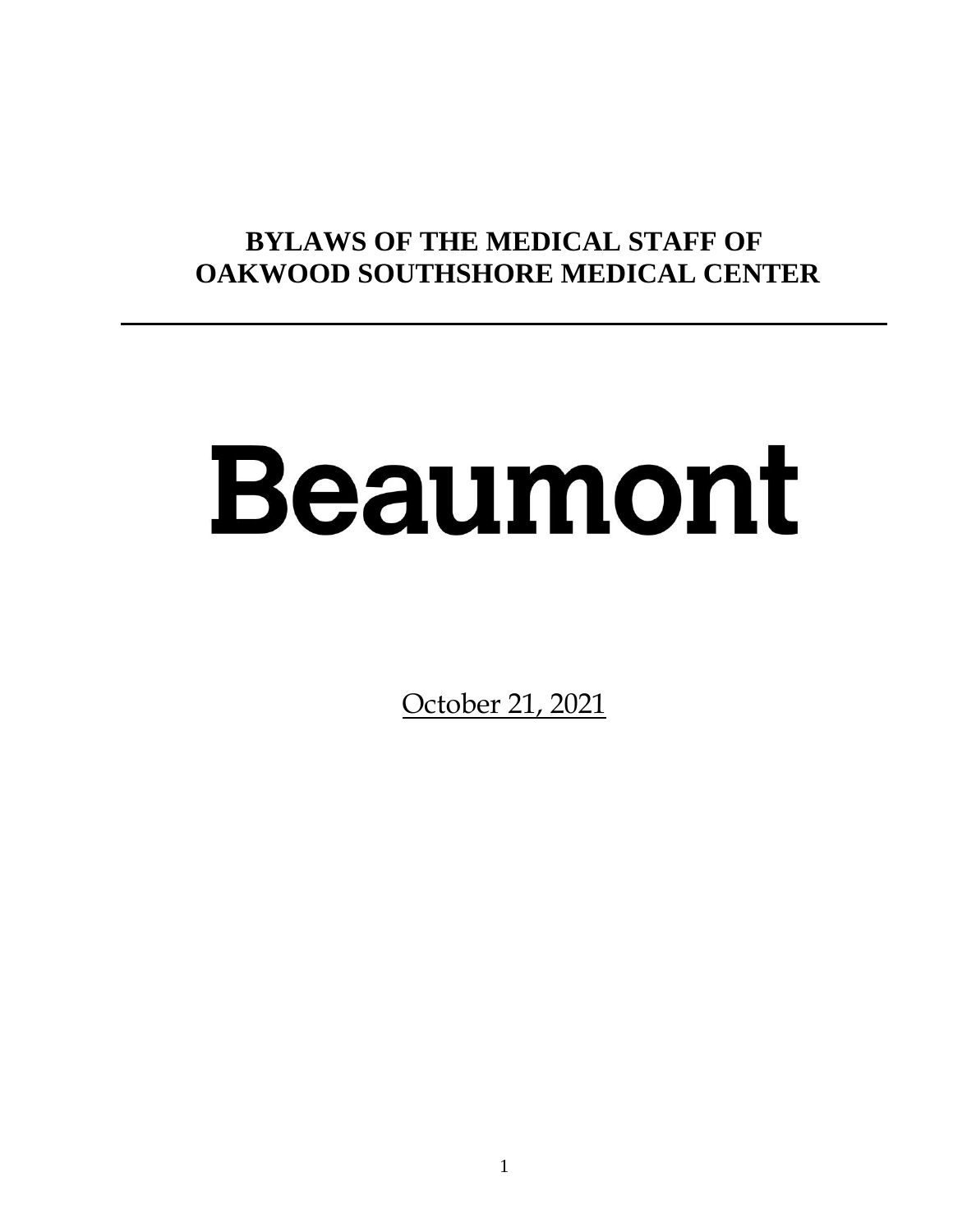#### **OAKWOOD SOUTHSHORE MEDICAL CENTER**

MEDICAL STAFF BYLAWS

### TABLE OF CONTENTS

| ARTICLE V - RESCISSION OF APPOINTMENT AND REDUCTION,                                   |  |
|----------------------------------------------------------------------------------------|--|
|                                                                                        |  |
|                                                                                        |  |
|                                                                                        |  |
|                                                                                        |  |
|                                                                                        |  |
| ARTICLE VI - HEARING AND APPELLATE REVIEW PROCEDURE---------------------------------23 |  |
|                                                                                        |  |
|                                                                                        |  |
|                                                                                        |  |
|                                                                                        |  |
|                                                                                        |  |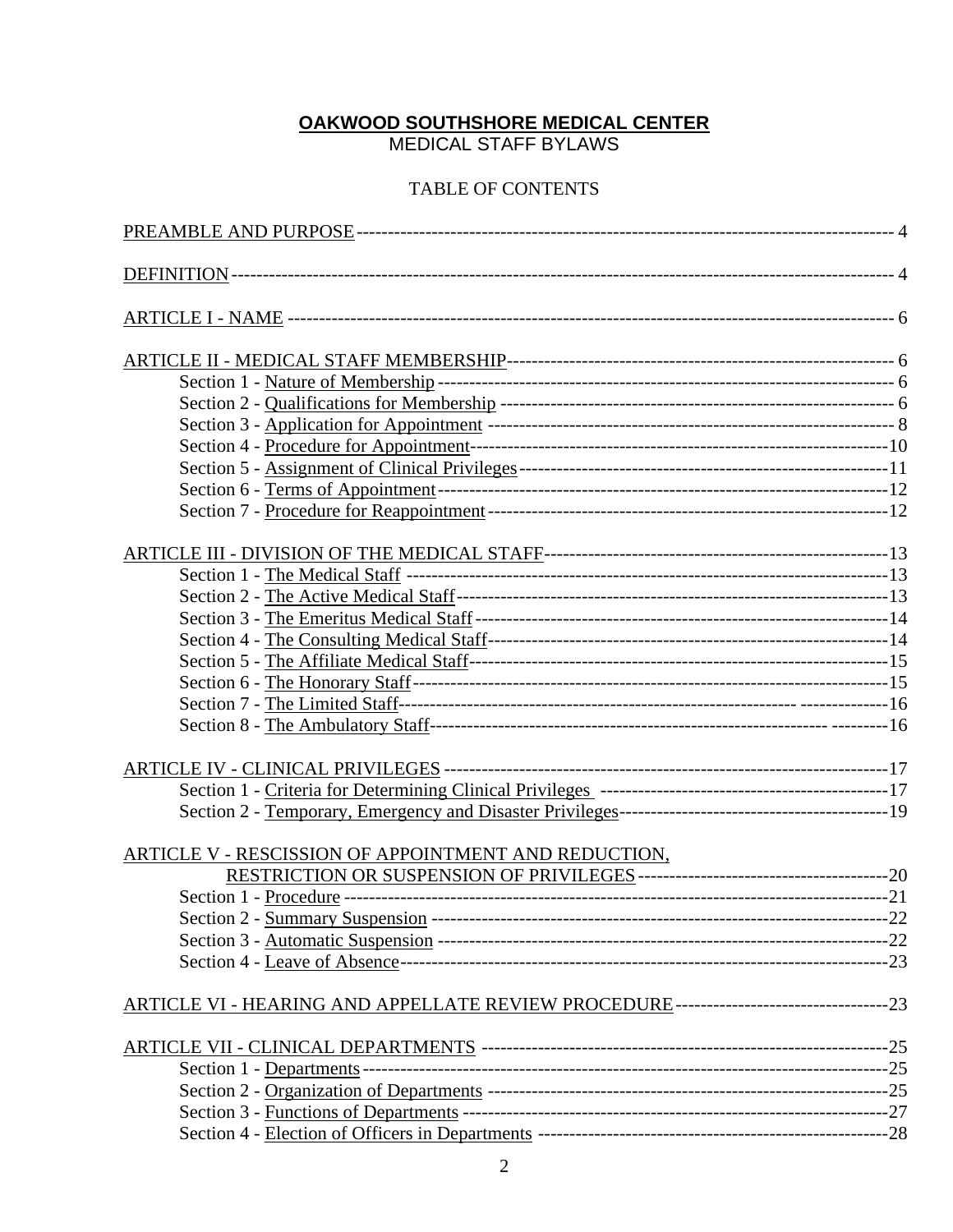| Section 7 - Emergency Department Process Improvement and Patient Safety Committee-------- 36       |  |
|----------------------------------------------------------------------------------------------------|--|
|                                                                                                    |  |
|                                                                                                    |  |
|                                                                                                    |  |
|                                                                                                    |  |
|                                                                                                    |  |
|                                                                                                    |  |
|                                                                                                    |  |
|                                                                                                    |  |
|                                                                                                    |  |
|                                                                                                    |  |
|                                                                                                    |  |
|                                                                                                    |  |
|                                                                                                    |  |
|                                                                                                    |  |
|                                                                                                    |  |
|                                                                                                    |  |
|                                                                                                    |  |
| Section 2 - Proposals by the Governing Board or Chief Executive Officer ------------------------42 |  |
|                                                                                                    |  |
|                                                                                                    |  |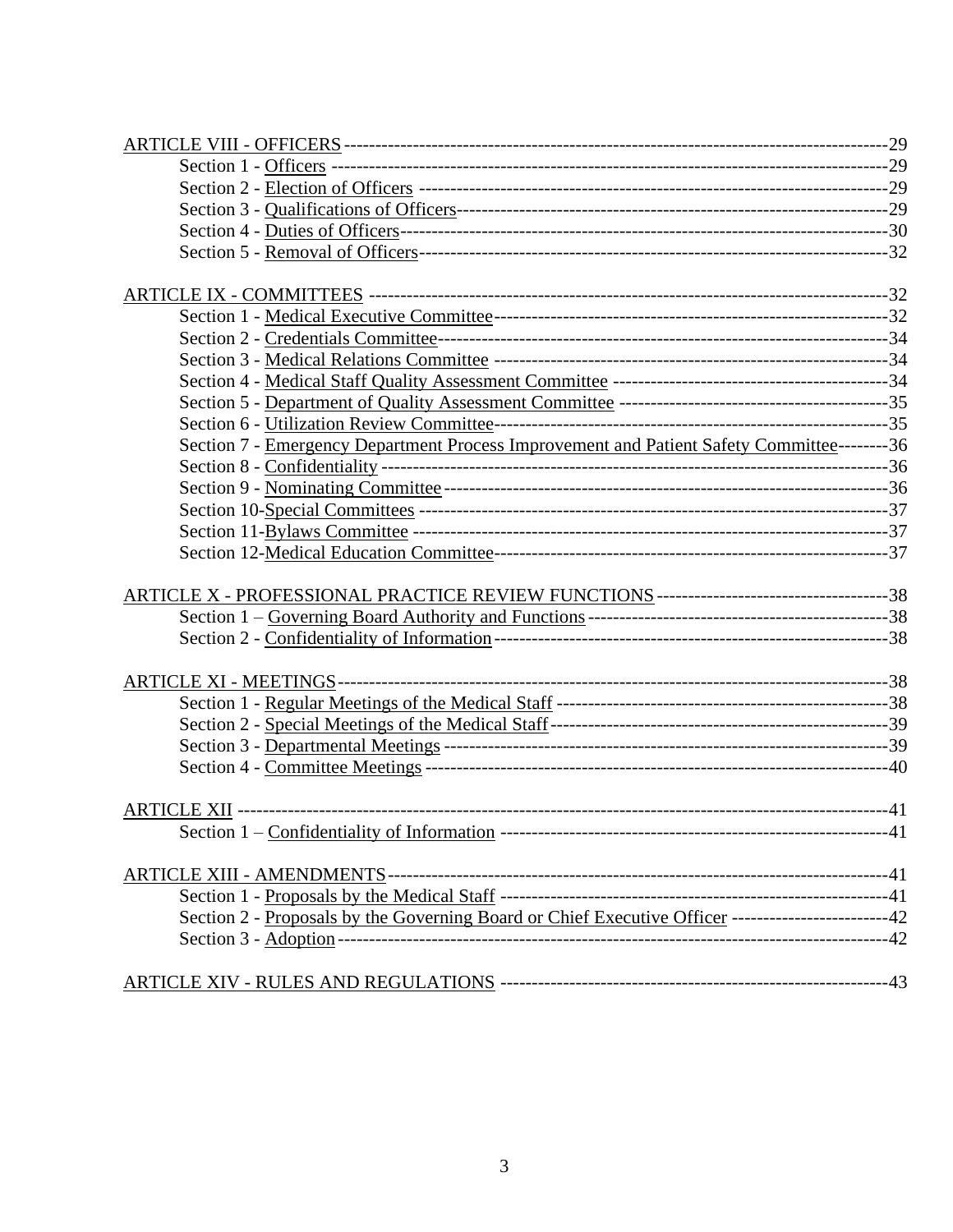#### **PREAMBLE AND PURPOSE**

The Practitioners authorized to practice at Oakwood Southshore Medical Center have organized themselves into a medical staff and hereby adopt the following bylaws for these purposes: (1) to strive to provide continuing quality medical care to Hospital patients, consistent with applicable standards of care; (2) to provide at the Hospital an appropriate educational setting for residents and students in medicine and allied health sciences; (3) to provide the Medical Staff with an appropriate continuing education program, based in part on needs demonstrated through quality improvement activities; (4) to provide a framework for Medical Staff self-government; (5) to provide fair procedures for making recommendations to the Board regarding all requests for Medical Staff appointment and reappointment and Privileges; and (6) to provide a means whereby cooperation and communication may be maintained among Medical Staff Members and among the Medical Staff, the Board and the Administration, recognizing the authority of the Board.

#### **DEFINITIONS**

"Administration" means the Division President and the executives who report to him.

"Allied Health Professional" or "AHP" means a licensed health care professional (other than a Practitioner) who is eligible to apply for Clinical Privileges at the Hospital. AHPs are eligible for the Affiliate Staff, but are not eligible for Medical Staff membership. AHPs consist of physician's assistants, nurse practitioners, certified nurse midwives, certified registered nurse anesthetists, pathology assistants, Member-employed/contracted registered nurses, psychologists, and any other category of professional that may be approved in the future by the Board in consultation with the MEC. AHPs include both individuals who are employed by the Hospital and those who are not.

"Board" means the Board of Trustees of Oakwood Southshore Medical Center.

"Clinical Privileges" or "Privileges" means the authorization granted to a member of the Medical Staff or of the Affiliate Staff, pursuant to the Bylaws, to render specific diagnostic or therapeutic services.

"Dentist" means an individual licensed to practice dentistry in Michigan.

"Division President" means the division president responsible for management of the Hospital.

"Ex-Officio" means service on a body by virtue of an office or position held and, unless otherwise expressly stated, means without voting rights.

"Fair Hearing Plan" means the Medical Staff Policy described in Article VI of these Bylaws.

"Focused Professional Practice Evaluation" means the time-limited evaluation of competence in performing a specific Privilege.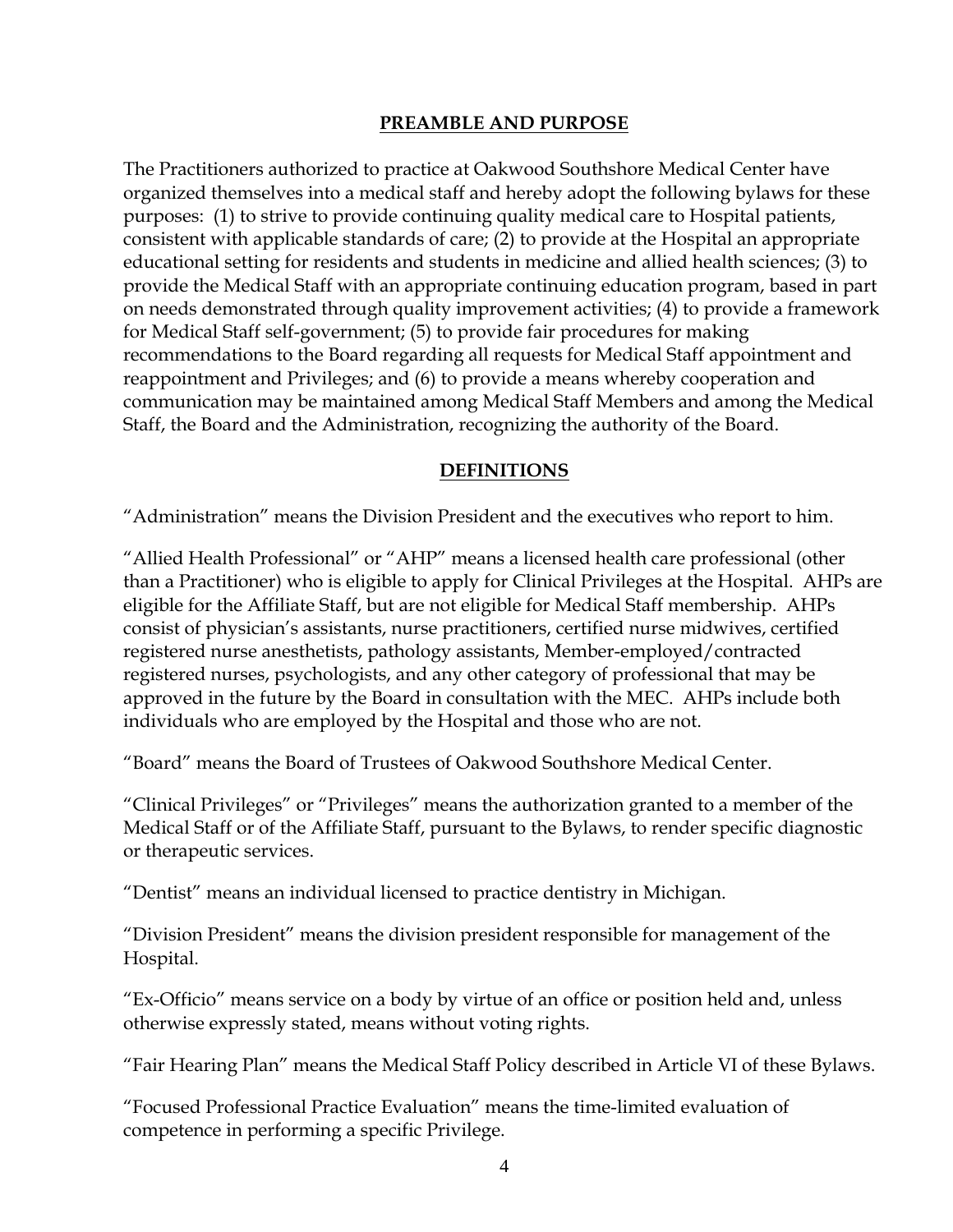"Hospital" means Oakwood Southshore Medical Center, which is operated by Oakwood Southshore Medical Center, a division of Oakwood Healthcare, Inc.

"Medical Executive Committee" or "MEC" means the executive committee of the Medical Staff.

"Medical Staff" means all Practitioners who are granted Medical Staff membership by the Board in accordance with these Bylaws.

"Medical Staff Policy" means a policy adopted by the MEC and approved by the Board.

"Member" means a Practitioner granted membership in the Medical Staff in accordance with the Bylaws.

"New Professional Practice Evaluation" means Focused Professional Practice Evaluation of newly-granted Privilege(s).

"Ongoing Professional Practice Evaluation" means ongoing assessment of the clinical competence and professional behavior of individuals who hold Clinical Privileges at the Hospital.

"Oral Surgeon" means an individual who is licensed to practice dentistry in the Michigan and who holds a specialty certification in oral and maxillofacial surgery issued by the state of Michigan.

"Physician" means an individual who is licensed to practice allopathic or osteopathic medicine in Michigan.

"Podiatrist" means an individual who is licensed to practice podiatric medicine and surgery in Michigan.

"Practitioner" means a Physician, Dentist, or Podiatrist.

"Professional Practice Group" means a single legal entity through which one or more Members engage in professional practice and are compensated for their professional services.

"Rules" mean the Rules and Regulations of the Medical Staff, adopted by the MEC and approved by the Board.

"Special Notice" means written notice that is (a) delivered personally, (b) sent by registered mail or certified mail, return receipt requested, or (c) sent by overnight delivery service, to the person to whom the notice is directed.

The "staff year" is April 1 through March 31.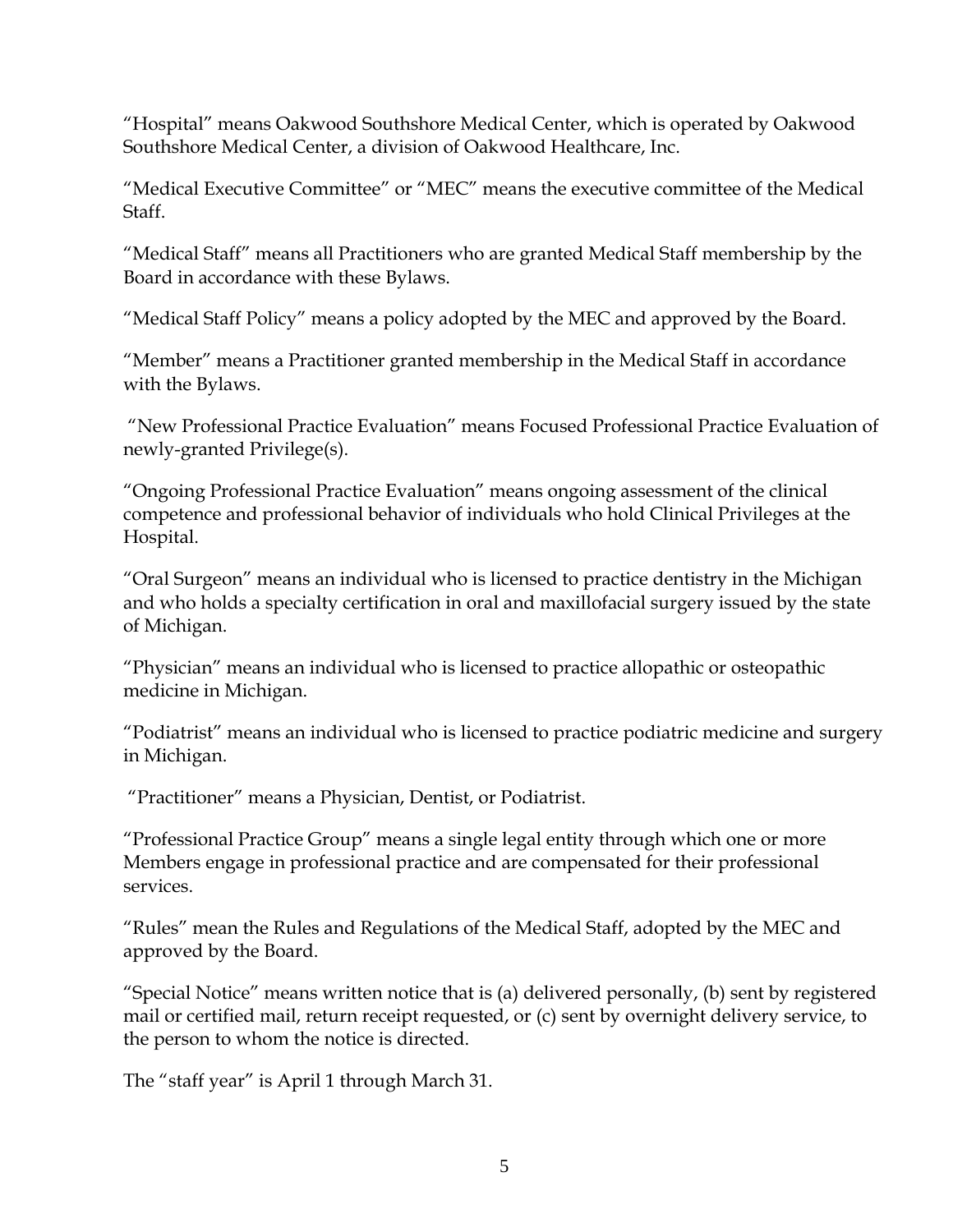Terms used in these Bylaws shall be read as the singular or plural, as the context requires. Where the masculine gender is used, the term represents either the masculine or feminine gender. The captions or headings are for convenience only and are not intended to limit or define the scope or effect of any provision of these Bylaws. References to the Chief of Staff, Department Chief and Division President include their respective designee when the named individual is not available.

# **ARTICLE I - NAME**

#### **Section 1 - Name of the Organization**

The name of this organization shall be "The Medical Staff of Oakwood Southshore Medical Center".

# **ARTICLE II - MEDICAL STAFF MEMBERSHIP**

# **Section 1 - Nature of Membership**

Membership on the Medical Staff of Oakwood Southshore Medical Center is a privilege which shall be extended only to professionally competent allopathic and osteopathic physicians, dentists, oral/maxillofacial surgeons, podiatrists and other professionals who continuously meet the qualifications, standards and requirements set forth in these Bylaws and in the Rules and Regulations and Medical Staff Policy Manual.

# **Section 2 - Qualifications for Membership**

- A. Basic Qualifications. Only Practitioners who can document their character, health, experience, training, demonstrated current professional competence, judgment, adherence to the ethics of their profession, and ability to work cooperatively with others, such that the Medical Staff and the Board are assured that they will furnish quality care in a manner that promotes a safe, cooperative and professional health care environment, shall be eligible for Medical Staff membership. No Practitioner shall be entitled to Medical Staff membership or to particular Clinical Privileges merely by virtue of being licensed to practice in this or any other state, or being a member of any professional organization, or holding or having held such privileges at another hospital.
- B. Acceptance of membership on the Medical Staff shall constitute the staff member's agreement that he will abide by the principles of medical ethics of the American Medical Association, by the Code of Ethics of the American Dental Association, by the Code of Ethics of the American Osteopathic Association or by codes applicable to other professionals as the same are amended from time to time. An Osteopathic physician subscribes to and utilizes the distinctive osteopathic approach in the provision of care. Each member shall also agree to strive to maintain the applicable standards and to meet the applicable requirements of the Michigan Department of Public Health and the Joint Commission on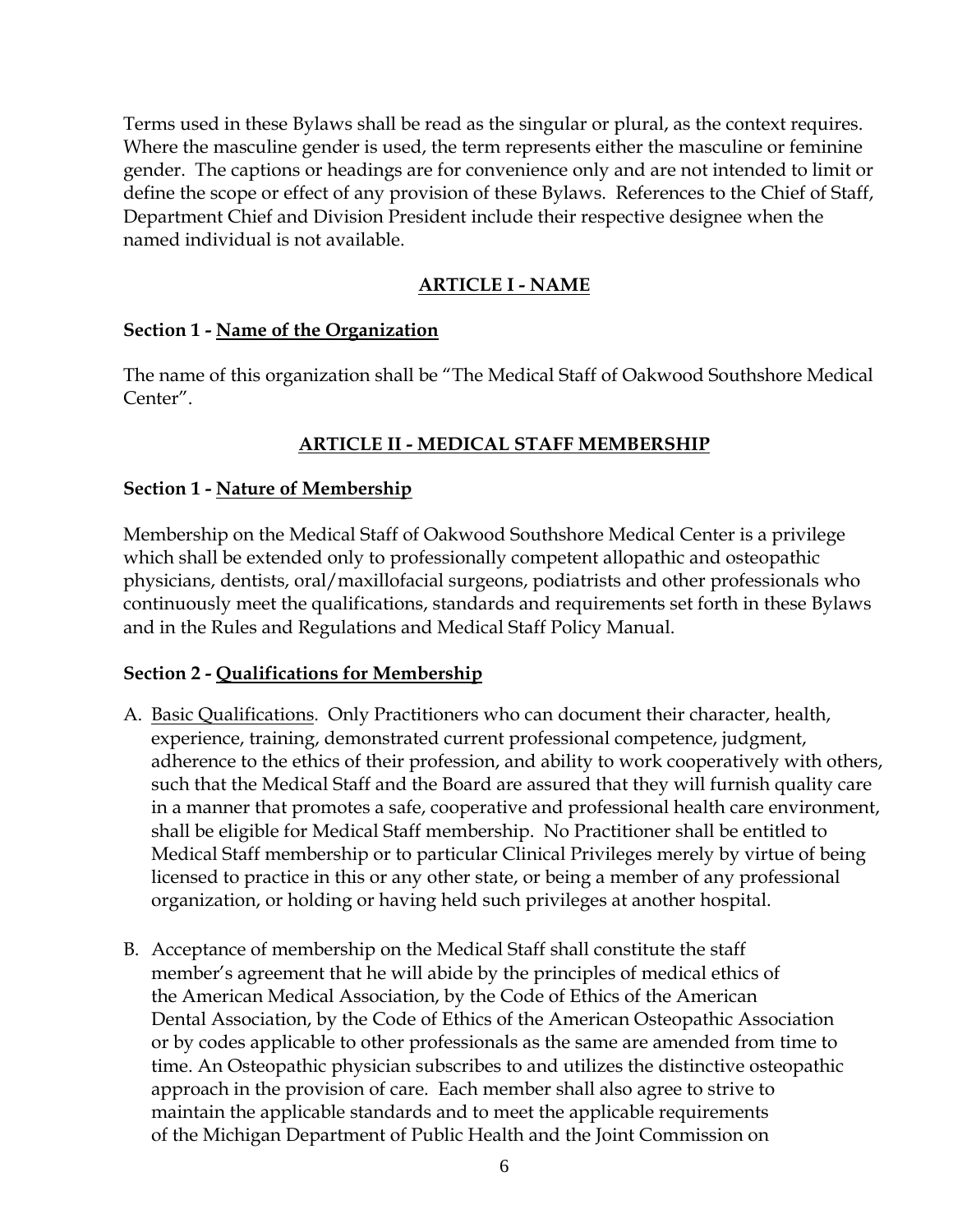the Accreditation of Healthcare Organizations so that the Hospital may warrant full licensure and accreditation at all times. Each member shall pledge to provide for continuous care for his/her patients.

C. An applicant for membership on the Medical Staff must have met all requirements for and be licensed to practice in the state of Michigan. New members applying to the Southshore Medical Staff must be board eligible if they are a recent resident graduate, or Board Certified.

EXCEPTION: General Practice/Family Practice practitioners who completed their training/residency prior to 1987.

All recent graduates must have completed all of the residency or specialized training required for admission to the examination of such a certifying board and must achieve board certification within five years from the date of initial eligibility as defined by the specialty board. Failure to obtain board certification within the prescribed time will result in an automatic voluntary resignation from the medical staff.

All board certified allopathic, osteopathic, podiatric, and oral/maxillofacial physicians appointed to the Medical Staff after 4/10/2000 must maintain board certification. Those with time-limited certification must achieve re-certification in their primary specialty and/or sub-specialty within two years of the expiration date of their current certification certificate except under extenuating circumstances.

- D. All applicants, regardless of race, color, sex, national origin, or creed, shall be equally considered for membership on the Medical Staff.
- E. Any physician appointed or employed by the Hospital or the Governing Board for any purpose must apply for Medical Staff membership and be accepted before such appointment or employment is binding, such appointee shall agree to abide by the Bylaws and the Rules of the Medical Staff.

 Upon termination of the agreement or upon termination of the association or employment, the Medical Staff membership and clinical privileges of such physicians shall terminate. The physician shall have the right to appeal the loss of privileges as provided in these Bylaws unless otherwise stated by contract with the physician or the individual or corporation having such contract.

F. Residents or fellows in training in the hospital, functioning under the auspices of their medical education training program, shall not hold membership on the Medical Staff and shall not be granted specific clinical privileges. Rather, they shall be permitted to function clinically in accordance with the written training policies developed by the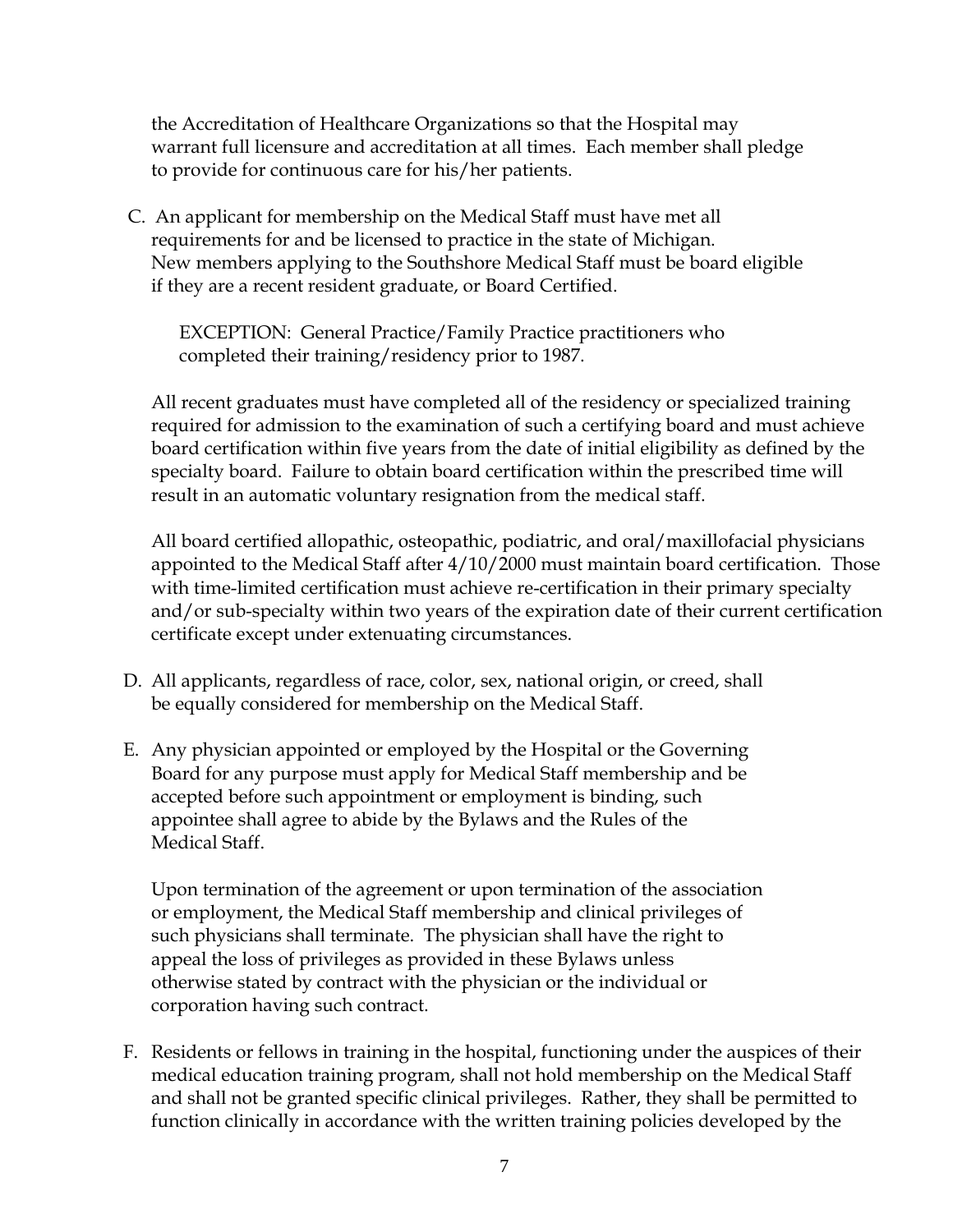Medical Education Committee in conjunction with the residency-training program. The policies must delineate the roles, responsibilities and patient care activities of residents and fellows, including but not limited to writing patient orders, under what circumstances they may do so, and what entries a supervising physician must complete and countersign. The policies must also describe the mechanisms through which residency program directors make decisions about a resident's progressive advancement and independence in delivering patient care.

#### **Section 3 - Application for Appointment**

- A. Application Form. All applications for appointment to the Medical Staff shall set forth the applicant's professional qualifications, provide professional references (including peer references), designate the Clinical Privileges desired, provide the applicant's certification regarding his health status, and provide information regarding malpractice experience. The application shall provide information as to whether the applicant has ever been charged, convicted of, or pled no contest or guilty to, a misdemeanor related to professional practice or a felony and information as to whether any of the following has ever been or is in the process of being denied, revoked, suspended, limited, reduced, not renewed or voluntarily relinquished: (i) membership or clinical privileges at any other hospital or health care facility; (ii) specialty board certification or eligibility; (iii) license to practice any profession in any jurisdiction; (iv) Drug Enforcement Administration controlled substance registration; (v) license to prescribe controlled substances in any jurisdiction; or (vi) participation in Medicare or Medicaid. The application shall also contain an acknowledgement that the applicant has received these Bylaws and agrees to be bound by them whether or not he is granted Medical Staff membership or Privileges. If required by Medical Staff Policy, the applicant shall submit a clinical practice plan that addresses the criteria defined in Medical Staff Policy.
- B. All staff members and applicants shall be required to agree that the submission of an application (whether an original application or an application for reappointment) constitutes the following:
	- 1. The applicant or staff member's agreement to abide by these Bylaws and the Rules and Regulations;
	- 2. The applicant or staff member's agreement that the decision of the Governing Board on this or any other application or proceeding concerning his appointment or privileges shall be final and binding;
	- 3. The applicant or staff member's authorization for any member of the Administration, the Credentials Committee, the Executive Committee or the Governing Board to consult with any member of the staffs or administration of any other hospital with which the applicant or staff member has been associated concerning his professional ethical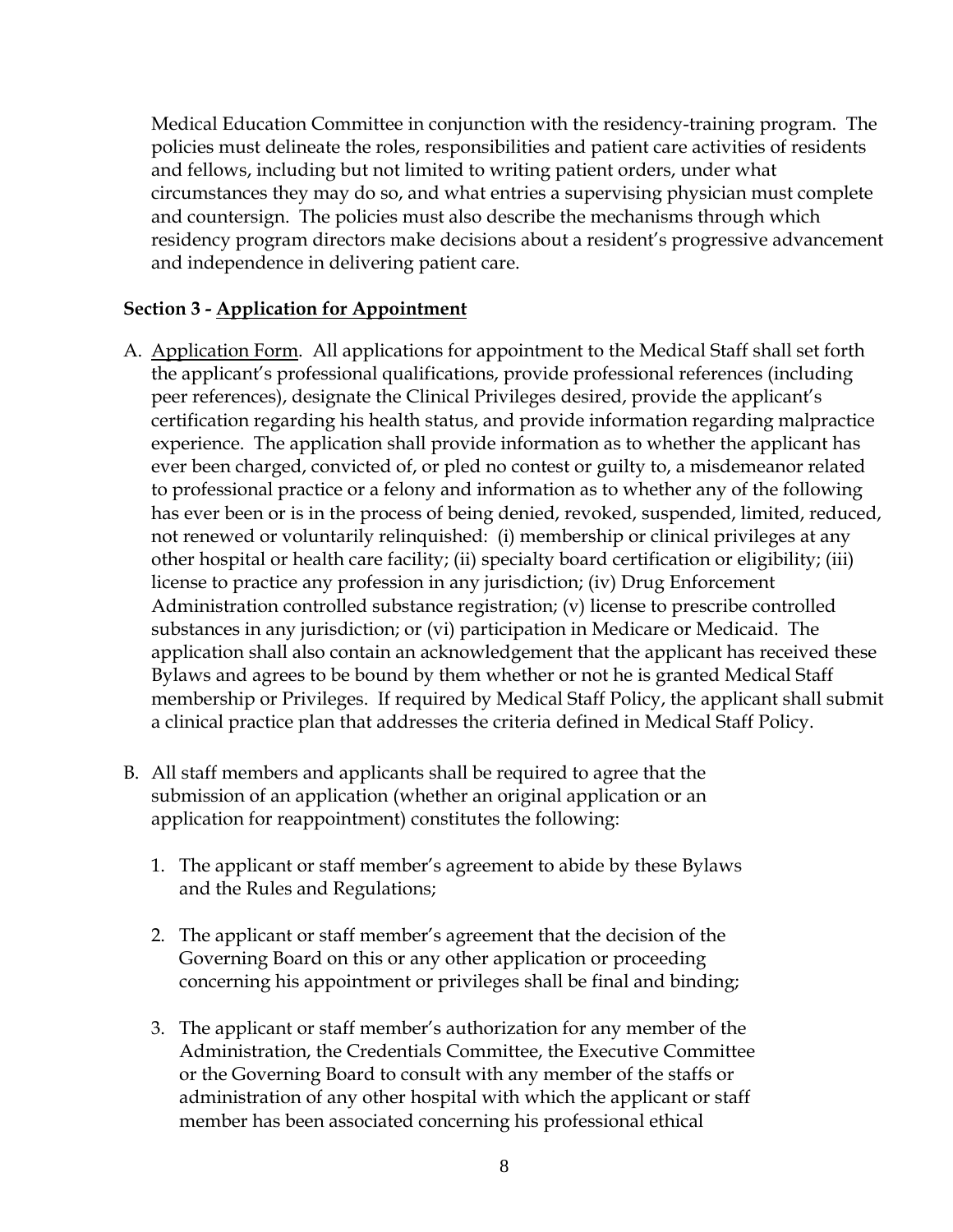qualifications and competence, or to consult with any other person or entity which may have information bearing thereon, to receive and utilize any report or information received in response thereto, and to inspect and copy any and all records made at any such hospital or other entity which may be material to his qualifications and competence; and the applicant or staff member's further agreement to release any such other hospital entity or person, its employees and agents, from any and all liability for the transmittal in good faith and without malice of any information bearing on the applicant or staff member's qualifications and competence, in connection with any such request;

- 4. The applicant or staff member's agreement to appear upon request before the Credentials Committee, the Executive Committee or the Department Chief concerning this application, or any subsequent application for renewal or extension of appointment and privileges, in connection with any proceedings to rescind the applicant or staff member's appointment or to restrict or terminate any privileges which may be granted;
- 5. The applicant or staff member's agreement to release the Hospital, its agents and employees, and all members of the Governing Board, Administration and Medical Staff from all liability for any statements made or any action taken in good faith and without malice by any person in connection with the consideration of this or any other application, in connection with any proceedings for reappointment, advancement, denial or rescission of appointment, reduction, suspension or termination of privileges, or transfer to any other division of the Medical Staff, pursuant to this or any other application for appointment or reappointment, and in connection with any other form of review of the professional practices of Medical Staff members in the hospital.
- 6. The applicant or staff member's agreement to release the Hospital, its agents and employees and all members of the Governing Board, Administration and Medical Staff from all liability for forwarding to any other hospital to which the applicant or staff member has applied for privileges any information concerning his appointment, reappointment, advancement denial or rescission of appointment, his privileges, the extension, reduction, suspension or termination of his privileges, any other form of disciplinary action or his transfer to any other division of the staff;
- 7. The applicant or staff member's agreement that, in any proceeding in which his physical or mental health is at issue, a request for a hearing shall constitute a waiver in favor of the Hospital, its agents and employees, and all members of its Governing Board, Administration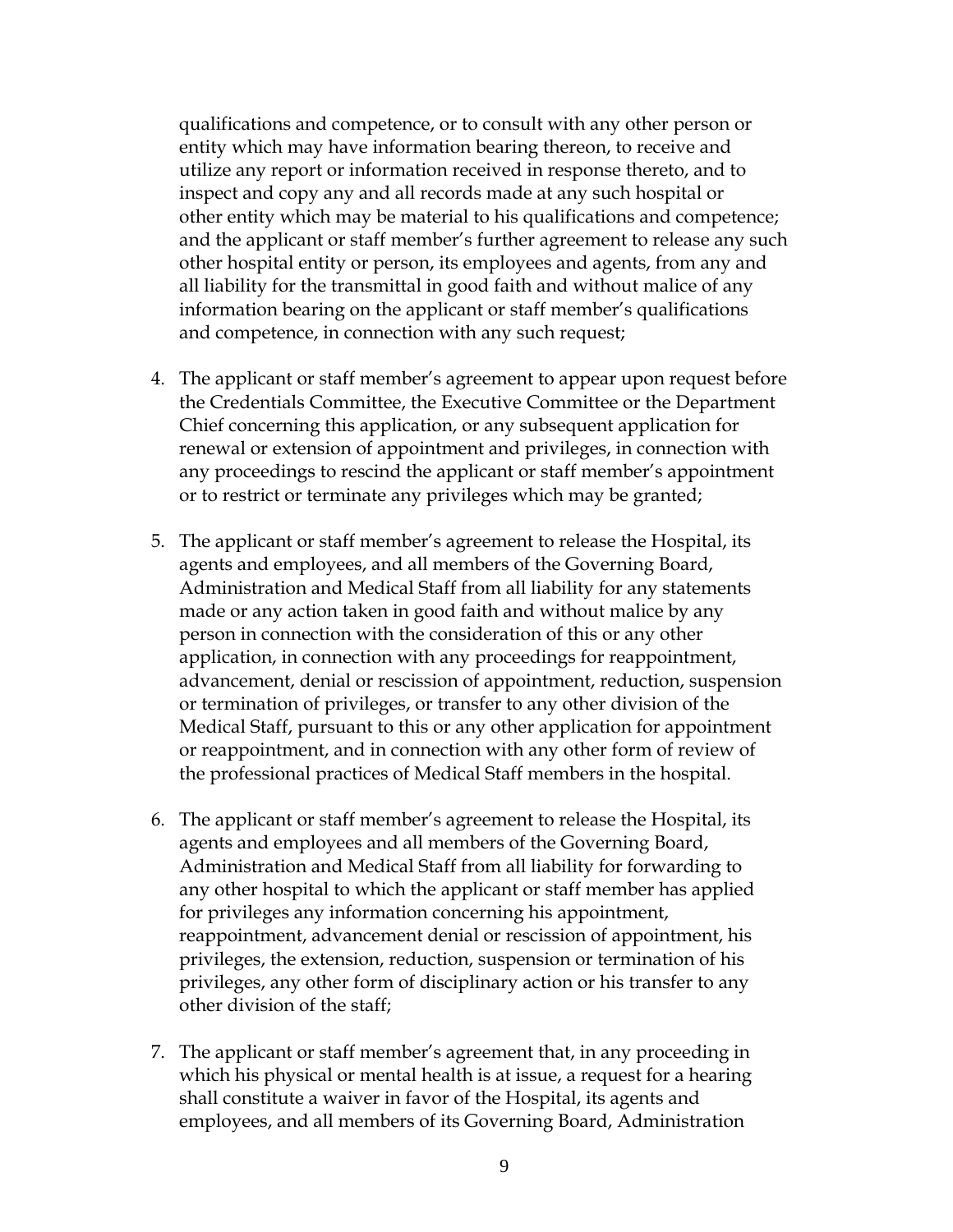and Medical Staff of any medical or physician-patient privilege relating to such physical or mental condition, whether such privilege is granted by the statutes or case law of the State of Michigan or any other jurisdiction, and a release of any physician hospital or other person or entity from any and all liability for the release of information which, except for such waiver, would be privileged and confidential.

- 8. The applicant acknowledges that the provisions of this Article are express conditions to an application for Medical Staff membership, the continuation of such membership, and to the exercise of clinical privileges at the Hospital.
- 9. The applicant's agreement to comply with the requirement that a physical examination and medical history be completed and documented for each patient, no more than thirty (30) days before or twenty-four (24) hours after an admission or registration but before surgery or a procedure requiring anesthesia, by an individual who holds Privileges to perform histories and physicals. If the history and physical were performed before admission or registration, an updated examination of the patient must be completed and documented within twenty-four (24) hours after admission or registration but before surgery or a procedure requiring anesthesia, by an individual who holds Privileges to perform histories and physicals. Additional requirements regarding histories and physicals are contained in the Rules.

#### **Section 4 - Procedure for Appointment**

- A. Application for Appointment to the Medical Staff shall be presented in writing to the Medical Staff Office on a form prescribed by the Governing Board, and, after the Chief Executive Officer has verified the applicant's credentials and obtained letters of recommendation, shall be referred to the Credentials Committee and to the Chief of the department in which the applicant is seeking privileges.
- B. The applicant shall be interviewed by the Chief or Vice Chief of the applicable department, who shall submit a written appraisal to the Credentials Committee containing his recommendation concerning the possible appointment and privileges, if any, to be granted.
- C. The Credentials Committee shall investigate the character, health, experience, training, qualifications, academic standing, office location, current professional competence and judgment, and ethical standing of the applicant and shall submit a report if its findings along with a copy of the appraisal of the Chief of the department to the Executive Committee, recommending that the application be accepted, deferred, or rejected. The Credentials Committee may also interview all applicants.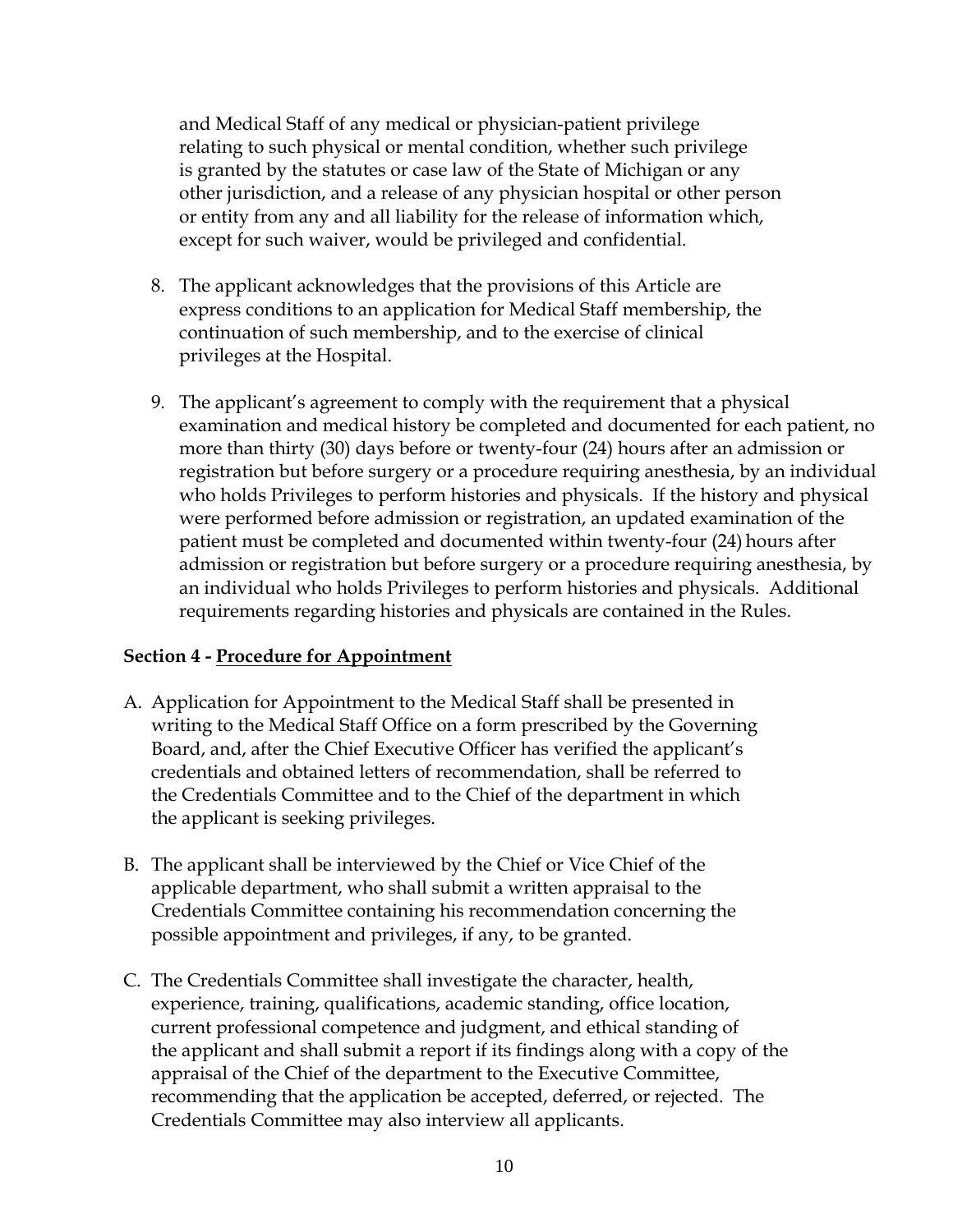- D. If the Credentials Committee recommends the appointment of the applicant, it shall include a recommendation of specific privileges to be granted to the applicant.
- E. Upon receipt of the report of the Credentials Committee, the Executive Committee shall review the report, shall make its own additional investigation, if necessary, and shall thereafter recommend to the Governing Board, through the Chief of Staff or the Chief Executive officer of the Hospital, that the recommendations of the Credentials Committee concerning appointment and privileges be adopted, unless the Executive Committee disagrees with the report of the Credentials Committee, in which case it shall make its own recommendation to the Governing Board and deliver at the same time a copy of the report of the Credentials Committee and a copy of the written appraisal of the Chief of the department. In addition to all other factors considered by the Executive Committee, it may also consider the available bed space in the hospitals and the need for additional staff members with the skills and training of the applicant.
- F. In all cases, the appraisal of the Chief of the department and the recommendations of the Credentials and Executive Committees shall set forth the specific reasons for the rejection or acceptance of the applicant.
- G. Final authority for all appointments and for the granting of privileges shall be in the Governing Board. The Governing Board either shall adopt the recommendation of the Executive Committee or shall refer it back for further consideration. In the latter event, the Governing Board shall instruct its Secretary to state to the Executive Committee the reasons for such action. The Executive Committee may again make a recommendation to the Governing Board, which shall thereupon adopt or reject the recommendation for good cause.
- H. When final action has been taken by the Governing Board, the Chief Executive Officer of the Hospital shall transmit the decision to the applicant and if the applicant has been accepted, shall secure his signature to these Bylaws and to the Rules and Regulations promulgated hereunder. Such signature shall constitute his agreement to be governed thereby.
- I. In the event the applicant has not been accepted at the Board level, the applicant may request a hearing and appellate review pursuant to Article VI and the Fair Hearing Plan.

#### **Section 5 - Assignment of Clinical Privileges**

Appointment to the Staff shall also establish specifically the clinical privileges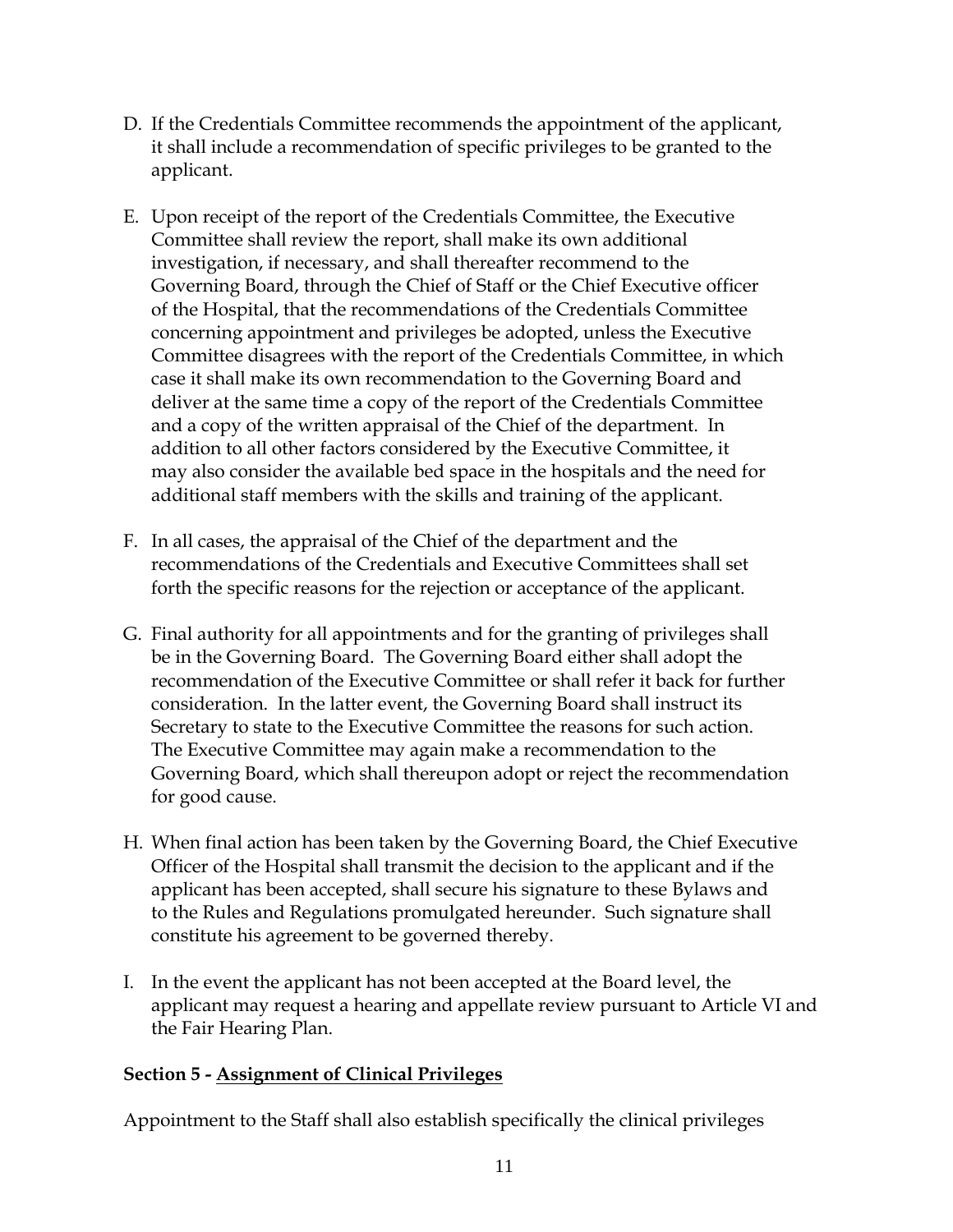granted each new member. Such privileges will be determined in accordance with the standards set forth in Article IV hereof.

# **Section 6 - Terms of Appointment**

All initial appointments and reappointments to the Medical Staff shall be for a period of up to two years.

# **Section 7 - Procedure for Reappointment**

A. Reappointment Application. Each Member who desires reappointment to the Medical Staff shall submit a timely and complete reappointment application to the Medical Staff Office in accordance with Medical Staff Policy. If a timely and complete reappointment application is not submitted, the Member's Medical Staff Membership and Privileges will expire at the end of the current term of appointment. The reappointment application will require submission of information that will allow a determination of whether the Member meets the ongoing qualifications for Medical Staff membership and for requested Clinical Privileges, including providing reasonable evidence of current ability to perform requested Privileges and information concerning any changes in the Member's qualifications since his last (re)appointment. A Member who does not comply with the board certification requirements stated in Article II, Section 2, if applicable, is not eligible for reappointment.

B. Reappointment Criteria. The reappointment process will include evaluation of:

1. The Member's professional performance and judgment.

2. The Member's current clinical and technical skills and competence to perform the Privileges requested, as measured in part by the results of the Hospital's performance improvement activities (including the results of Ongoing Professional Practice Evaluation), and as assessed by the applicable Department Chief.

3. Professional ethics and conduct, including compliance with the Bylaws, Rules, Medical Staff Policies (including those relating to medical record documentation) and applicable Hospital policies, and ability to work cooperatively with others at the Hospital.

- 4. All information supplied in the Member's reappointment application.
- C. Processing Reappointment Applications. Applications for reappointment shall be processed in the same manner as initial applications, using the procedures described in relevant portions of Article II, Section 4 of these Bylaws, except interviews of the applicant are not routinely required. The consequences of failure to complete or follow Bylaw requirements during the reapplication process shall be identical to the consequences of failure to complete or follow requirements during initial application for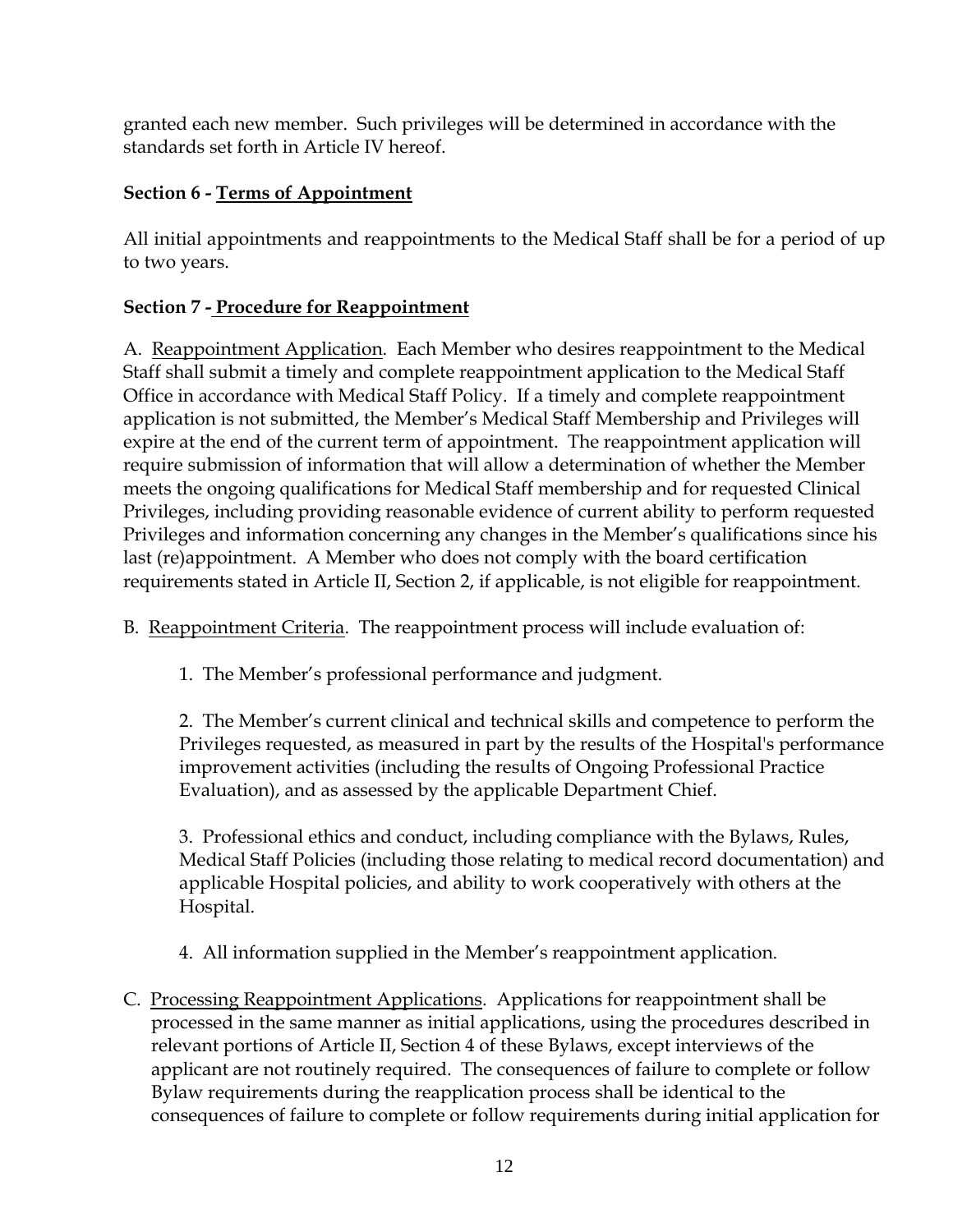membership and Clinical Privileges. Reappointment shall be for a period of up to two years.

- D. MEC Input Required. In no case shall the Board take action on an application for reappointment without first seeking the recommendation of the MEC with respect to the application.
- E. Board Action. The Board shall take final action on applications for reappointment and renewal of Privileges, except that no final action may be taken with respect to any Member as to whom an adverse recommendation or decision has been made who has not either waived or completed the hearing and appellate review process provided for in Article VI, if applicable. The Member shall be bound by the terms of Article II, Section 3, Paragraph B in connection with all requests for reappointment.

# **ARTICLE III - DIVISIONS OF THE MEDICAL STAFF**

#### **Section 1 - The Medical Staff**

The Medical Staff shall be identified by the following categories: Active, Affiliate, Ambulatory, Consulting, Emeritus, Honorary and Limited

#### **Section 2 - The Active Medical Staff**

Qualifications: The Active Medical Staff shall consist of those physicians, dentist, oral surgeons and podiatrist professionally based in the community, each of whom meet the basic qualifications as set forth in Article II, regularly admits patients to or is otherwise regularly involved in the care of patients in the community served by the hospital.

Prerogatives: Members of the Active Staff may:

- 1. Admit and exercise clinical privileges as granted under Article IV.
- 2. Vote on all matters presented at general and special meeting(s) of the medical staff, the department, section and committees of which one is a member.
- 3. Hold office in the staff and in the department, section and committees of which one is a member.

Responsibilities: Each member of the Active Staff shall:

- 1. Meet the basic responsibilities as outlined in these bylaws and retain responsibility within their area of professional competence for the care and supervision of each patient in the hospital or appropriate clinical setting.
- 2. Said individuals will provide these services or arrange a suitable alternative for such care and supervision.
- 3. Actively participate in quality management activities required of the staff, in supervising provisional appointees of their department, and in discharging such other staff functions as may from time to time be required.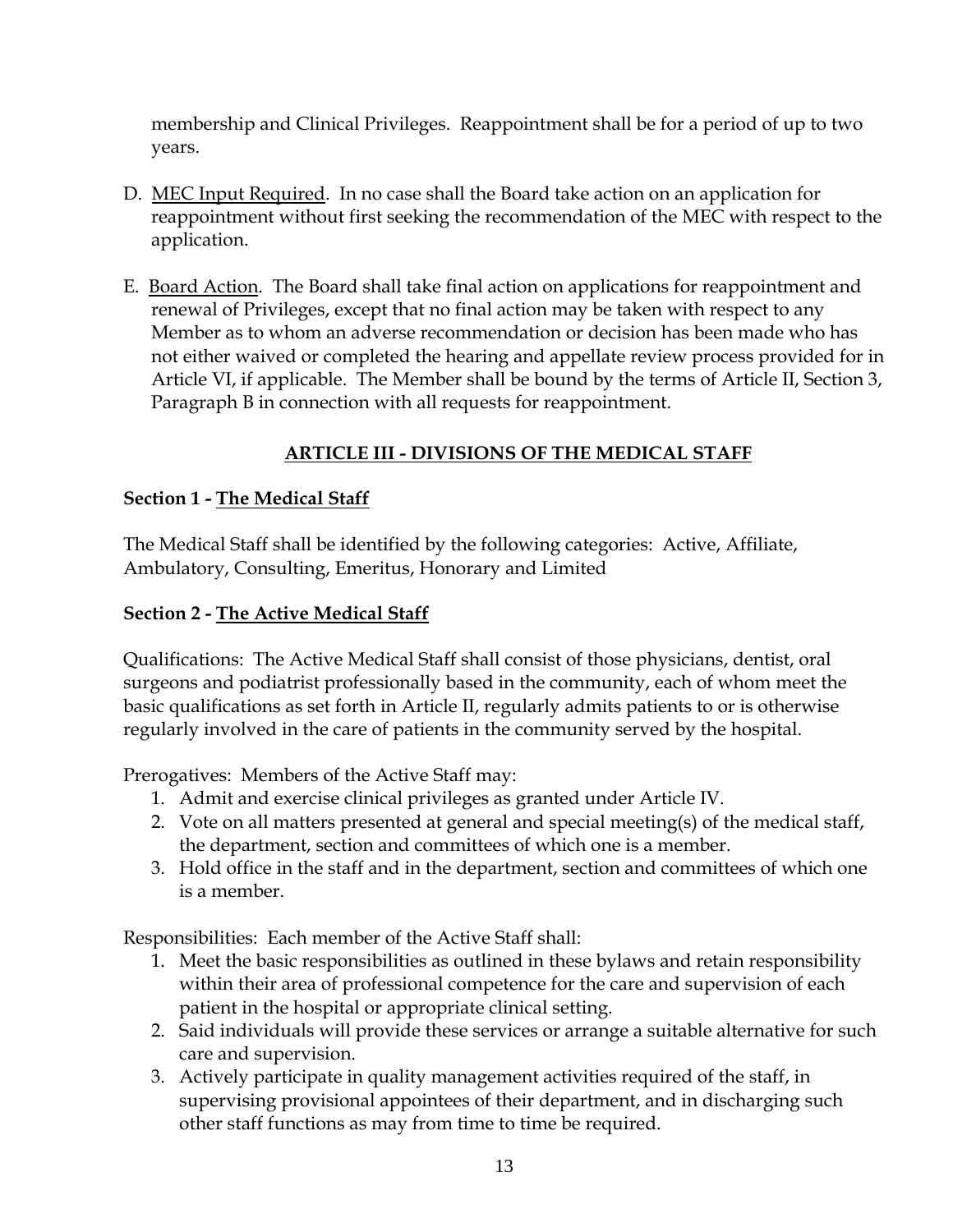- 4. Accept appointment to and serve on committees to which one has been appointed.
- 5. Pay dues and assessments as determined by the Medical Executive Committee
- 6. Be required to attend 50% of General Staff and department meetings.

#### **Section 3 - The Emeritus Medical Staff**

Qualifications: The Emeritus Staff shall consist of those members wo have reached the age of 65, who have served a minimum of 10 consecutive years as a member of the Active, Affiliate or Consulting Staff, and who request transfer to Emeritus status.

Prerogatives: Members of the Emeritus Staff may:

- 1. Admit and exercise clinical privileges as granted under Article IV.
- 2. Not vote or hold elective office in the Staff or a department but may attend meetings of the staff and the department.

Responsibilities: Each member of the Emeritus Staff shall:

- 1. Meet the basic responsibilities as outlined in these Bylaws and retain responsibility within one's area of professional competence for the care and supervision of each patient in the hospital for whom one is providing services or arrange a suitable alternative for such care and supervision.
- 2. Participate in quality management activities required of the staff and discharge such other staff functions as may from time to time be required.
- 3. Not be required to attend departmental meetings but is expected to attend meetings of those committee(s) of which they are a member.
- 4. Not pay dues or assessments.

#### **Section 4 - The Consulting Medical Staff**

Qualification: The Consulting Staff shall consist of those physicians, dentists, oral surgeons, and podiatrists who are held in high regard in the medical community and are recognized as experts in their respective field, who meet the basic qualifications as set forth in Article II. The Credentials Committee may propose the granting of this special category of membership only upon recommendation of the respective Department Chief.

Prerogatives: Members of the Consulting staff may:

- 1. On the request of a patient's attending staff member, see patients, write orders and provide consultative care as requested and indicated by the patient's condition.
- 2. Not admit patients, but if consulted by an Attending physician may exercise clinical privileges as granted under Article IV.
- 3. May attend meetings of the staff and the department.
- 4. Not vote on matters presented at general and special meetings(s) of the medical staff or the department, however, may be appointed to committees and may vote at such committee meetings.

Responsibilities: Each member of the Consulting Staff shall: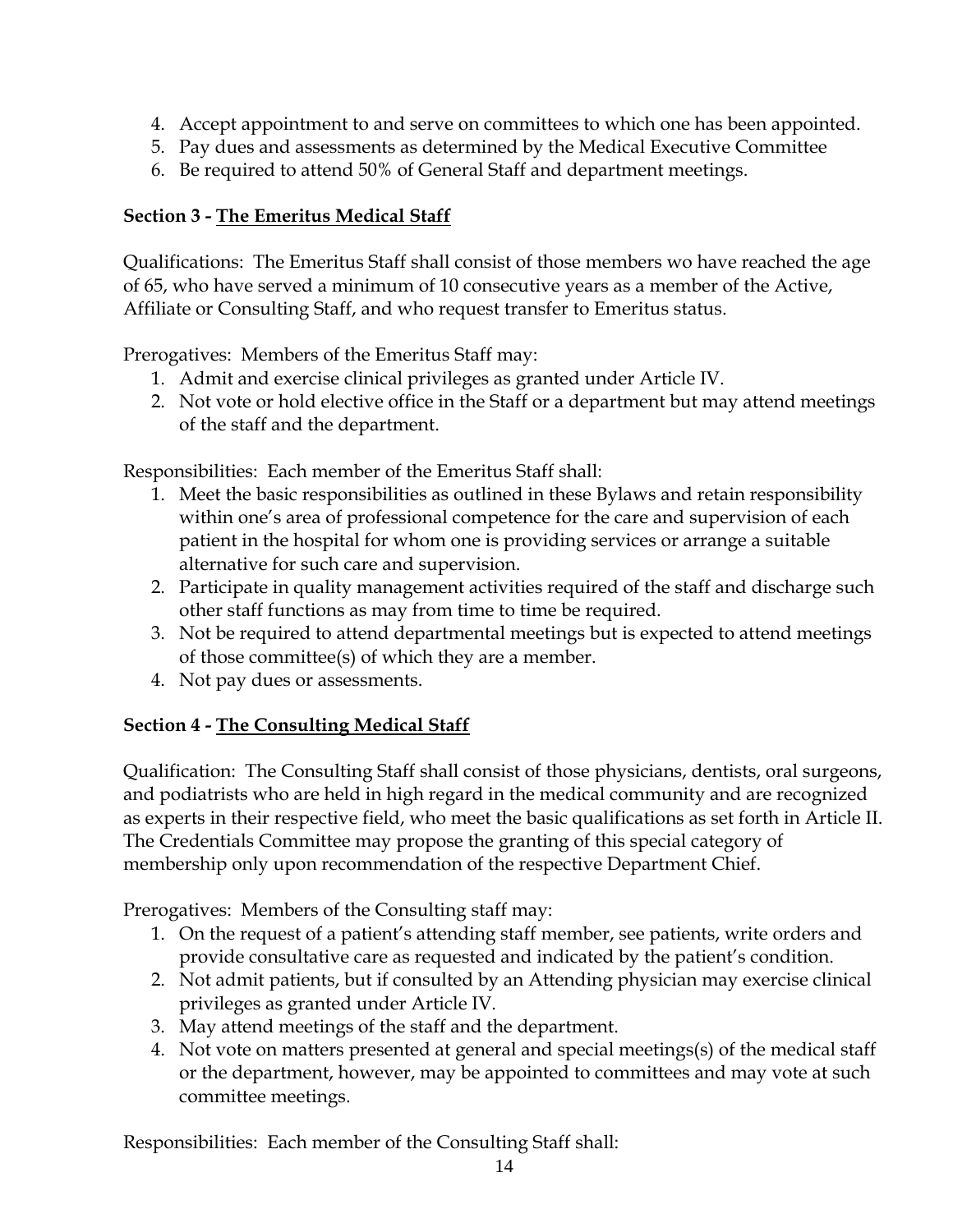- 1. Meet the basic responsibilities as outlined in these Bylaws and retain responsibility within their area of professional competence for the care and supervision of each patient in the hospital for whom they are providing services or arrange a suitable alternate for such care and supervision.
- 2. Participate in quality management activities required of the staff and discharge such other staff functions as may from time to time be required.
- 3. Accept appointment to and serve on committees to which the member has been appointed.
- 4. Not be required to attend departmental meetings but is expected to attend meetings of those committee(s) of which they are a member.
- 5. Pay dues and assessments as determined by the medical staff.

# **Section 5 - The Affiliate Medical Staff**

Qualifications: The Affiliate Staff shall consist of those physicians, dentists, oral surgeons and podiatrists each of whom meets the basic qualifications as set forth in Article II, who wishes to attend occasional patients in the Hospital, but who do not otherwise participate actively in the work of the Hospital. Affiliate members will be professionally based in the community served by the hospital.

Prerogatives: Members of the Affiliate Staff may:

- 1. Admit and exercise inpatient clinical privileges as granted under Article IV. Affiliate members with no clinical activity will be ineligible to apply for reappointment to this category.
- 2. Not vote on matters presented at general and special meeting(s) of the medical staff or the department. However, may be appointed to committees and may vote at such committee meetings.

Responsibilities: Each member of the Affiliate staff shall:

- 1. Meet the basic responsibilities as outlined in these bylaws and retain responsibility within one's area of professional competence for the care and supervision of each patient in the hospital for whom one is providing services or arrange a suitable alternative for such care and supervision.
- 2. Participate in quality management activities required of the staff and discharge such other staff functions as may from time to time be required.
- 3. Accept appointment to and serve on committees to which the member has been appointed.
- 4. Not be required to attend departmental meetings but is expected to attend meetings of those committee(s) of which he is a member.
- 5. Pay dues and assessments as determined by the medical staff.

# **Section 6 - The Honorary Medical Staff**

Qualifications: The Honorary Staff shall consist of those physician members who have served, at one point, as a member of the medical staff, and contributed to the growth and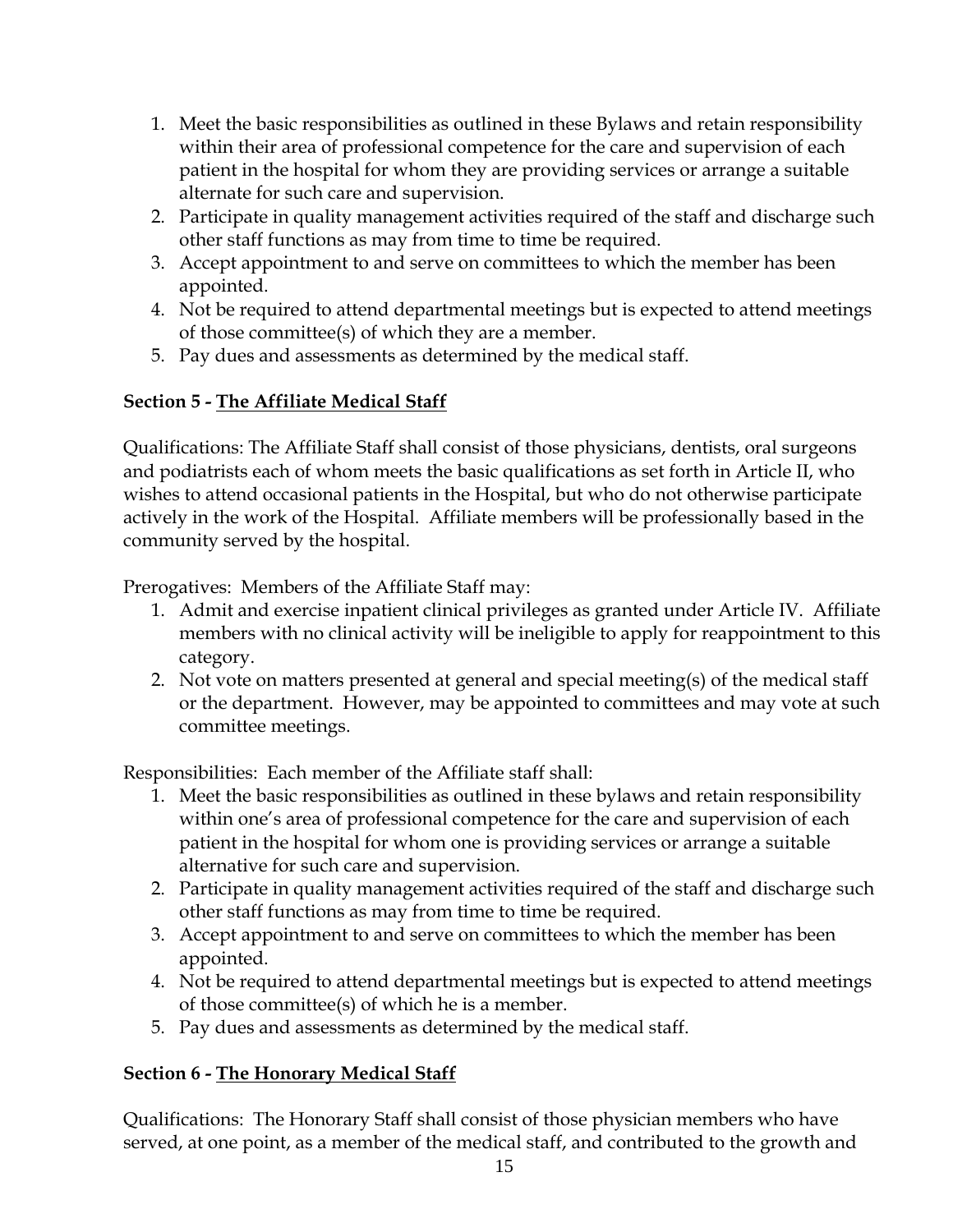mission of the hospital and who wish to retain their Medical Staff membership but who do not wish to admit and treat patients in the hospital.

Prerogatives: Members of the Honorary staff may:

- 1. Attend meetings of the staff and the department.
- 2. Not vote on matters presented at general and special meeting(s) of the medical staff or the department.
- 3. Serve as consultants (with no vote) at committee meetings.
- 4. Attend CME programs and use the Medical library.
- 5. Not hold office in the staff, the department or committees of which they are a member.
- 6. Not admit or treat patients in the hospital.
- 7. Not pay dues or assessments.

# **Section 7 – The Limited Medical Staff**

Qualifications: The Limited Staff shall consist of those physicians who meet the basic qualification for membership as outlined in Article II, Section 2A, and are employed by the hospital as physicians providing moonlighting services. In addition, the Limited staff shall include physician assistants, nurse practitioners, Certified Registered Nurse Anesthetists (CRNA), nurse midwife, physician employed/contracted registered nurse and psychologists as detailed in the Medical Staff Policy. Limited staff membership is for a limited tenure. Staff membership automatically ceases when employment ends. They shall perform duties as defined in the delineation of privileges and approved by the appropriate medical staff department chief.

Prerogatives: Members of the Limited Staff may:

- 1. Not admit patients or be the Attending physician of record.
- 2. Be subject to any and all disciplinary actions provided by the Limited Staff Policy.
- 3. Only have those hearing rights as set forth in the Limited Staff Policy.
- 4. Not attend general, department, committee and special meetings of the medical staff.

Responsibilities: Each member of the Limited Staff shall:

- 1. Abide by departmental and staff rules and regulations.
- 2. Pay dues and assessments as determined by the Medical Executive Committee.
- 3. Complete a formal application process to join the medical staff in any other category of membership and cannot hold membership and/or privileges in more than one staff category at the same time.

# **Section 8 – The Ambulatory Medical Staff**

Qualifications: The Ambulatory Staff shall consist of those physicians, dentists, oral surgeons and podiatrists each of whom meets the basic qualifications as set forth in Article II, who chooses not to personally admit or care for patients in the hospital. Ambulatory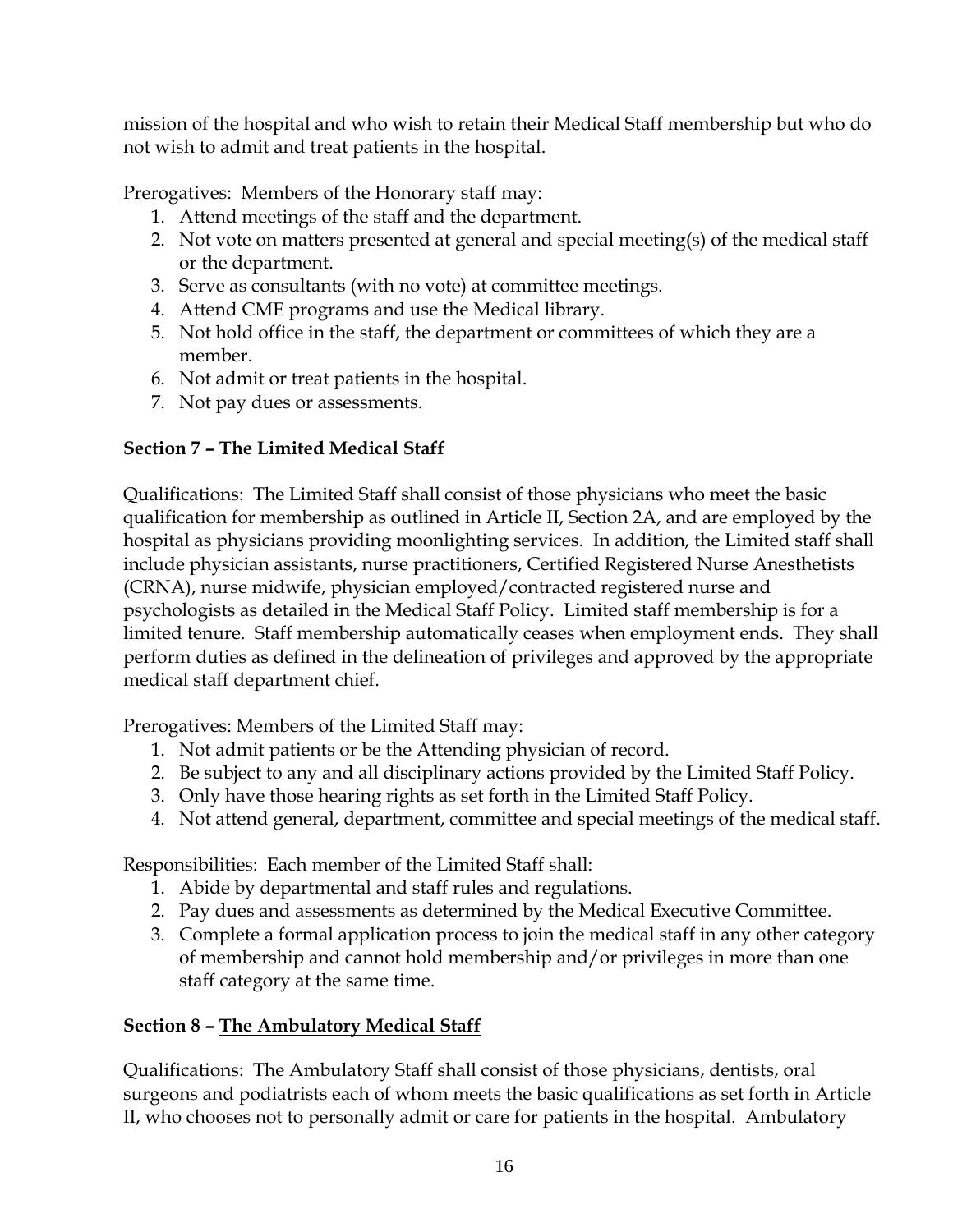members will be professionally based in the community served by the hospital and shall be employed by Beaumont Health or in private practice.

Prerogatives: Members of the Ambulatory Staff may:

- 1. Not admit or exercise inpatient clinical privileges at this Hospital.
- 2. May vote on matters presented at general and special meeting(s) of the medical staff or the department provided that they have attended 50% of general staff and department meetings.
- 3. May be appointed to committees and may vote at committee meetings.
- 4. May hold office on the staff, one of its departments, sections or committees provided that they have attended 50% of the general staff and department meetings.

Responsibilities: Each member of the Ambulatory Staff shall:

- 1. Meet the basic responsibilities as outlined in these bylaws and retain responsibility within one's area of professional competence for the ambulatory care and supervision of each patient for whom they are providing services.
- 2. Participate in quality management activities required of the staff and discharge such other staff functions as may from time to time be required.
- 3. Accept appointment to serve on committees to which the member has been appointed.
- 4. Attend staff and department meetings but not required to.
- 5. Pay dues and assessments as determined by the medical staff.
- 6. Complete a formal application to join the Medical Staff in any other category of membership and cannot hold membership and/or privileges in more than one staff category at the same time.

# **ARTICLE IV - CLINICAL PRIVILEGES**

#### **Section 1 - Criteria for Determining Clinical Privileges**

- A. Privileges Are Required. Each Member shall exercise only those Clinical Privileges granted to him by the Board upon recommendation of the Credentials Committee and MEC, except as otherwise permitted by Article IV, Section 2.
- B**.** Criteria. Requests for Privileges shall be evaluated on the basis of the factors and categories of information listed in Article II. Requests for Clinical Privileges shall also be evaluated in light of observed clinical performance and judgment, current competence to exercise such Privileges, and the results of quality review evaluation and monitoring activities, including relevant Practitioner-specific data as compared to aggregate data and morbidity and mortality data, when available. Privilege determinations shall also take into account pertinent information concerning clinical performance obtained from other sources, especially from other institutions and health care settings where the Practitioner has exercised clinical privileges. The Practitioner has the burden of establishing his qualifications and competency in the Clinical Privileges he requests, in accordance with Medical Staff Policy.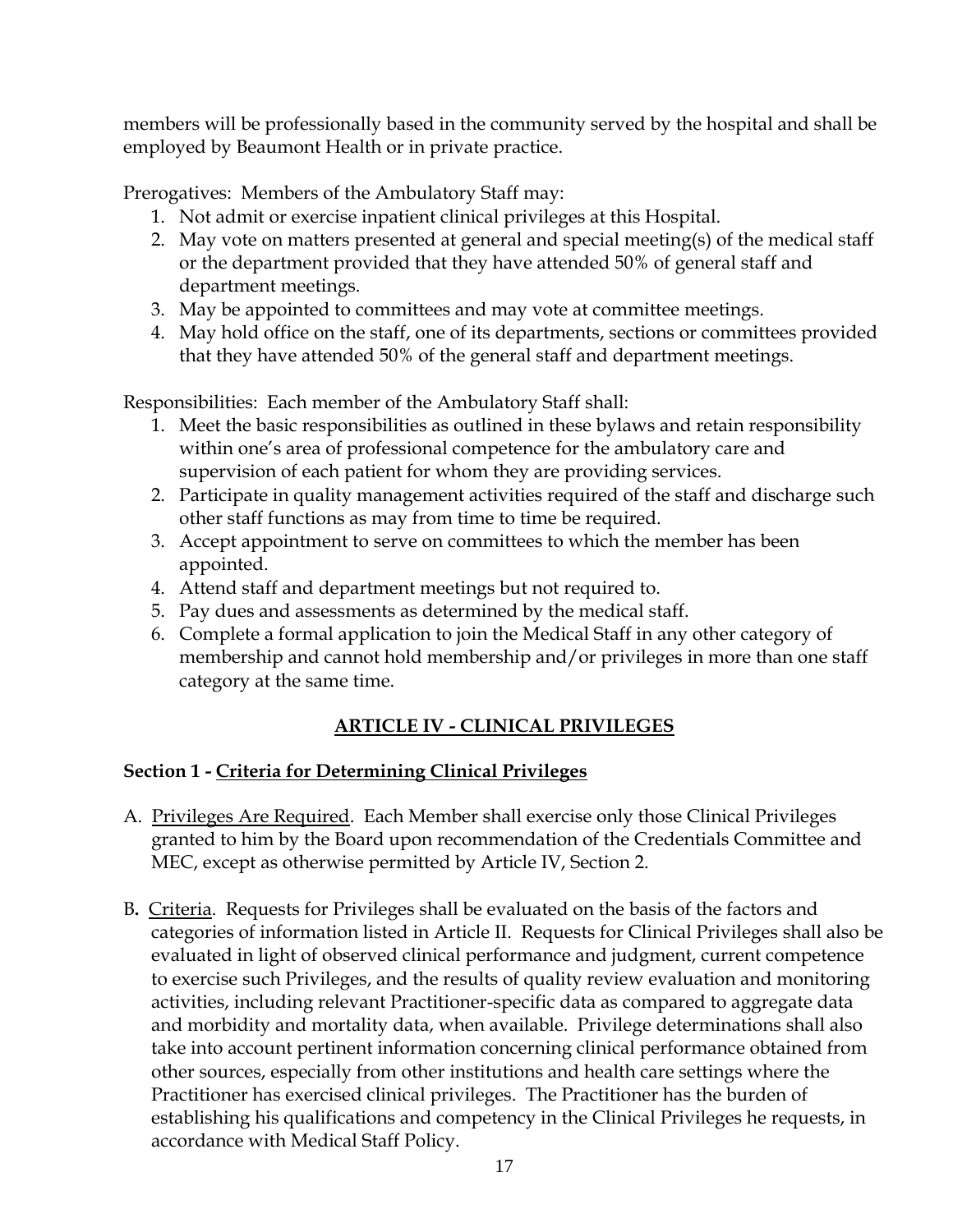- C. Privilege Modification. A Member may request an increase in Privileges during the term of his appointment by submitting a written request in accordance with Medical Staff Policy. Any such request will be processed using substantially the same procedures as for a request for reappointment.
- D. New Professional Practice Evaluation. Privileges granted to initial applicants and additional Privileges granted to a Member in connection with reappointment or a midappointment request for additional Privileges shall be subject to New Professional Practice Evaluation as provided in Medical Staff Policy.
- E. Dentists and Podiatrists
	- 1) Privileges granted to dentists shall be based on their character, health, training, experience, academic standing and demonstrated current professional competence and judgment, and ethical standing. The scope and extent of surgical privileges to be granted to each (oral-maxillofacial surgeons, other dental specialties and dentists) shall be specifically delineated and granted in the same manner as all other surgical privileges. Patients of oral-maxillofacial surgeons shall be directly admitted to the hospital under the name of that particular oral maxillofacial surgeon. All oral maxillofacial and dental patients shall receive the same medical appraisal and clearance as patients admitted to other services, either prior to admission or at the time of admission before any surgical procedure. A physician Member of the Medical Staff shall be responsible for the care of any medical problem that may arise during the hospitalization and/or procedure and his name shall be entered on the medical record at the time of admission by the dentist. Consultation with a physician Member of the Medical Staff shall be required whenever medical complications are present.
	- 2) Privileges granted to podiatrists shall be based on their character, health, training, experience, academic standing and demonstrated current professional competence and judgment and ethical standing. Podiatrists shall be assigned to the Section of Podiatry in the Department of Surgery. Podiatrists shall be limited to the diagnosis, surgical and adjunctive treatment of diseases, injuries, defects and preventative care of the foot and ankle as specified for each individual in his delineation of privileges. Either prior to admission, or at the time of admission before any surgical procedure, the podiatrist shall ensure that a physician Member of the Medical Staff conducts an adequate medical evaluation of the patient. A physician Member of the Medical Staff shall be responsible for the care of any medical problem that may arise during the hospitalization and/or procedure and his name shall be entered on the medical record at the time of admission by the podiatrist. Consultation with a physician Member of the Medical Staff shall be required whenever medical complications are present.
- F. Privileges granted to other health professionals shall be based on their character, health, training, experience, licensure or certification, academic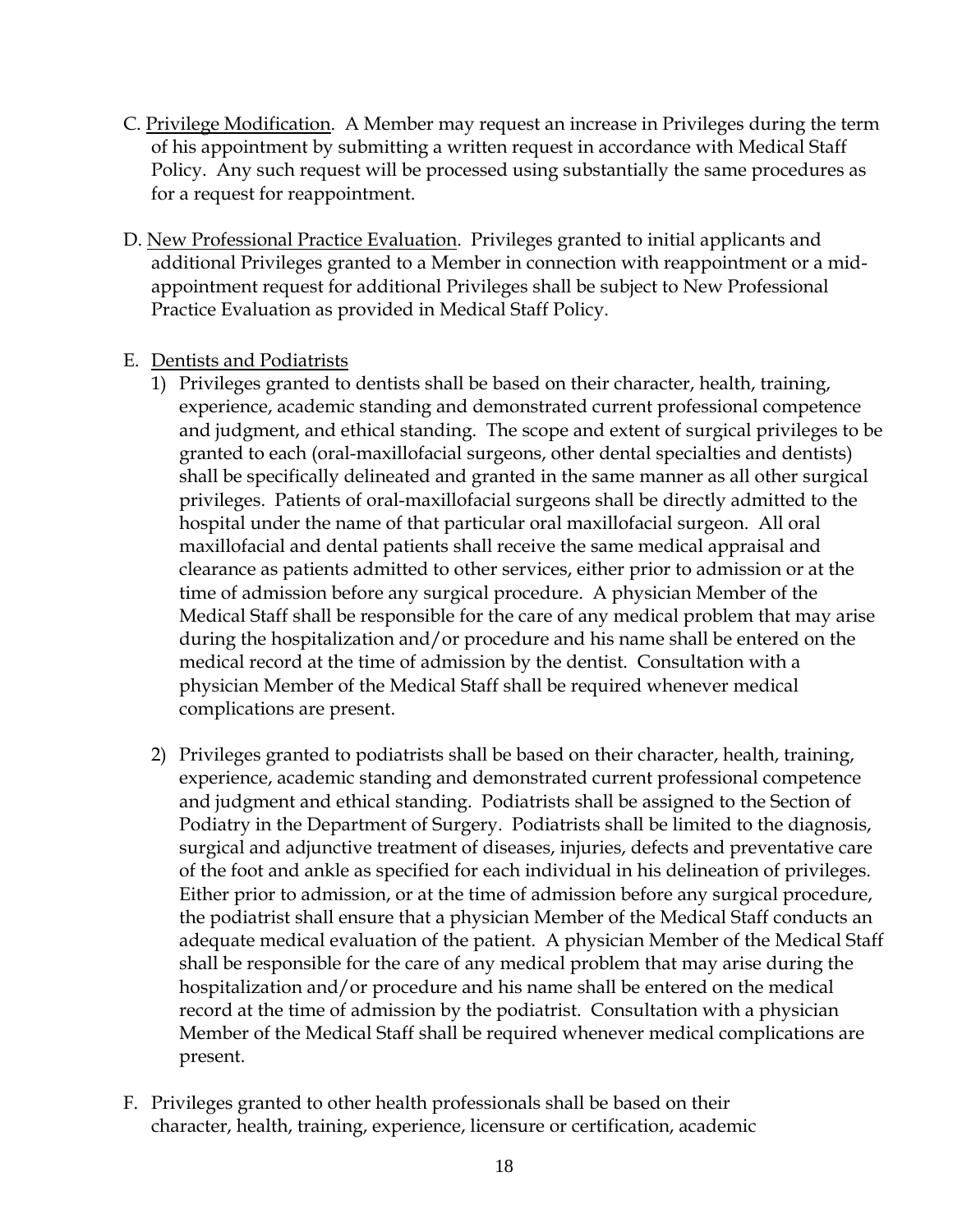standing and demonstrated current professional competence and judgment, and ethical standing. The scope and extent of privileges to be granted to each health professional shall be specifically delineated in the same manner as all other privileges. No patient shall be admitted to the Hospital solely under the care of such other health professional, but each patient shall be admitted by a physician member of the Medical Staff who shall be responsible for the care of any medical problem that may be present at the time of admission or that may arise during hospitalization. All patients so admitted shall receive the same basic medical appraisal as all other patients.

#### **Section 2 – Temporary, Emergency, and Disaster Privileges**

A. In case of emergency, any Medical Staff member attending the patient, to the degree permitted by his license and regardless of service or staff status, shall be expected to do and to be assisted by Hospital personnel in doing everything possible to save the life of the patient, including the calling of such consultation as may be necessary and available. For the purpose of this section, an "emergency" is defined as a condition in which serious permanent harm may result to the patient or as a condition in which the life of the patient is in immediate danger and any undue delay in administering treatment might add to that danger.

When the emergency situation no longer exists, such Medical Staff member must either request the privileges necessary to continue treatment or arrange for the patient to be assigned to an appropriate member of the staff. If such privileges are either denied or not requested, the patient shall be assigned to an appropriate member of the staff.

B. Temporary Privileges: A licensed physician may be granted temporary privileges (specified in writing and signed by the licensee and the Chief of the Department) upon the concurrence of the Administration of the Hospital, the Chief of the Department and/or Chief of Staff (or in the latter's absence or unavailability any two members of the Executive Committee and/or Credentials Committee). Such privileges shall be granted for no more than one hundred twenty (120) days duration. Temporary privileges shall be granted only when the information available reasonably supports a favorable determination regarding the requesting practitioner's qualification, ability and judgment to exercise the privileges requested, and only after the practitioner has provided evidence of professional liability insurance in an amount consistent with Medical Staff policy. Such persons shall be subject to supervision of the Chief of the Department or his designate. Such privileges may be summarily revoked, without prior notice and without the right to a hearing, by the Administration of the Hospital, the Chief of the Department, or the Chief of Staff. Temporary privileges may be granted in the following circumstances: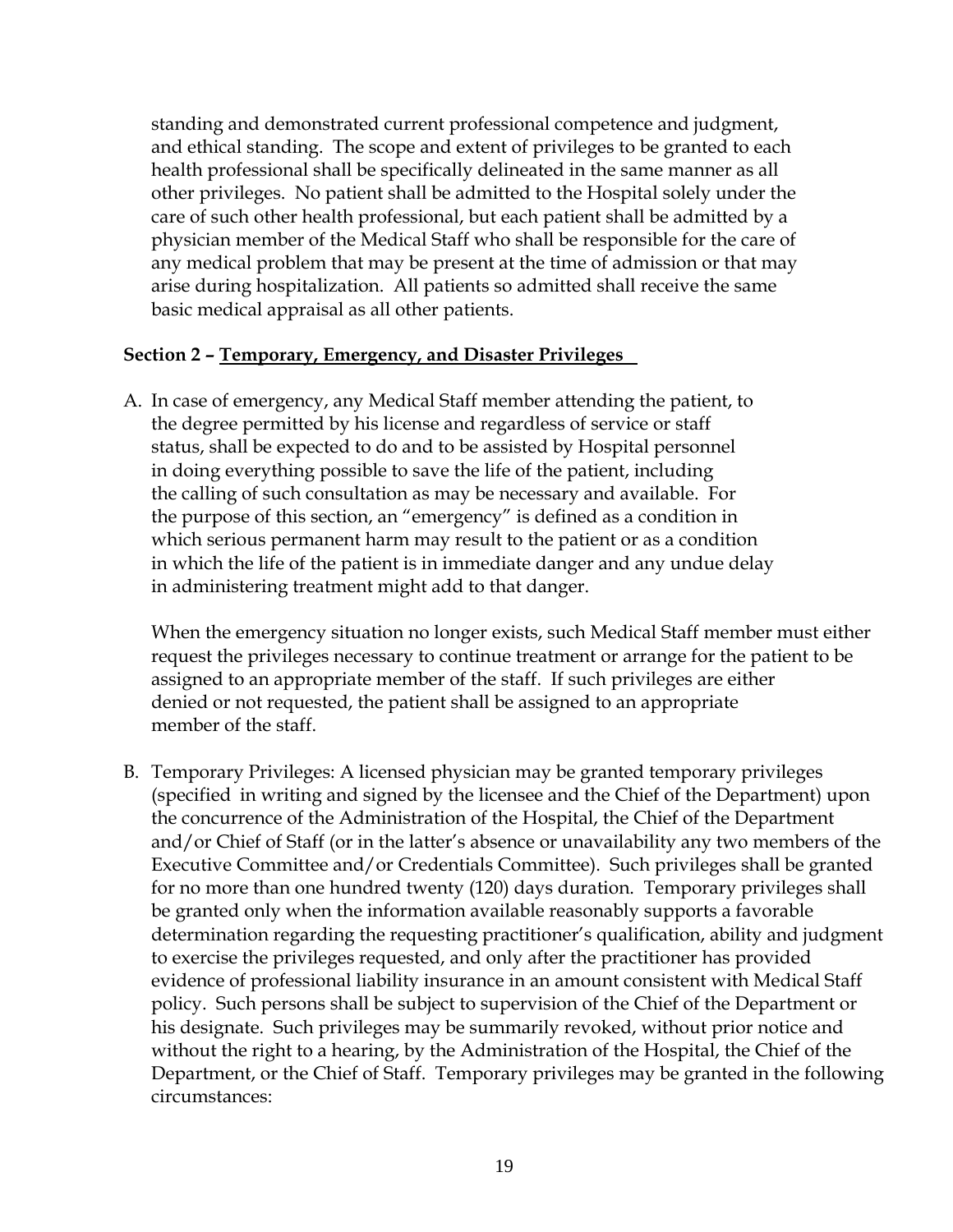- 1. Pendency of Application. After an application for staff appointment has been approved by the Credentials Committee, a request for specific temporary privileges has been received from the applicant, and in accordance with the conditions specified in Article II of the Bylaws, an appropriately licensed applicant may be granted temporary privileges during the pendency of the application. In exercising such privileges, the applicant shall act under the supervision of the Department Chief or his designee to which the applicant is assigned.
- 2. Temporary Consulting Privileges. These privileges may be granted to a licensed physician, dentist, oral/maxillofacial surgeon, or podiatrist who is not a member of the Medical Staff who may be called upon to offer a medical opinion or provide care for one or more specific patients at the request of the patient's attending medical staff member. Temporary consulting staff privileges shall be granted on a case-by-case basis by the Chief of Staff on the recommendation of the Chair of the Credentials Committee and the appropriate departmental chief. Temporary consulting privileges automatically terminate at the end of the consultation or care provided to the specific patient.
- 3. Locum Tenens. Upon receipt of a written request from an active member of the medical staff, an appropriately licensed practitioner who is serving as locum tenens for a member of the medical staff, may without applying for membership on staff, be granted temporary privileges for no more than one hundred twenty (120) days duration.
- C. Disaster Privileges. In the event of a disaster requiring activation of the emergency management plan and exceeding the ability of the professional resources of the Hospital to meet immediate patient needs, the hospital Incident Commander, or designee, will first consider utilizing physician and allied health medical staff members with privileges at any OHS facility, since primary source verification will have already been completed for these practitioners. The hospital Incident Commander, or designee may then implement a modified credentialing and privileging process for eligible licensed volunteer practitioners present and able to assist in the care of patients. Any grant of temporary disaster privileges shall be consistent with the Medical Staff Policy for "Credentialing Practitioners in a Disaster" ("Policy"). "Disaster" for purposes of this section means an emergency situation created by natural causes (e.g., tornado, earthquake, thunderstorm or snow storm) or other causes (e.g., bomb, explosion, fire, mass shooting, biologic or chemical event) resulting in a significant number of injured or ill patients being received by the Hospital and an evident risk that persons may not receive timely professional treatment.

#### **ARTICLE V - RESCISSION OF APPOINTMENT AND REDUCTION, RESTRICTION OR SUSPENSION OF PRIVILEGES**

The following procedure is only applicable to Active, Consulting, Courtesy, and Emeritus medical staff members. Medical Staff membership and prerogatives for Honorary medical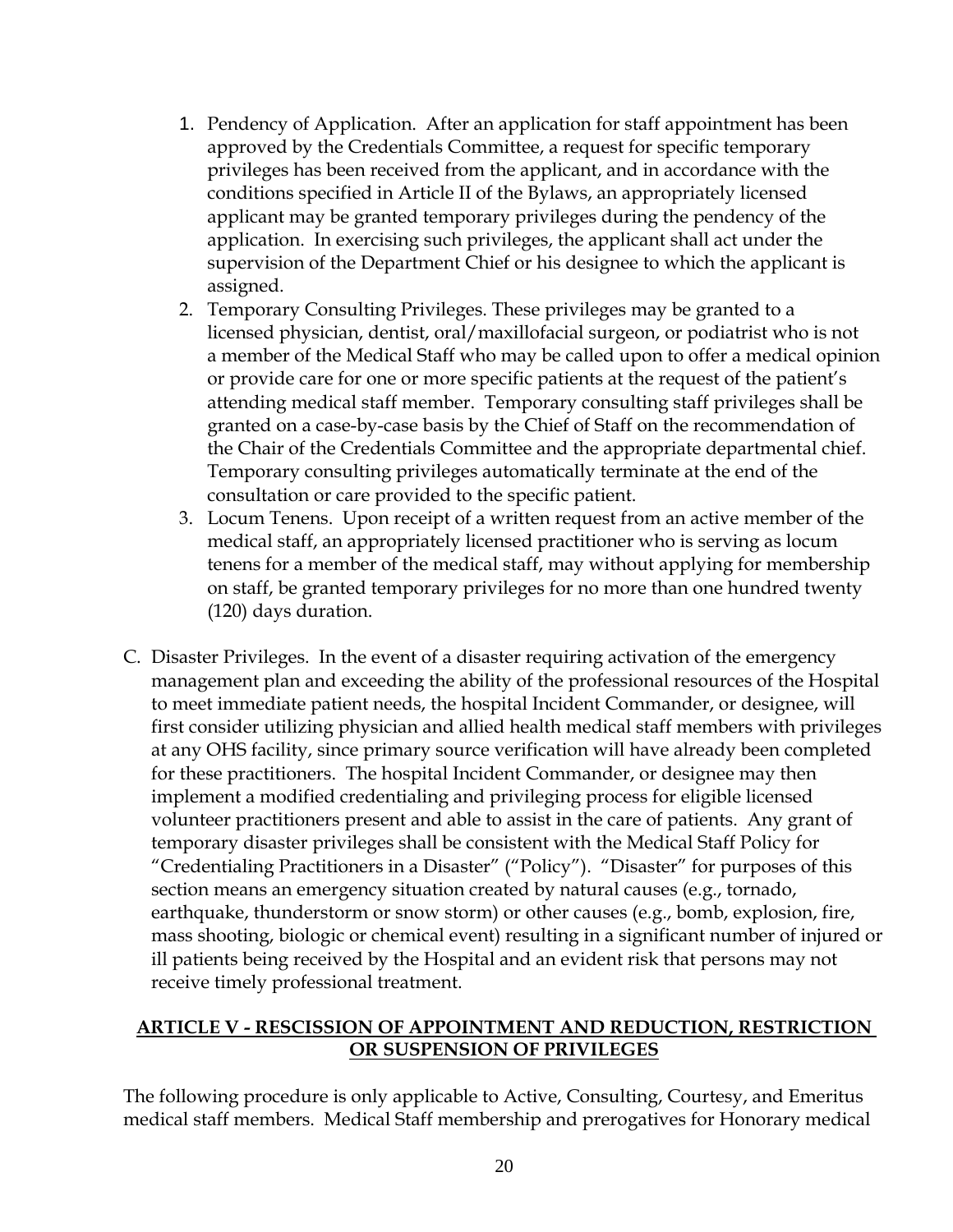staff members shall be subject to the discretion of the MEC and the Governing Board without hearing or appeal.

# **Section 1 - Procedure**

- A. In any case in which any staff member is suspected of violating the ByLaws, Rules and Regulations of the Medical Staff or of the Hospital or rendering deficient patient care, a request to initiate proceedings to rescind the staff member's appointment or to reduce, restrict or suspend his privileges may be initiated in writing to the Executive Committee of the facility or division of the Medical Staff at which the violation or deficient patient care is suspected to have occurred. Such request must contain specific allegations giving rise to the request. Such a request may be initiated by any committee described in Article IX of these Bylaws, chairmen of clinical departments, the Chief of Staff or the Governing Board.
- B. Such a request will be referred to the Chief of Staff, Chief Medical Officer and the Departmental Chief, who will jointly appoint an Ad Hoc Departmental Committee. If there is not unanimous agreement, the Medical Executive Committee will appoint the ad hoc committee. In the cases of summary suspension the staff member may request that the matter proceed directly to a hearing.
- C. Within (30) thirty days of receipt of such request, the Ad Hoc committee will report its findings through the departmental Chief or the Executive Committee. Prior to making the official report, the involved staff member will be notified of such pending action and the general nature of the matter under investigation, and will be granted the opportunity to meet with the Ad Hoc Committee to discuss the matter. This will be a meeting for information only and will not constitute a hearing. The record of the proceedings of such meeting will be kept and forwarded to the Executive Committee with the Committee's official report.
- D. Within thirty days of receipt of the Ad Hoc Committee's report, the Executive Committee shall make a preliminary determination. If the determination could result in the reduction, restriction or suspension of clinical privileges or in rescission of the staff member's appointment, the affected member will be notified in writing and granted an appearance before the Executive Committee at it s next regular session to discuss, explain or refute the charges, but this appearance will in no way constitute a hearing. If the staff member appears, such appearance will be completed before final action is taken. A record of the proceedings of such appearance will be kept.
- E. The Executive Committee may reject or modify the recommendation of the Ad Hoc Committee, issue a letter of warning, admonition or reprimand,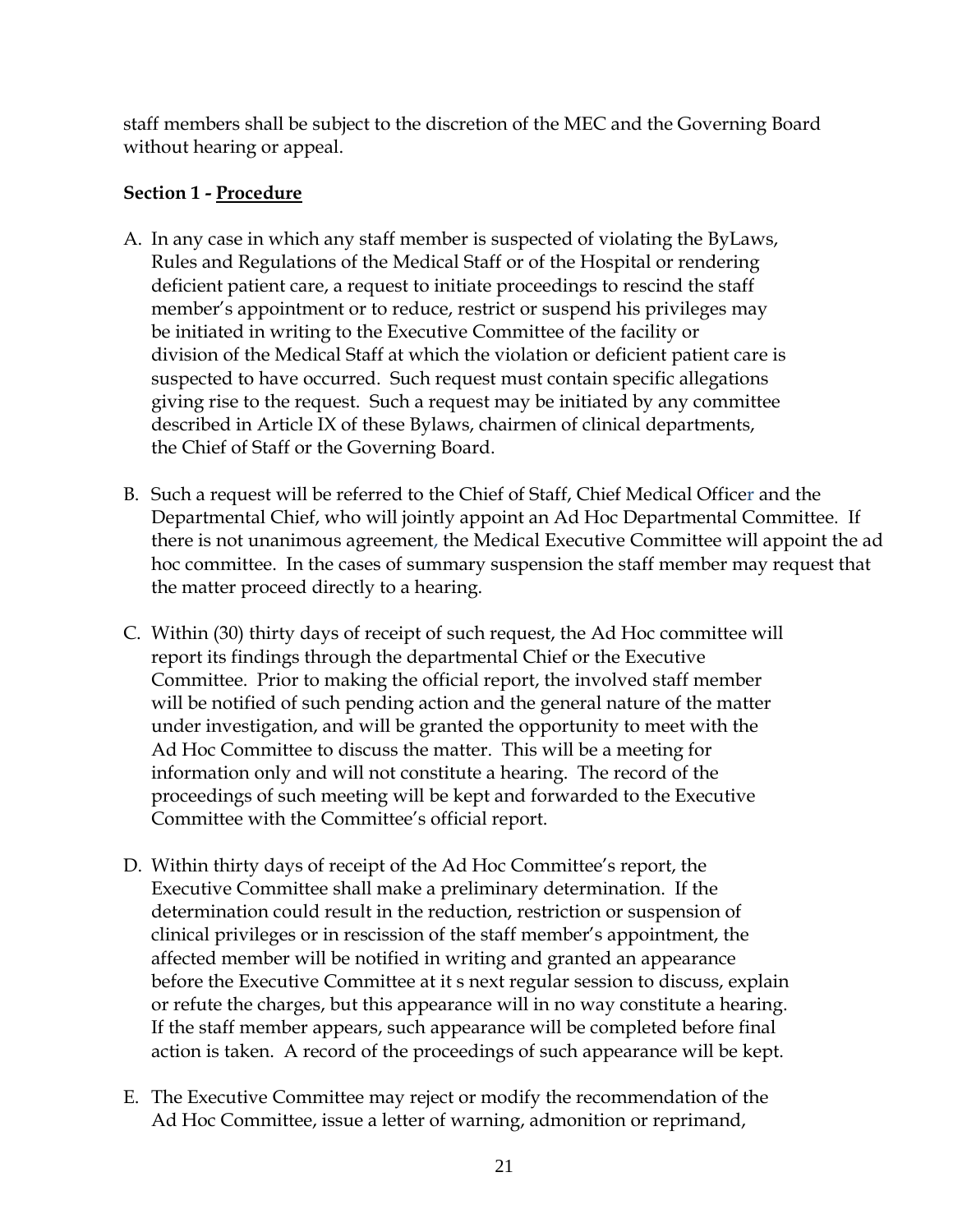impose terms of probation, consultation requirements or other conditions on the staff member's appointment, recommend reduction, restriction or suspension of clinical privileges or recommend rescission of Medical Staff membership.

F. Any recommendation by the Executive Committee for reduction, restriction or suspension of clinical privileges or for rescission of Medical Staff membership shall entitle the staff member to request a hearing and appellate review, as provided in these Bylaws.

# **Section 2 - Summary Suspension**

In any case in which immediate action must be taken to protect the life of any patient or patients or to reduce the substantial likelihood of immediate injury or damage to the health or safety of any patient or patients within the Hospital, the Executive Committee, Chief of Staff, or Chief of Department, acting jointly or independently, may summarily suspend or restrict the privileges of or impose supervision upon a staff member, have all rights to a hearing and appellate review afforded under these Bylaws before any such summary action becomes permanent and final. It shall be the responsibility of the Chief of Staff, the Chief of the Department and the Administration of the Hospital to make adequate provision for the care of any patient formerly under the care of such a staff member. A summary suspension shall continue until completion of the hearing and appeal procedure unless lifted or modified by the Executive Committee at the request of the staff member.

#### **Section 3 - Automatic Suspension**

- A. License. All Privileges of a Member shall be automatically suspended if his professional license is suspended or revoked by the State of Michigan. The Chief of Staff shall enforce such automatic suspension.
- B. Delinquent Medical Records. In accordance with the Rules, Privileges are automatically suspended for failure to complete medical records within the periods prescribed by the Rules.
- C. Loss of Malpractice Insurance. In accordance with Medical Staff Policy, Privileges are automatically suspended if a Member has an interruption in malpractice insurance coverage that is longer than the period permitted by Medical Staff Policy.
- D. Federal Program Exclusions. Exclusion of a Practitioner from a federal or state health care program shall cause an automatic suspension of the Practitioner's Medical Staff membership and clinical privileges. If a Practitioner remains excluded from a federal or state health care program for more than ninety (90) days, the individual's Medical Staff membership and clinical privileges at the Hospital shall terminate automatically.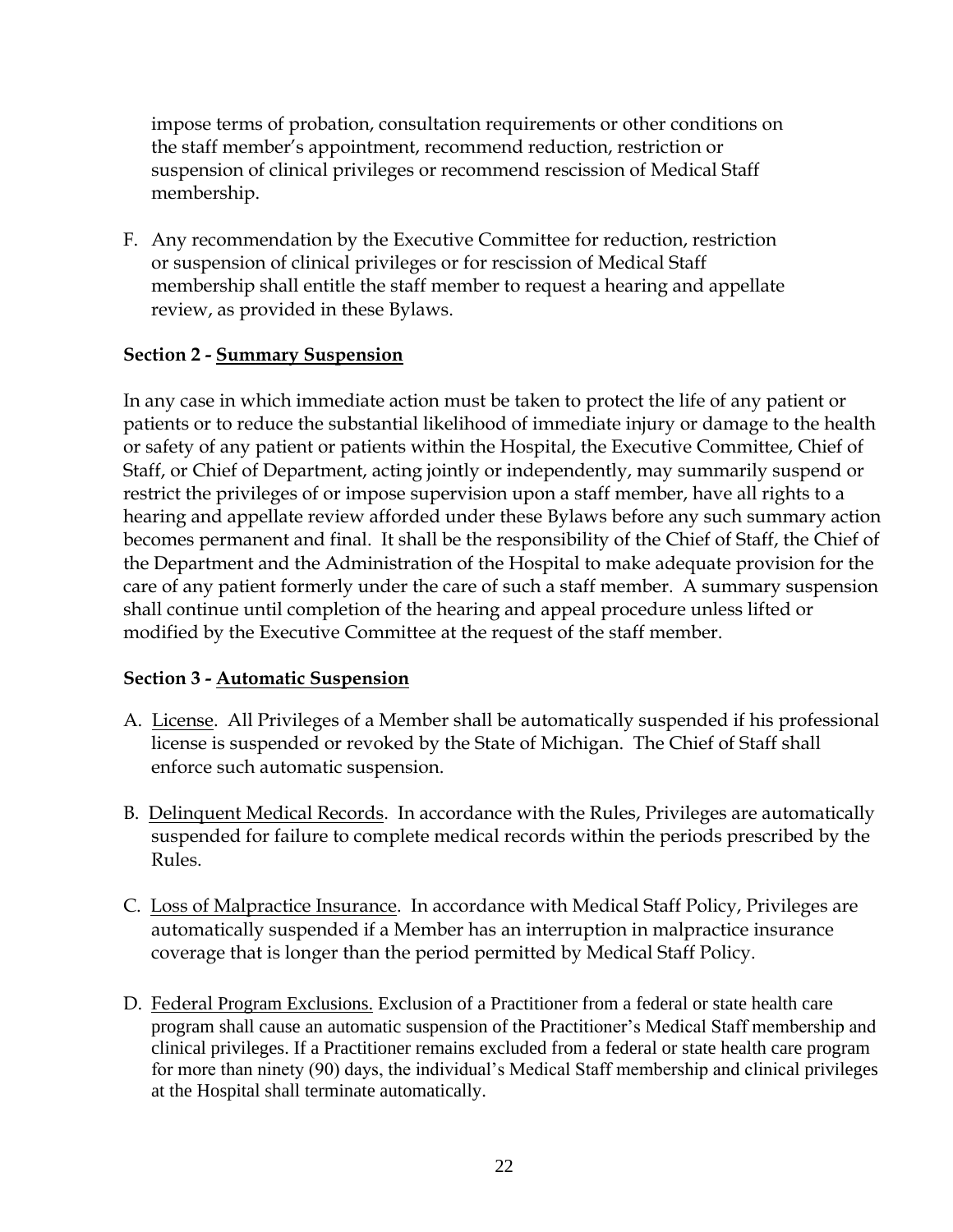E. Notice. If a Member's Privileges are automatically suspended, the Medical Staff Office shall notify the Member of the suspension in writing, after notifying the Chief of Staff.

## **Section 4 - Leave of Absence**

- A. Leave Status. A Member in good standing may request a leave of absence from the Medical Staff for up to 36 months by submitting a written request to the Chief of Staff, stating the proposed duration and reason(s) for the leave. The MEC will recommend to the Board that the request be granted or denied, and the Board will take final action on the request. Conditions and/or limitations may be imposed on a leave of absence. All records for which the Member is responsible shall be timely completed. Members on leave of absence may not exercise Privileges, vote, hold office, or serve on committees, and will not be required to attend meetings or pay dues.
- B. Reinstatement. At least 90 days prior to expiration of the leave of absence, or at any earlier time, the Member may request reinstatement of Privileges by submitting a written notice to that effect to the Chief of Staff. The Member shall also submit a written summary of the Member's relevant activities during the leave. If the leave of absence is related to illness, the Member shall submit a letter from the Member's attending Physician stating that the Member is physically and mentally able safely to resume full professional practice. A request for reinstatement shall be submitted and processed in the manner specified for reappointment to the Medical Staff. Failure to make a timely request for reinstatement or to provide a requested summary of activities or other requested information shall result in automatic non-disciplinary termination of Medical Staff membership; the Practitioner may later apply for Medical Staff membership and will be treated as a new applicant. A Member whose request for reinstatement from a leave of absence is denied by the Board shall be entitled to the hearing and appeal rights provided by Article VI.
- C. Expiration of Appointment. If a Member's term of appointment will expire during a leave of absence, the Member may apply for reappointment during the leave in accordance with Article II, Section 6. The Board may condition reappointment on the Member submitting, at the time of requested reinstatement, acceptable evidence of the Member's ability to perform the Privileges granted or satisfying other specified requirements. Reappointment of a Member while on leave of absence does not guarantee that the Member's request for reinstatement from leave of absence will be granted. If a Member on leave of absence does not submit a timely application for reappointment, Medical Staff membership will expire; the Practitioner may later apply for Medical Staff membership and will be treated as a new applicant.

#### **ARTICLE VI - HEARING AND APPELLATE REVIEW PROCEDURE**

Active, Consulting, Courtesy and Emeritus Staff Members as well as applicants for appointment to the Medical Staff, who are subject to an Adverse Recommendation or Action (as defined in the Medical Staff Fair Hearing Plan ("Plan")) shall be entitled to the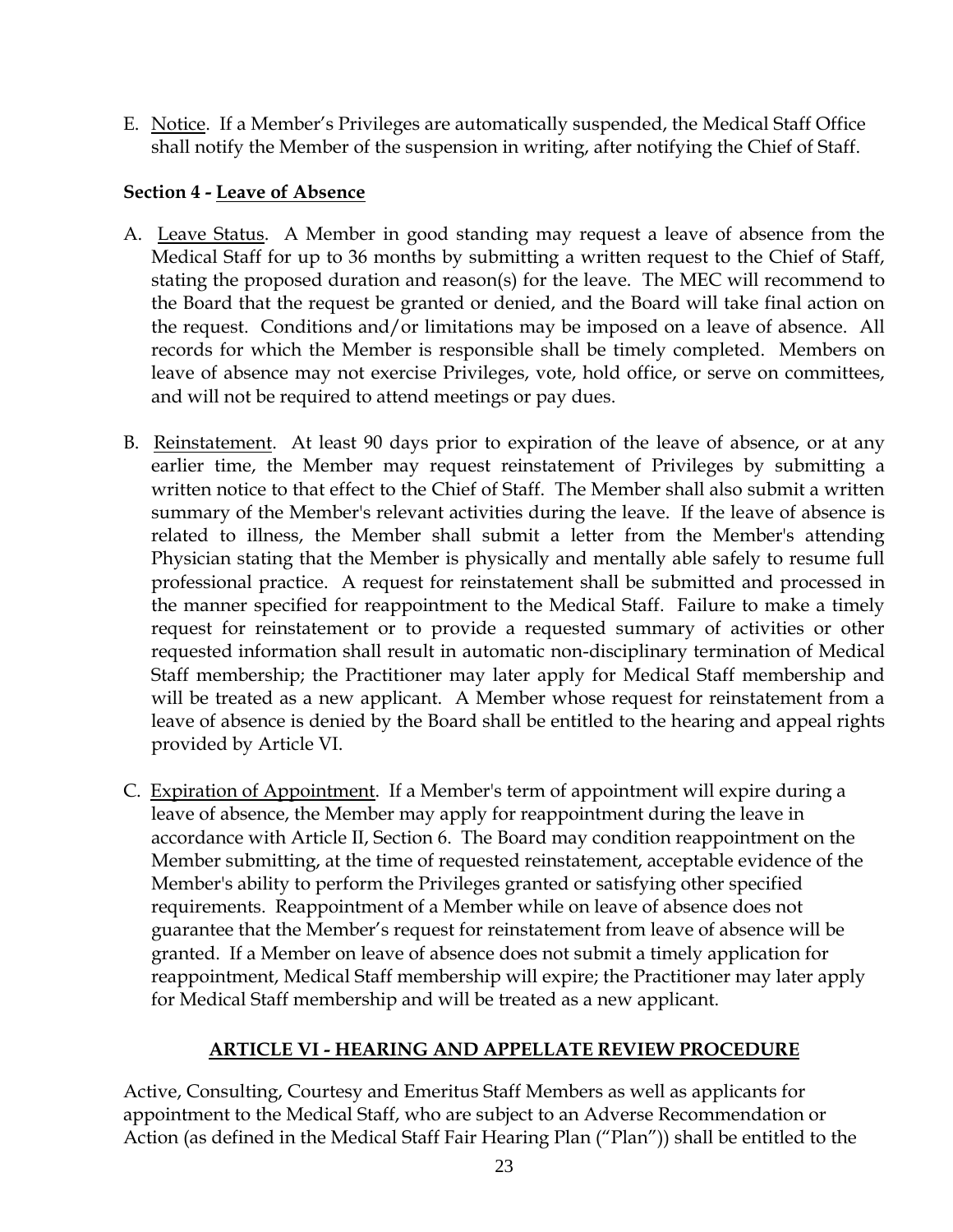hearing and appellate process set forth in this Article. Capitalized terms used in this Article are defined either in these Bylaws or in the Plan. As further explained in the Plan, the hearing and appellate process includes the following:

- A. Notice of Adverse Recommendation or Action. A Practitioner against whom an Adverse Recommendation or Action has been taken shall promptly be given notice of such Adverse Recommendation or Action, his or her right to request a hearing in the manner described in the Plan, and a summary of his or her rights at the hearing.
- B. Request for Hearing. A Practitioner shall have thirty (30) days following his or her receipt of a notice pursuant to Article VI, Paragraph A to request a hearing in the manner described in the Plan.
- C. Scheduling and Notice of Hearing. Upon receipt of a timely request for hearing and appointment of the Hearing Panel in the manner provided for in Article VI, Paragraph B and scheduling of the hearing, the Division President shall send the Practitioner a Notice of Hearing, the contents of which are specified in the Plan.
- D. Hearing Procedure. The hearing shall be held before the Hearing Panel appointed in accordance with Article VI, Paragraph E. During a hearing, the Practitioner shall have the right to: (1) representation by an attorney or other person of the Practitioner's choice; (2) call, examine, and cross-examine witnesses; and (3) present evidence determined by the presiding officer to be relevant. Upon completion of the hearing, the Practitioner shall have the right to: (1) receive the written recommendation of the Hearing Panel; and (2) timely notice of all subsequent MEC and Board actions with respect to the Adverse Recommendation or Action that prompted the hearing.
- E. Composition of Hearing Panel. The hearing shall be conducted by a Hearing Panel appointed jointly by the Chief of Staff and the Division President. The Hearing Panel shall be composed of three (3) members, at least two (2) of whom shall be Members of the Medical Staff and satisfy the additional criteria stated in the Plan.
- F. Notice of Action by Board. Upon receipt of the Hearing Panel's report, a Notice of Board Review shall be sent to the Practitioner and, if applicable, to the MEC. The Notice of Board Review shall inform the parties of their rights to provide written statements and request oral argument, as described in the Plan.
- G. Board Review Body. The Board as a whole may conduct the Board Review, or it may delegate this function to a standing or special committee of the Board.
- H. Final Action of the Board. After the Board's receipt of the Hearing Panel's report, the Board shall consider the matter (including findings of the Board Review Body, if any) and affirm, modify, or reverse the original Adverse Recommendation or Action. The decision of the Board will be deemed final, subject to no further appeal. The action of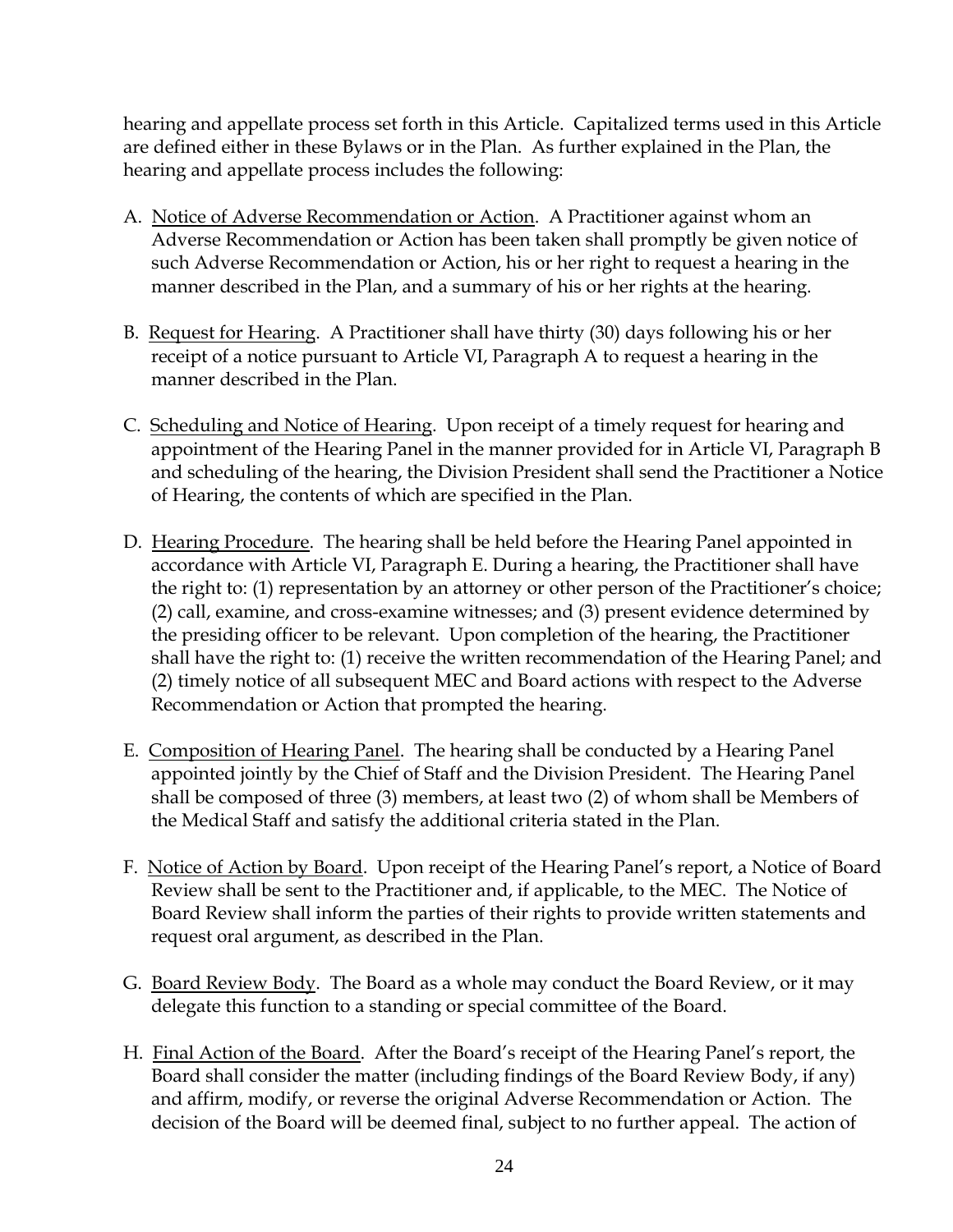the Board and the basis therefore will be promptly communicated to the Practitioner and to the MEC.

- I. Visiting and Honorary Staff. Visiting and Honorary Staff shall have no hearing and appellate right in the event of loss of membership or prerogatives, but may request an informal audience with the MEC, the granting of which is within the MEC's discretion.
- J. Plan Consistency with Bylaws, Laws, and Regulations. Reference in the Bylaws to this Article shall be also be deemed to refer to the Plan. In case of any conflict between this Article and the Plan, this Article shall control. The Plan, which is a Medical Staff Policy, shall be consistent with the Health Care Quality Improvement Act and any other applicable laws and regulations affecting medical staff fair hearings.

# **ARTICLE VII - CLINICAL DEPARTMENTS**

#### **Section 1 - Departments**

There shall be departments of the Medical Staff, with such divisions of each as the Executive Committee may establish.

# **Section 2 - Organization of Departments**

A. The officers of each department shall be a Chief, Vice Chief and Secretary/ Treasurer. Their terms of office shall be three (3) years. Officers of each department shall not be elected for more than two consecutive three-year terms, after which an interval of at least three years must expire before he/she shall again be eligible for that office. Each officer serves until his successor is selected. This limitation shall not apply to officers in the hospital-based departments of Radiology, Pathology, Emergency and Anesthesia.

To be eligible for nomination, the candidate must have no formal disciplinary actions taken or been subject to an investigation within the past five (5) years, must remain in good standing during their term of office and must have attended at least 50% of the Department meetings within the past two years.

The Chief of the Department shall be certified in an appropriate specialty board that certifies a physician in a specialty relevant to the services provided in the department or is an active medical staff member in good standing with clinical privileges prior to April 10, 2000 and exempt from the board certification requirement. Oakwood Southshore Medical Center recognizes the member boards of the American Board of Medical Specialists or the American Osteopathic Association.

B. Department Chief's Duties. The Department Chief shall be responsible to the Chief of Staff and the MEC for the functioning of the department. The members of the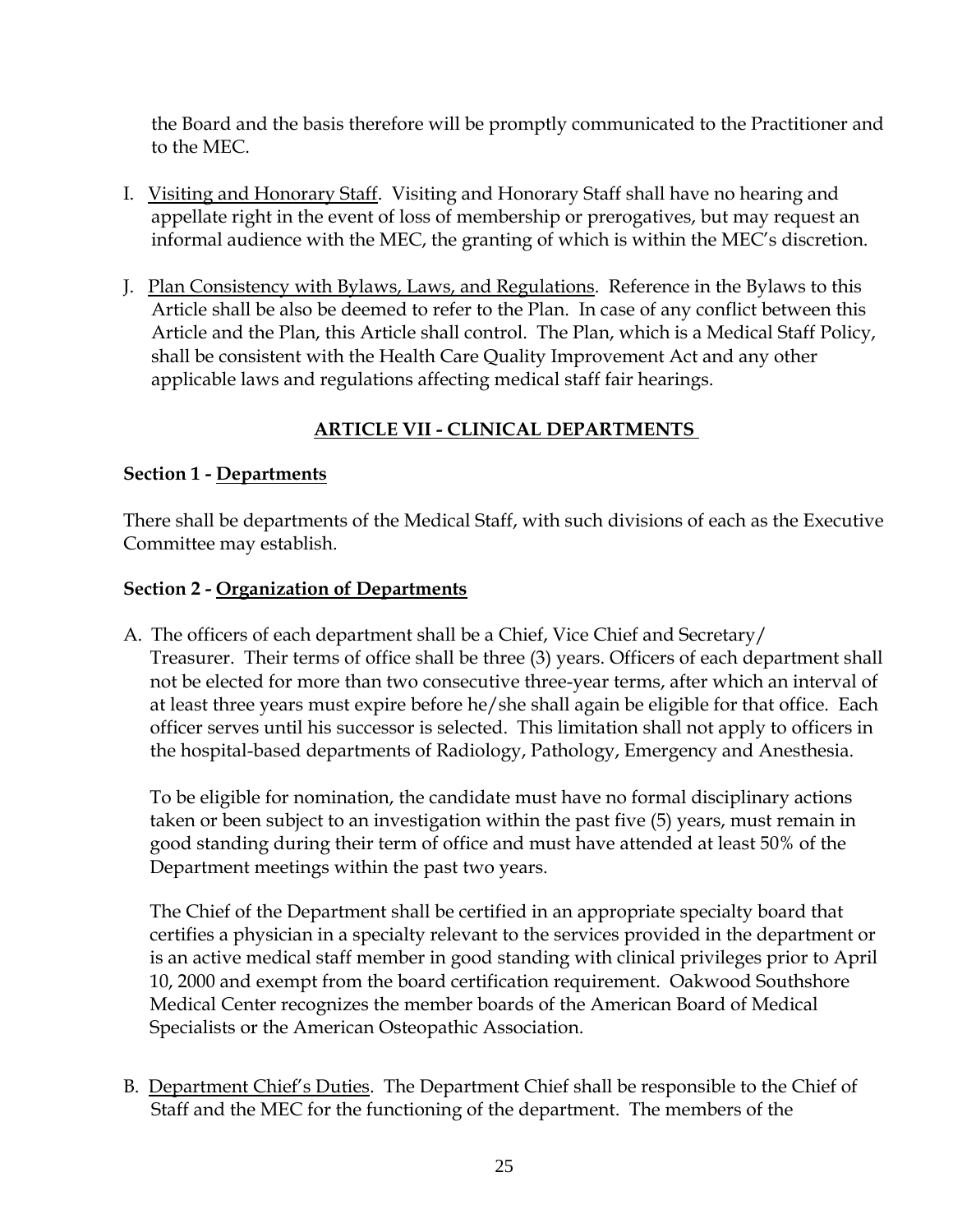department shall be responsible to the Chief, and through him to the Chief of Staff. The Department Chief shall be responsible for the following activities within the department:

- Serve as a member of the MEC, if so designated in these Bylaws.
- Preside at meetings of the department.
- Report to the MEC and the Chief of Staff regarding all department professional and administrative activities.
- Oversee clinically related activities of the department.
- Oversee administratively related activities of the department, unless otherwise provided by the Hospital.
- Conduct continuing surveillance of the professional performance of all individuals in the department who have Clinical Privileges.
- Recommend to the MEC the criteria for Clinical Privileges that are relevant to the care provided in the department.
- Recommend Clinical Privileges for each Member of the Department and each Affiliate Staff member assigned to the department.
- Take appropriate action when important problems in patient care or clinical performance or opportunities to improve care are identified.
- Appoint such committees as are necessary or appropriate to conduct department functions and their chairs.
- Formulate recommendations for departmental rules and regulations for the proper operation of the department, subject to required approvals.
- Assess and recommend to the relevant Hospital authority off-site sources for needed patient care, treatment, and services not provided by the department or the Hospital.
- Integrate the department into the primary functions of the Hospital.
- Coordinate and integrate interdepartmental and intradepartmental services.
- Develop and implement policies and procedures that guide and support the provision of care, treatment, and services.
- Recommend a sufficient number of qualified and competent persons to provide care, treatment, and service.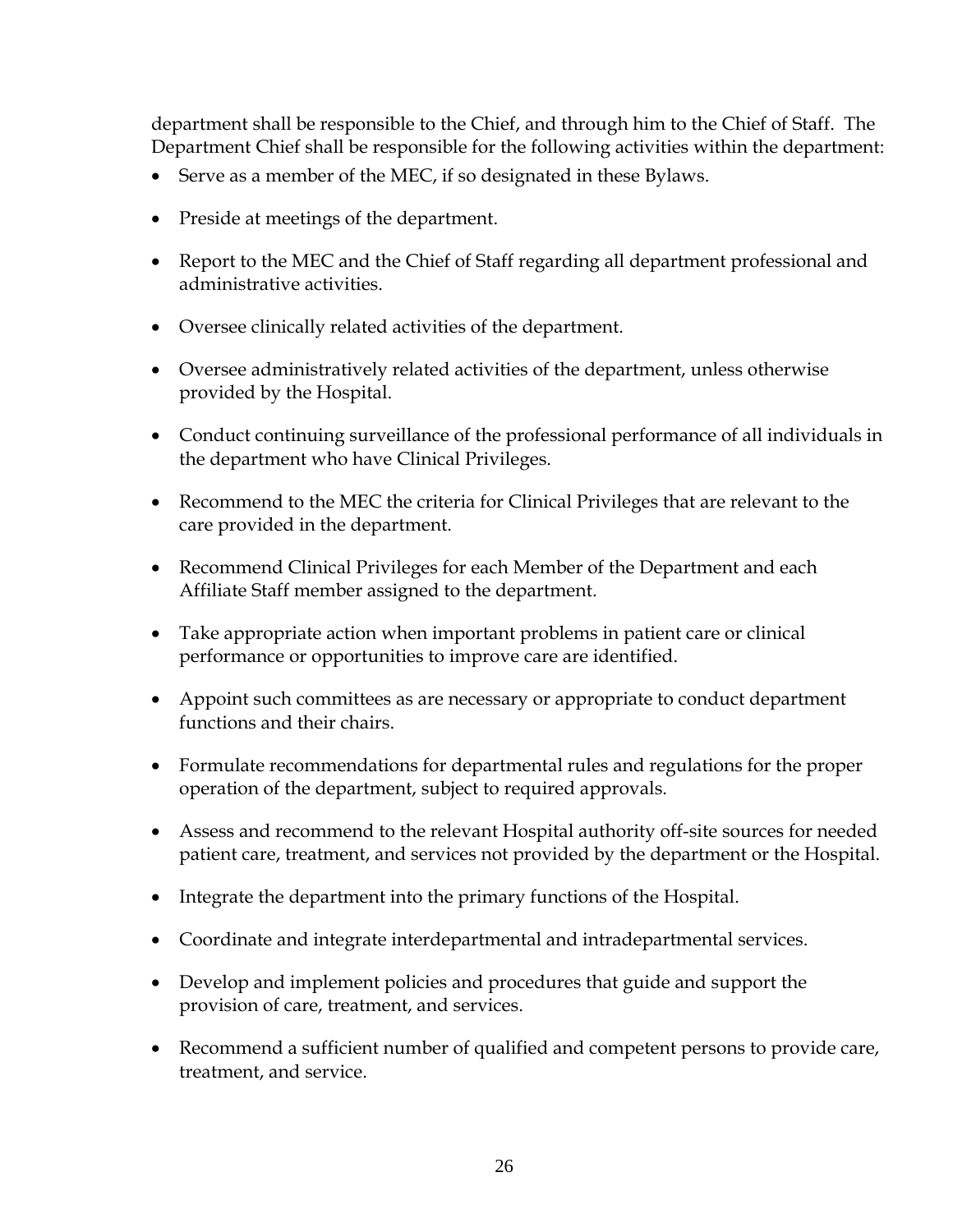- Determine the qualifications and competence of department or service personnel who are not licensed independent practitioners and who provide patient care, treatment, and services.
- Conduct continuous assessment and improvement of the quality of care, treatment, and services.
- Maintain quality improvement programs, as appropriate.
- Provide for the orientation and continuing education of all persons in the department.
- Recommend space and other resources needed by the department.
- Implement Medical Staff Bylaws and Rules, and actions taken by the MEC and pursuant to the Medical Staff Article of the Hospital Bylaws.
- C. The Vice Chief of each department shall perform such duties as are delegated to him by the Chief of the Department. He shall act with full authority and responsibility in the absence of the Chief. The Vice Chief shall immediately succeed to the office of Chief if for any reason the Chief should resign or be removed.
- E. The Secretary of each department shall keep accurate minutes of all meetings of the department.
- F. Removal of the Chief of a department during his term of office may be initiated, with or without cause, by a two-thirds majority vote of all Active Staff members of the department, but no such removal shall be effective unless and until it has been ratified by the Executive Committee and by the Governing Board.

# **Section 3 - Functions of the Departments**

A. Each department shall establish a Quality Assurance Committee responsible for conducting a review of records of patients and other pertinent departmental sources of medical information, relating to patient care and for selecting cases for presentation a the bi-monthly departmental meetings that contribute to the continuing education of every practitioner and to the process of developing criteria to provide quality patient care. Such review shall include a consideration of selected deaths, unimproved patients and patients with infections and complications. This committee shall also serve as the Departmental Audit Committee in conformity with applicable law to review, in a manner approved by the Executive Committee, patient care rendered by the department members. The Chairman of this department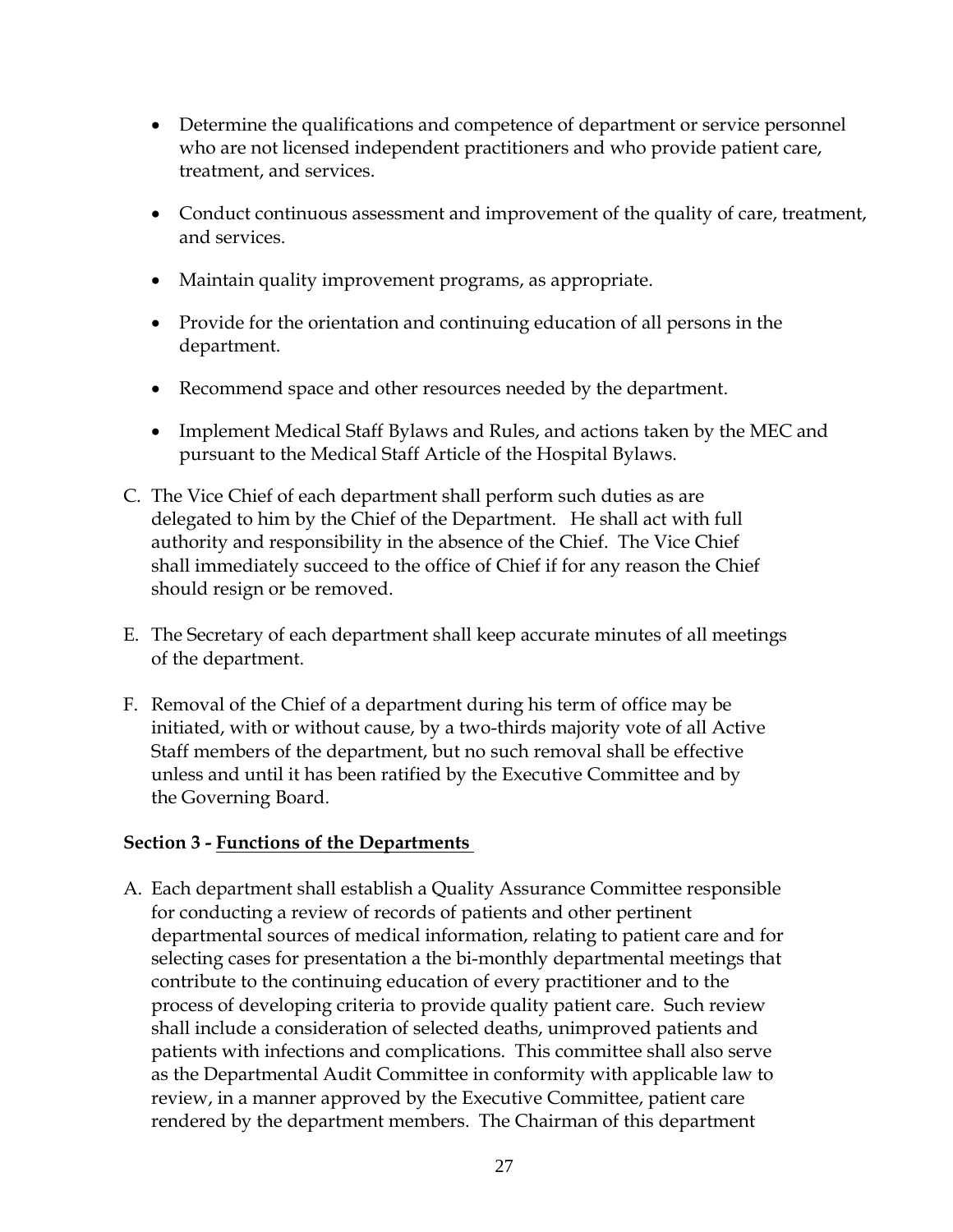committee is a member of the Quality Assurance Committee of the Medical Staff.

- B. Each department shall meet separately at least bi-monthly, to review and analyze on a peer group basis the clinical work of the department, and shall report thereon to the Executive Committee.
- C. Each department shall develop criteria for the granting of specific clinical privileges in that department and shall, through its Chief, make recommendations for the privileges to be granted to each Medical Staff member or applicant seeking privileges in the department. The Department of Family Practice shall establish its criteria in conjunction with the other clinical departments.

#### **Section 4 - Election of Officers in Departments**

- A. The Chiefs of Anesthesia, Pathology, Radiology and Emergency Services shall be appointed by the Governing Board after consultation with the Executive Committee.
- B. The other departments, as established by the Executive Committees, shall elect officers in alternate years. Elections shall be conducted in March by mail as with election of officers.
	- 1. Two or more members of the department should be nominated as qualified to act as department offices by the members of the department at least one departmental meeting before the Annual Meeting. In the event that two (2) nominees cannot be identified, the office may be unopposed Elections shall be conducted by mail as with election of officers. In the event that an office is unopposed, ballots need not be mailed.
	- 2. No more than one member of the same professional practice group may be nominated for the same office.
	- 3. The candidate who receives a majority of the votes cast for Department Chief, Vice Chief, and Secretary/Treasurer shall be elected into office.
	- 4. The above appointed and elected officers shall take office at the Annual Meeting or on May 1, whichever occurs first.
	- 5. The names of the elected officers shall be forwarded to the Executive Committee for their information.
	- 6. The Executive Committee may call a special election to fill the vacancy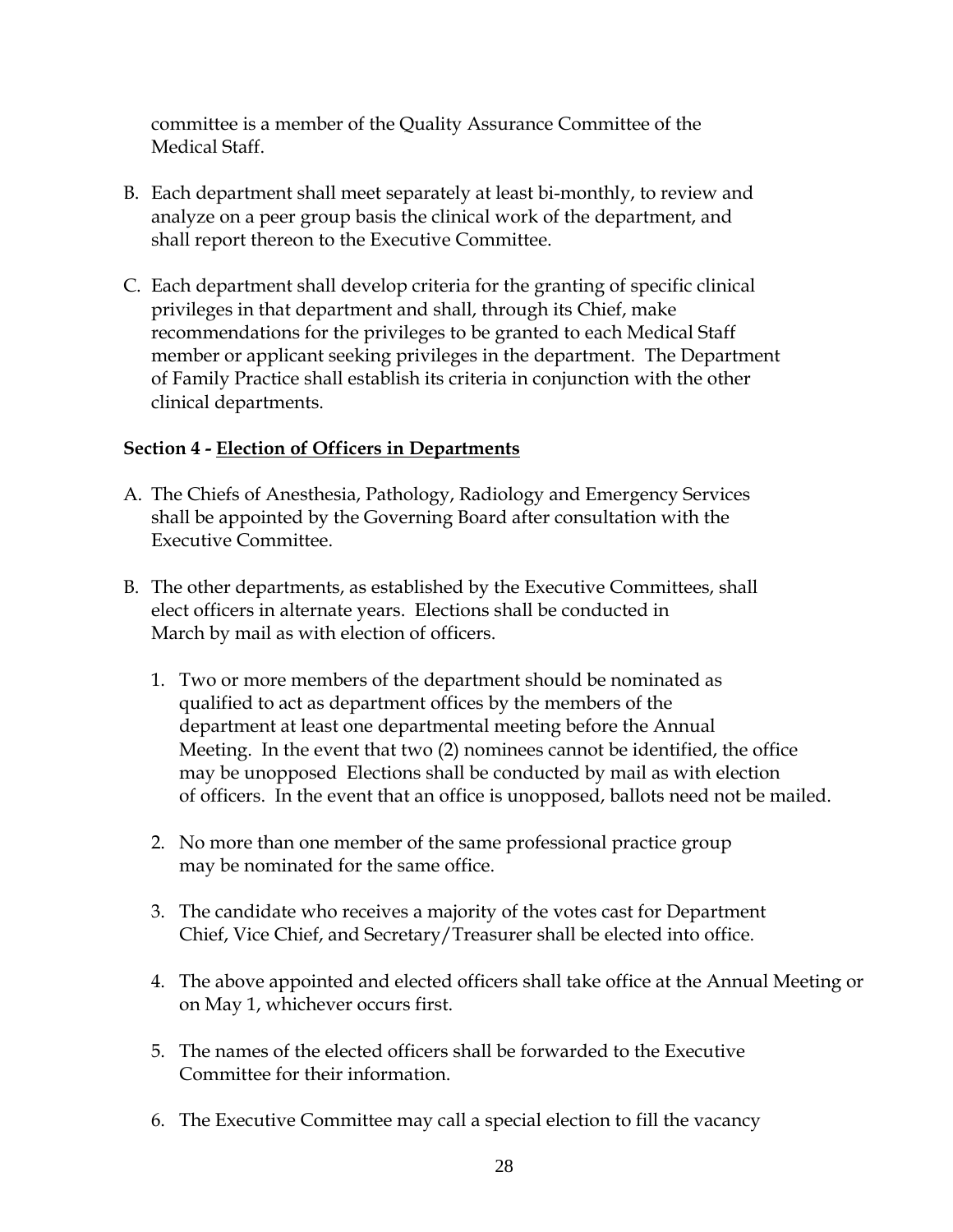of Chief and/or Vice Chief. Such special election shall follow the procedure outlined above in headings 1, 2 and 3.

C. All departmental officers shall hold office until a successor is elected.

# **ARTICLE VIII - OFFICERS**

# **Section 1 - Officers**

The officers of the Medical Staff shall be the Chief of Staff, the Vice Chief of Staff, the Secretary/Treasurer, the Junior Member at Large and the Senior Member at Large. The terms of office for Chief of Staff, Vice Chief, Secretary/Treasurer, and Members at Large shall be for three years. The newly elected Member at Large is designated the Junior Member at Large. Officers shall not be elected for more than two consecutive three-year terms, for any one position. Each officer serves until his successor is selected.

# **Section 2 - Election of Officers**

- A. Election of Staff officers shall be from persons nominated as delineated in Article IX, Section 9.
- B. Officers shall be installed into office by the membership of the Active Medical Staff at the Annual Meeting. The election of Chief of Staff, Vice Chief of Staff, Secretary/Treasurer and Junior Member at Large shall be accomplished by an in-person balloting process. In an election year, ballots will be available in the Medical Staff Office for a three (3) week period immediately following the March MEC meeting. These ballots shall be secured in the Medical Staff Office unopened until counted and tabulated by at least three (3) members of the Nominating Committee and the Medical Staff Secretary. After counting, the ballots will be secured in the Medical Staff Office for at least 30 days since they are the property of the Medical Staff. The results of the ballot count and tabulation shall be immediately known to the Chief of Staff who will inform the Executive Committee and the winning and losing candidates of the results. The election results shall be valid and binding based on the ballots received by the established due date. The candidate who receives a majority of the votes cast for Chief of Staff, Vice Chief of Staff, Secretary/Treasurer and Junior Member at Large shall be elected into office. If no candidate receives a majority of votes cast for an office, a second ballot shall be distributed to choose between the two candidates who received the highest number of votes. If a second election is required, written notice of the second election shall be posted at least 72 hours prior to having ballots available in the Medical Staff Office in a manner similar to that described above.

All Officers shall be elected for three (3) years and hold office for the time until a successor is elected.

# **Section 3 - Qualifications of Officers**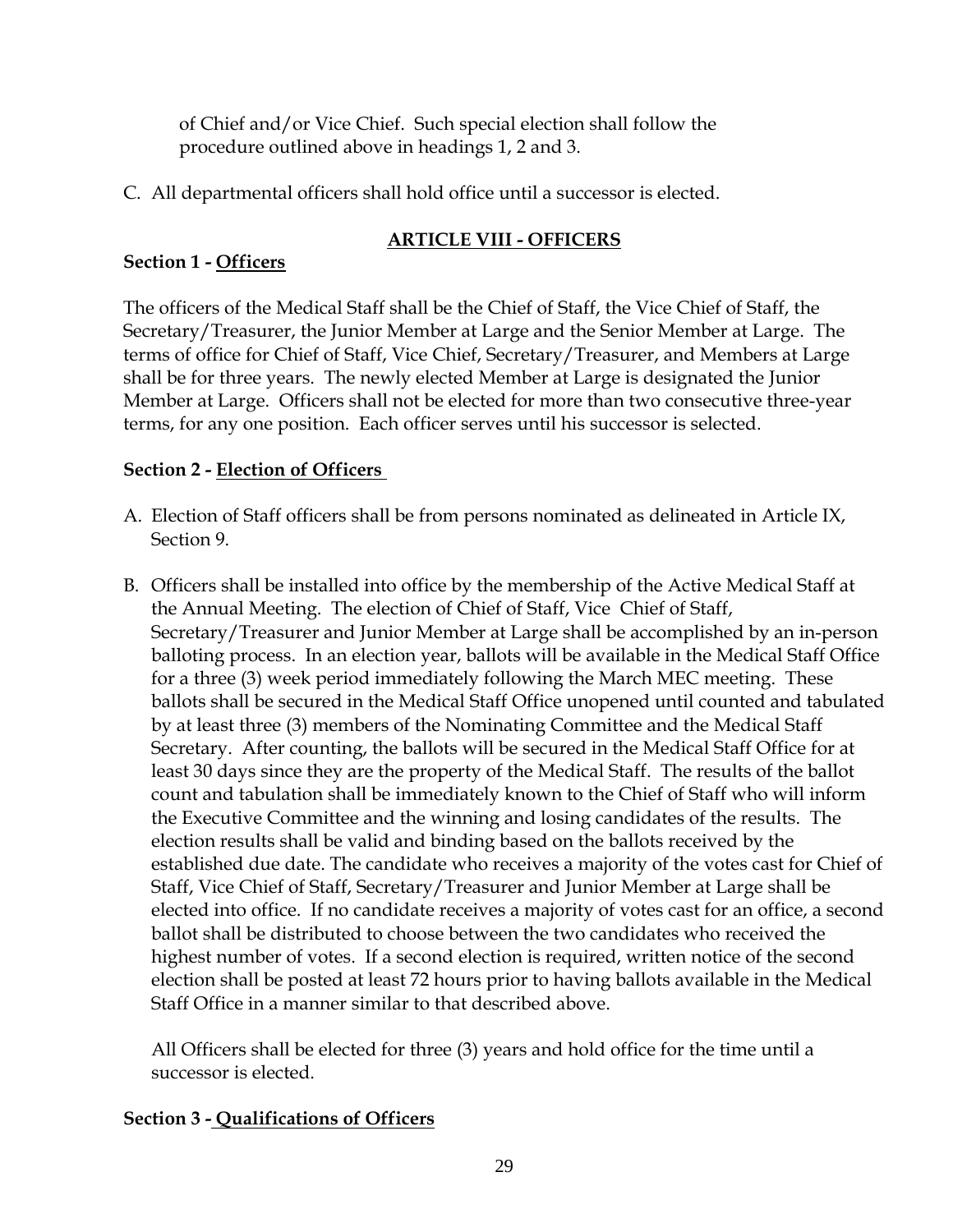Officers must be members of the Active Medical Staff at the time of nomination and election and must remain members in good standing during their term of office. To be eligible for nomination, the candidate must (1) be an active member of the Medical Staff for at least three years; (2) be board certified in their field of practice (and remain board certified during entire term of office); (3) have participated in Medical Staff affairs, as evidenced by active committee membership.

#### **Section 4 - Duties of Officers**

- A. The Chief of Staff shall serve as Chief Administrative Officer of the Staff and maintain liaison among the Medical Staff, the Administration and the Governing Board.
	- 1. He shall call and preside at all General Staff meetings.
	- 2. He shall call and preside at all Executive Committee meetings and vote in case of a tie.
	- 3. He may be invited as a guest to all Medical Staff committees at the request of the committee chairman, except the Nominating Committee, of which he shall not be invited.
	- 4. He may attend all the Regular Meetings of the Governing Board and shall report to the Board on matters of concern to the Medical Staff.
	- 5. He shall be responsible for the functioning of the clinical organization of the Hospital and shall supervise the review of the clinical work in all departments and committees.
	- 6. Except where otherwise provided elsewhere in these Bylaws, he shall appoint the Medical Staff members of all committees - Standing, Ad Hoc or Special.
	- 7. He shall be responsible for the enforcement of all Bylaws and Rules and Regulations and he must implement all disciplinary action against all Staff members, according to the procedures set forth in these Bylaws.
	- 8. He shall require that all procedural safeguards accorded to each staff member be followed in all cases of proceedings to rescind a Medical Staff appointment or to reduce, restrict or suspend clinical privileges.
	- 9. He shall be responsible for the educational activities of the staff, working in conjunction with the Director of Medical Education.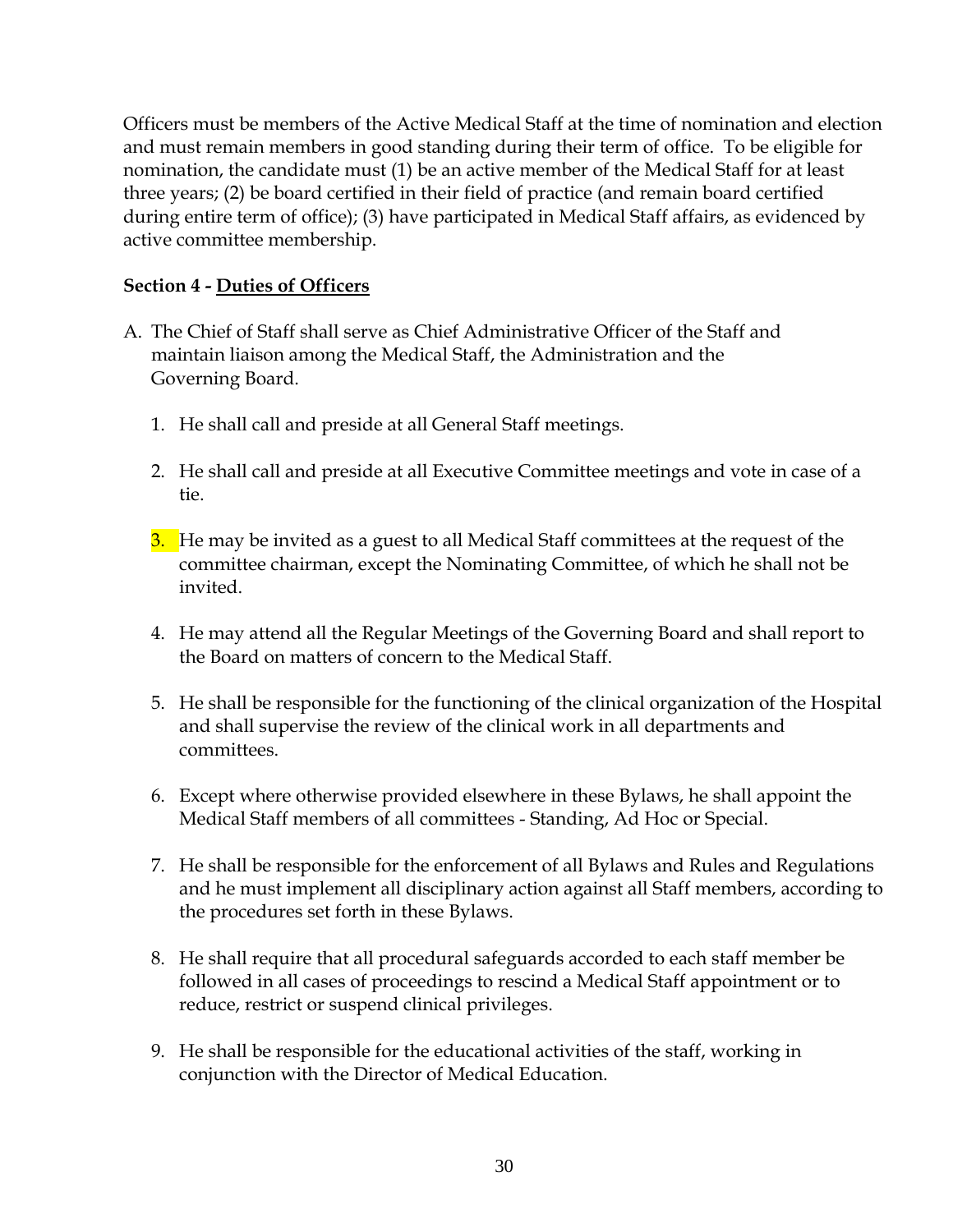- 10. He shall be responsible in conjunction with the Executive Committee for the implementation of policies of the Medical Staff and the Governing Board.
- 11. He shall act in coordination with the Administration and Governing Board in all matters of mutual concern within the Hospital.
- 12. He shall be spokesman for the Medical Staff in its external professional and public relations.
- B. The Vice Chief
	- 1. He shall perform duties delegated to him by the Chief of Staff.
	- 2. He shall attend all meetings of the Executive Committee.
	- 3. He shall preside and function with the full authority and responsibility of the Chief of Staff in the Chief's absence and shall be succeeded immediately for the balance of his term in office by the Vice-Chief.
	- 4. If the Chief of Staff is removed or shall resign, he shall be succeeded immediately for the balance of his term in office by the Vice Chief.
	- 5. When the office of the Vice Chief of Staff is vacated for any reason, the Executive Committee shall call a special election to fill such vacancy. Such special election shall be held one week after publication of the list of two or more nominees. The nominations for Vice Chief of Staff shall be made by those members of the Medical Staff. Such elected Vice Chief, subject to the approval of the Governing Board, shall take office immediately and serve the remainder of the term.
	- 6. He shall call meetings on the order of the Chief of Staff.
	- 7. He may be invited as a guest to all Medical Staff committees at the request of the committee chairman, except the Nominating Committee, of which he shall not be invited.
	- 8. Chairman of the Quality Council Committee.
- C. The Secretary/Treasurer
	- 1. He shall function as the Secretary/Treasurer of the Medical Staff.
	- 2. He shall keep minutes of all General Staff meetings.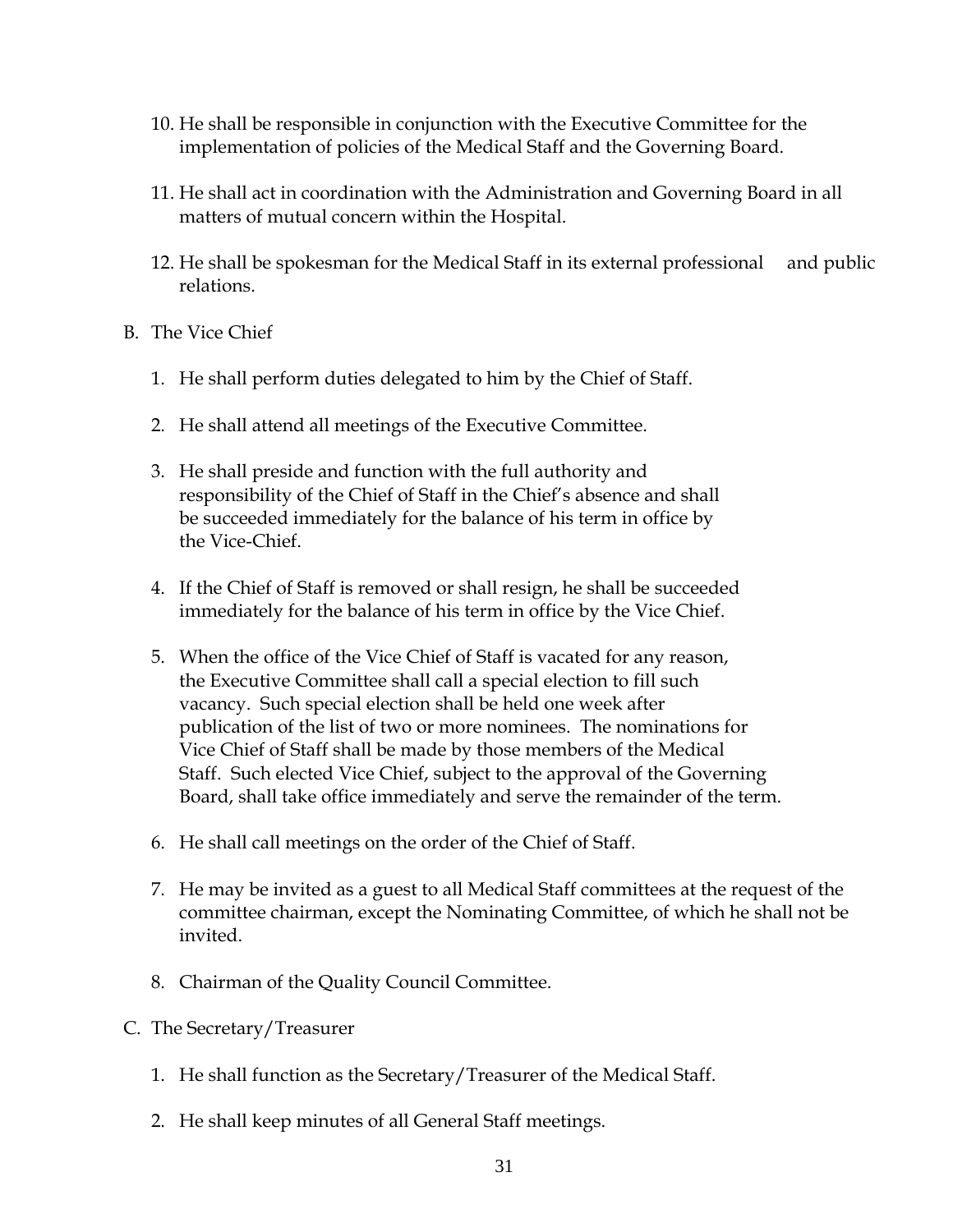3. He shall attend to all correspondence and shall perform such other duties as ordinarily pertain to his office.

## **Section 5 - Removal of Officers**

- A. Any elected Medical Staff Officer may be removed from office (I) by a two-thirds majority vote of the members of the Active Staff eligible to vote; or (II) initiated by the Governing Board. Removal of any staff officer by a two-thirds majority vote of the members of the Active Staff shall not be effective until approved by the Governing Board. Medical Staff Officers may be removed for (1) failure to perform the duties of the position in a timely and appropriate manner; (2) failure to continuously satisfy the qualifications for the position; (3) physical or mental disability that renders the officer incapable of performing the essential functions of the position with reasonable accommodation; or (4) conduct damaging to the best interest of the Medical Staff or Hospital.
- B. If the process of removal of a Medical Staff Officer is initiated by the Governing Board, the Officer must be given written notice of the specific deficiencies forming the basis for removal from office and a reasonable opportunity to correct the same. If the deficiencies are not corrected, removal of the Officer shall not be effective until the officer has been provided with a hearing before a joint committee of the Governing Board and Medical Staff. The conclusion of the hearing shall be binding.

#### **ARTICLE IX - COMMITTEES**

To further implement policies and procedures governing the Staff and the monitoring of its activities, the following committees are created and established to, among other duties, review the professional practices of the Staff members for the purpose of reducing morbidity and mortality and for the improvement of the care of patients in the Hospital.

#### **Section 1 - Executive Committee**

The Executive Committee shall be composed of the Chief of Staff (who shall be Chairman), Vice Chief of Staff, Secretary/Treasurer of the Staff, the Department Chief, and two members at large. The Administrator shall be an ex-officio member of this committee, but shall not vote. The immediate past Chief of Staff may be invited as a guest to the Executive Committee meeting, upon agreement of a majority of Committee members The Committee should meet at least ten (10) times a year. The duties and authority of the Executive Committee are to:

- A. Act on all matters of the Medical Staff business, except those that are otherwise delegated by provisions of the Medical Staff Bylaws;
- B. Receive, coordinate and act upon, as necessary, the written reports and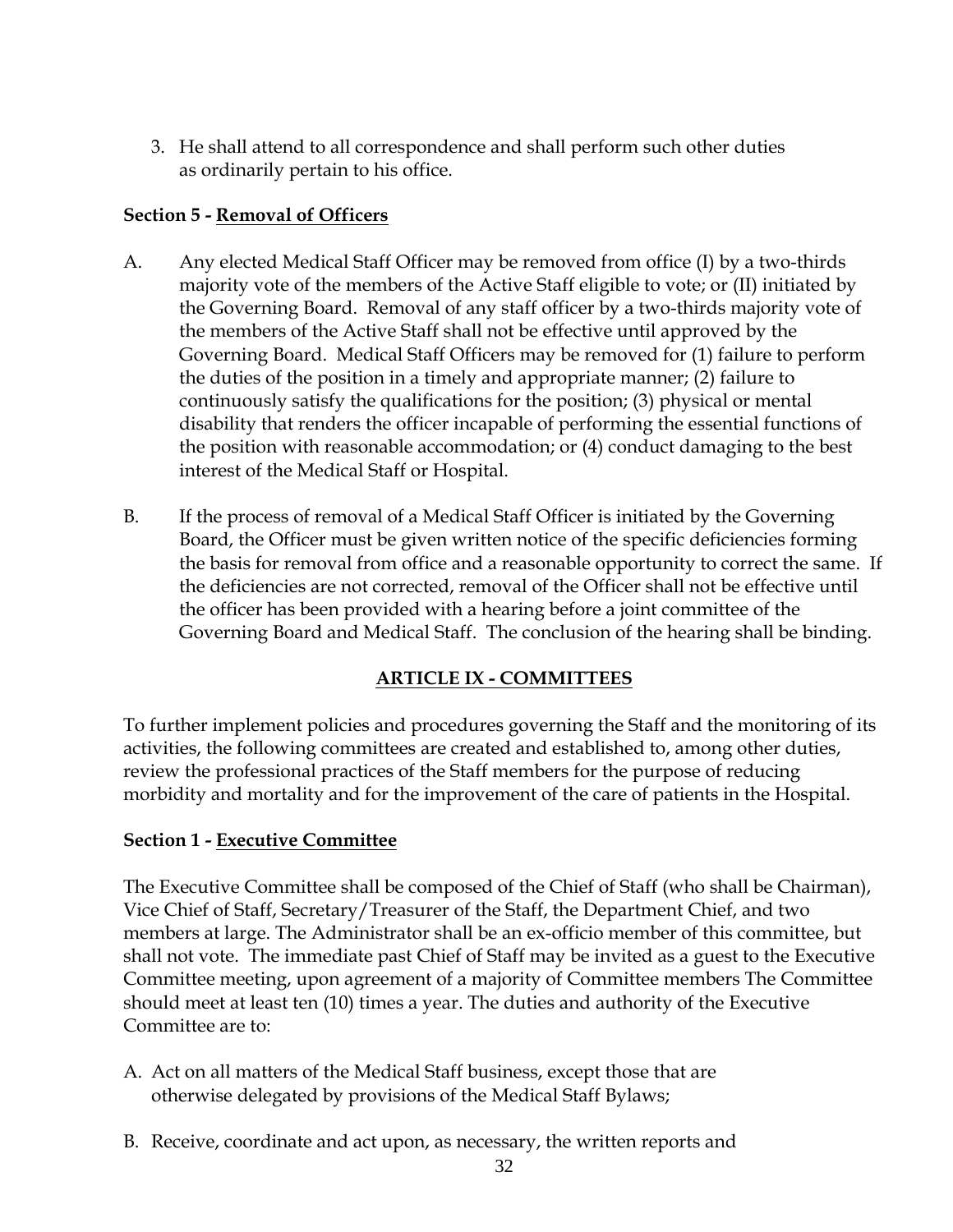recommendations of the departments and the standing and special committees directly responsible to it and hear oral reports from time to time as required or requested;

- C. Receive and act on reports and recommendations from Medical Staff Committees and assigned activity groups;
- D. Coordinate or oversee the activities of and policies adopted by the staff, departments and other clinical units and committees;
- E. Implement the approved policies of the Medical Staff and monitor that such policies are implemented by the departments and other clinical units and committees;
- F. Inform the Medical Staff on accreditation programs and the accreditation status of the Hospital;
- G. Recommend to the Board, as required in these Bylaws, the appointments and reappointments, category and department assignments, clinical privileges and disciplinary action for members of the Medical Staff;
- H. Take reasonable steps to insure professionally ethical conduct and competent clinical performance on the part of staff members, including investigations and initiating and pursuing disciplinary actions, when warranted;
- I. Account to the Board for the quality and efficiency of medical care provided to patients in the Hospital;
- J. Designate representative of the Medical Staff to serve on the Hospital committees, as required;
- K. Review reports from the Hospital Quality Assurance Committee and the Utilization Committee.
- L. To act on behalf of the Medial Staff in the interval between general Medical Staff meetings. This provision shall not grant the Medical Executive Committee the authority to take any action specifically reserved in the bylaws to be approved by the Medical Staff as a whole (e.g. Bylaw revisions).
- M. Modification of Duties and Powers The dues and powers delegated to the Executive Committee pursuant to these Bylaws may be modified by amending these Bylaws in accordance with Article XIV.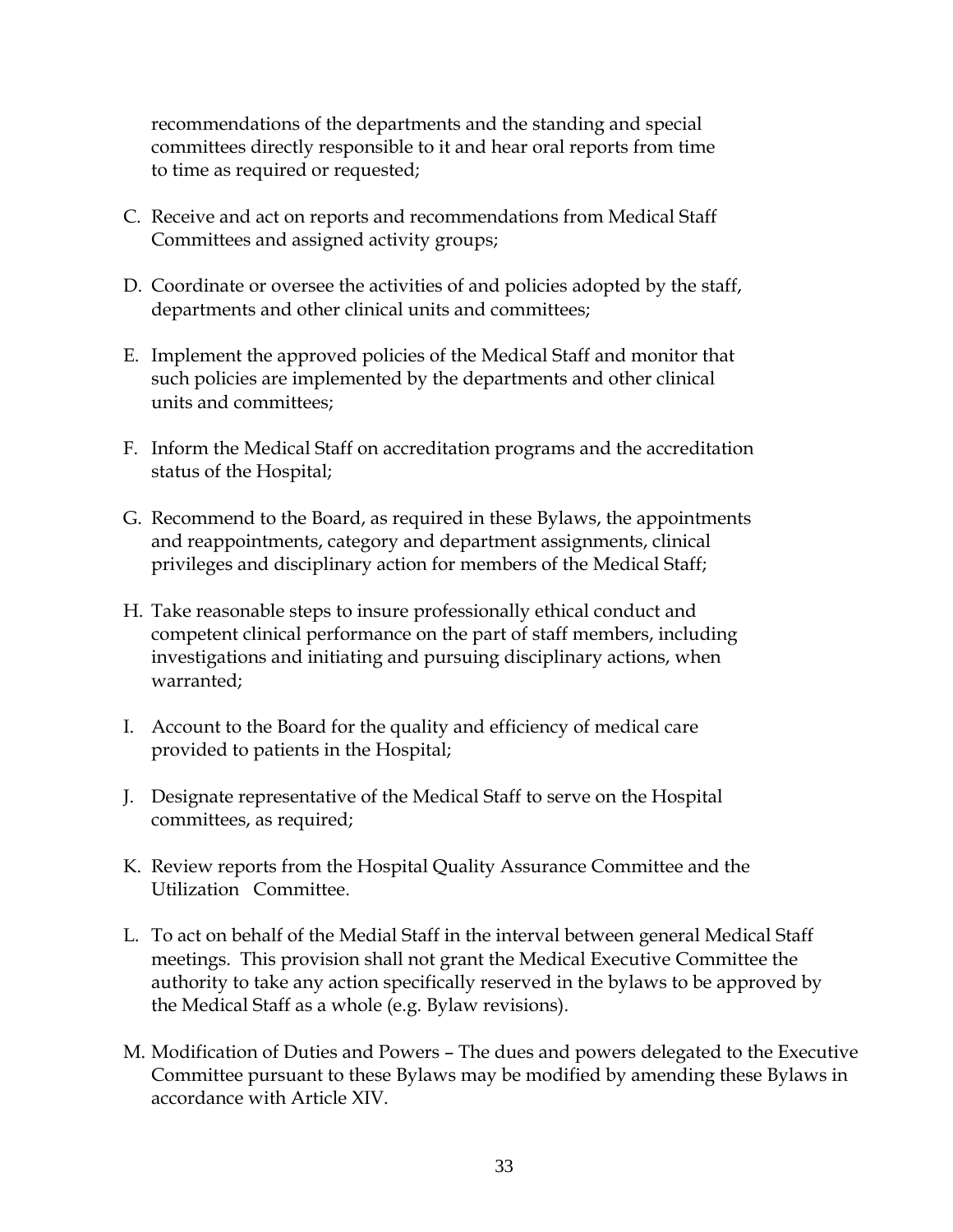N. See Article VII, Section 2, Paragraph E and Article VIII, Section 5 for removal of Medical Executive Committee members.

# **Section 2 - Credentials Committee**

The Chairman of the Credentials Committee shall be the Senior member at large. The Vice Chairman shall be junior member at Large. The Credentials Committee shall consist of members of the Active Staff selected on a basis that will insure representation of the clinical specialties, and the Medical Staff at large. The Department Chiefs from each medical staff category shall be ex-officio members of the committee. The Committee shall be responsible for:

- A. Reviewing the credentials of all applicants for original, renewed or privileges;
- B. Obtaining and reviewing all peer recommendations, including department recommendations;
- C. To the extent possible, considering additional information from other sources including the American Medical Association Physician Masterfile and the Federation of State Medical Boards Physician Disciplinary Data Bank. The Committee, at the direction of the Chairman, should meet at least ten (10) times a year or more often if the numbers of applications for initial appointment or reappointment require more meetings.

# **Section 3 - Medical Relations Committee**

A. The Medical Relations Committee is a committee that can be called on an AdHoc basis to address specific issues related to Oakwood Southshore Medical Center. The Medical Relations Committee shall be composed of equal representation from the Governing Board and the Medical Staff. The Chief of Staff, the Vice Chief of Staff and two members of the Medical Staff Executive Committee selected by the Chief of Staff and approved by the Medical Executive Committee shall be members of the Medical Relations Committee. Other Medical Staff members may be invited to attend certain meetings because of matters under discussion wherein they may have special interest or information. This committee shall also convene to address matters of conflict and seek resolution.

#### **Section 4 - Medical Staff Quality Assessment Committee**

The Medical Staff Quality Assessment Committee shall consist of the Vice-Chief of Staff as Chairman, Jr. Member at Large as Vice Chairman and Vice Chief of each of the departments. The hospital quality management director shall serve in a supporting role to the committee. The scope of the Committee's activities is to address peer review issues. The Committee should meet at least quarterly and report its findings and recommendations to the Executive Committee of the Medical Staff.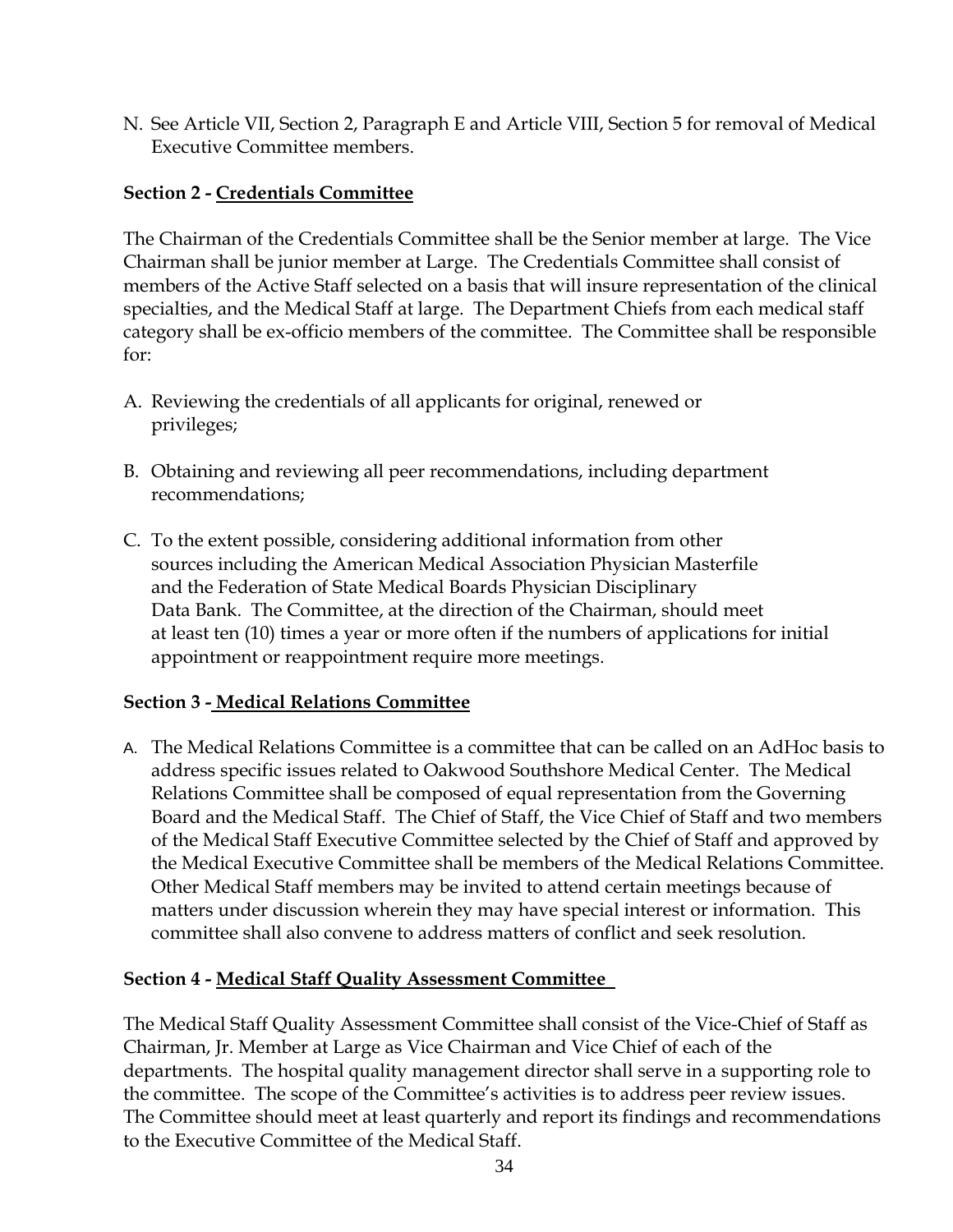# **Section 5 - Department Quality Assessment Committee**

Each Medical Staff department shall have a department Quality Assessment Committee. The Committee shall consist of not less than three (3) members which will include the Vice Chief of each department and two members appointed by the Chief of each Department. Vice Chief of the department will serve as the Chairman of each Department Quality Assessment Committee and will be a sitting member of the Quality Council and the Medical Staff Quality Assessment Committee.

The scope of the Committee's activities is to address quality issues including drug utilization, documentation and completion of medical records, infection control, pharmacy and therapeutics, surgical case review, utilization, peer review and patient safety. The committee shall review quality assessment issues based upon pre-determined standards and shall report its findings and recommendations to the respective departments at the next department meeting.

The Department shall submit its reports to both the Quality Council and the Medical Staff Quality Assessment Committee as appropriate. Each department shall have the authority to institute preliminary investigative activity, i.e., requesting additional written information in an attempt to clarify any quality assurance issue. If resolutions cannot be accomplished at the departmental level, then issues should be referred to the Quality Council and/or the Medical Staff Quality Assessment Committee for further review and investigation as appropriate. The Medical Staff Quality Assessment Committee and Quality Council, after review and investigation, should make its recommendations to the Executive Committee of the Medical Staff for final action and disposition. Any recommendations for corrective actions and/or disciplinary actions should be referred by the clinical departments to the Medical Staff Quality Assessment Committee for their review and investigation and their recommendations are then forwarded to the Executive Committee of the Medical Staff for action and disposition.

#### **Section 6 - Utilization Review Committee**

The Utilization Review Committee shall consist of sufficient designated members appointed by the Chief of Staff to study the entire range of patients care services in order to determine those factors which insure proper, necessary and efficient use of the hospital services and facilities. It shall implement and operate the Utilization Review Program and

review the appropriateness of/or clinical indications for services. With the assistance of the Quality Assurance Director, or his designee, it will analyze pattern data related to utilization on inpatient, ambulatory and clinical support services. In addition, it will further review quality of care questions and issues or cases which may be raised by peer review organizations or other reviewing agencies.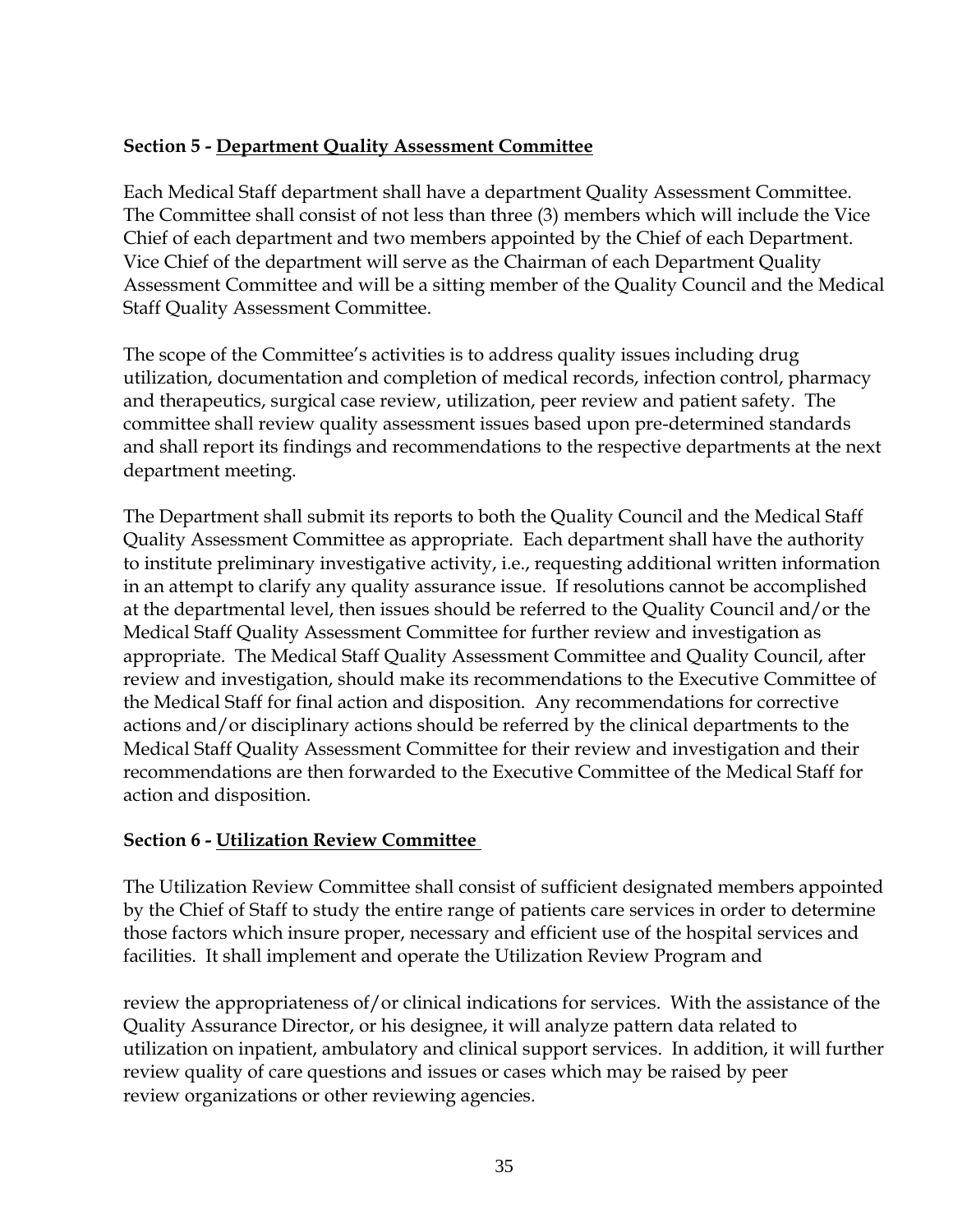The Committee shall meet eight times minimally per calendar year and report to the Executive Committee of the Medical Staff.

# **Section 7 - Emergency Department Process Improvement and Patient Safety Committee**

- A. Shall consist of a physician who provides direct patient care in the emergency room on a regular basis, and a physician from each clinical department who is appointed by the Chief of Staff. The Administrator or his designee shall be an ex-officio member of the Committee.
- B. Shall monitor, review and analyze the medical care being rendered in the hospital's emergency room. The Emergency Services Committee shall be responsible for the formulation, evaluation and improvement of all emergency room patient care and administrative procedures as approved by the Executive Committee.
- C. Shall meet regularly and it shall maintain a record of its proceeding and activities.

# **Section 8 - Confidentiality**

Confidentiality is essential to the effective professional review function of each of the above committees. Accordingly, all records, data and knowledge collected for or by the committees or individuals operating under the direction of such committees shall be confidential to the fullest extent as provided by law. All such records, data and knowledge shall be used only for the purposes for which the respective committees have been formed and shall not be public record.

# **Section 9 - Nominating Committee**

The Chief of Staff shall appoint a Nominating Committee consisting of a representative of each department and two members at large at least forty-five (45) days before the Annual Staff Meeting at which an election of staff officers will be held.

They shall meet at least thirty (30) days before the Annual Staff Meeting and after obtaining the nominees' consent, propose for nomination at least two (2) of its staff members for each office or committee membership to be filled by election.

The Secretary of such Committee shall, at least fifteen (15) days before its Annual Staff Meeting, file a list of nominations as proposed with the Secretary/Treasurer of its staff.

This information shall be open to any member of such staff and, in the event any Staff member desires to place the name of any other staff member in nomination, he may do so by filing a nominating petition containing the name and office for which the nomination is made and signed by at least five (5) staff members, with the staff Secretary/Treasurer not less than four (4) weeks before the Annual Medical Staff Meeting.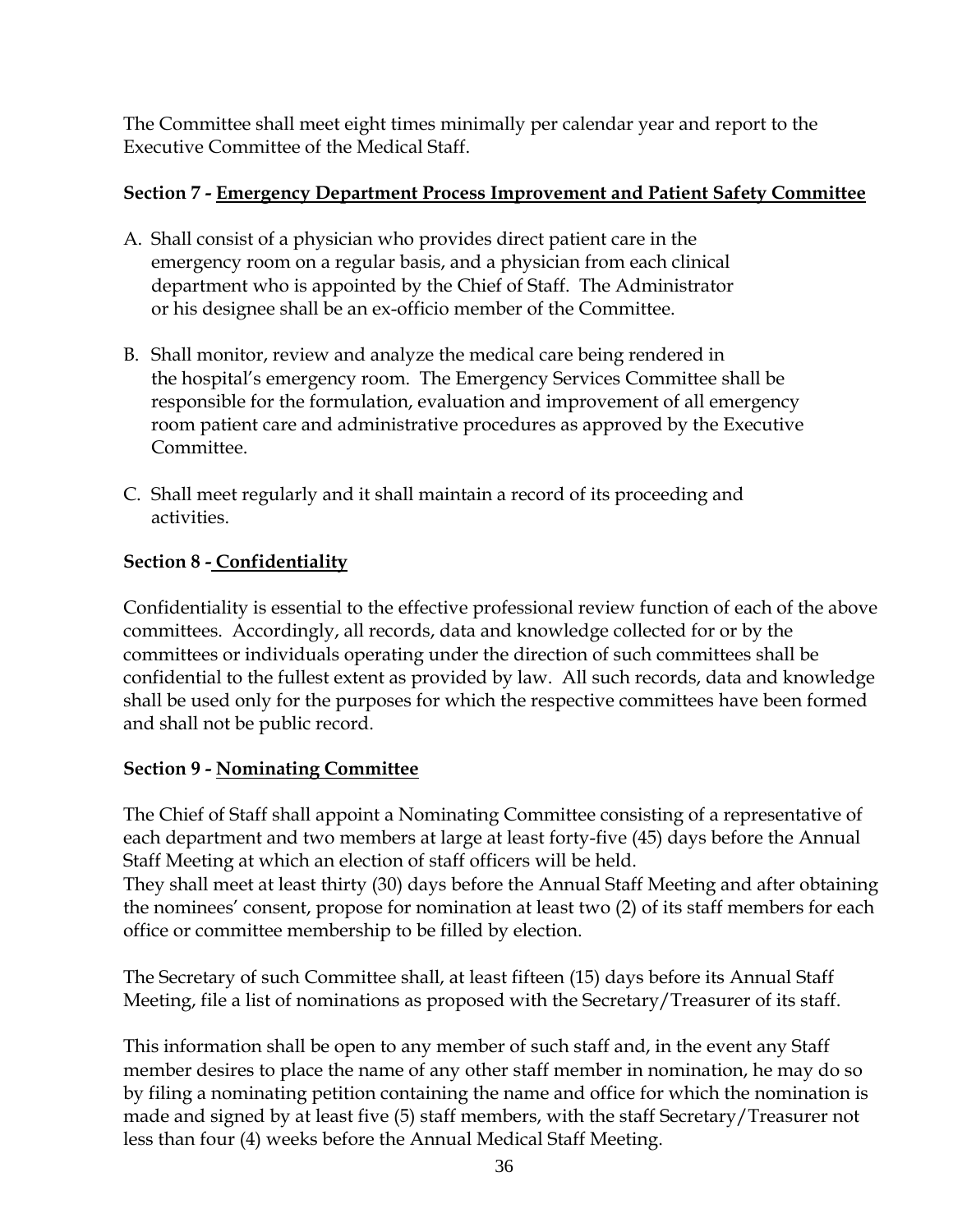# **Section 10 - Special Committees**

The Chief of Staff may appoint such Special Committees as may be determined necessary or advisable and set forth the purpose and duty of any such Committee. Special Committees shall not usurp the power and duties of other committees and shall confine their activities to the duties assigned to them.

# **Section 11 - Bylaws Committee**

This committee shall be appointed by the Chief of Staff. The committee shall review, at least every two (2) years, these Bylaws and submit recommended changes to the Executive Committees. The Bylaws Committee may propose Bylaws changes and shall review changes submitted.

# **Section 12 – Medical Education Committee**

- A. The Medical Education Committee shall be composed of the Directors of each graduate medical education program. A resident physician from each program nominated by his peers will also serve. The Director of Medical Education shall serve as Chairman and may designate additional members from those services that interface with the graduate and undergraduate educational programs such as, the medical library, OHS Foundation, other clinical department and legal affairs.
- A. The Medical Education Committee is responsible for all undergraduate, graduate and postgraduate educational programs sponsored or affiliated with the Oakwood Healthcare System. It establishes and implements policies that affect all training programs regarding the quality of education and the work environment for students and residents in each program. The committee also shall establish and maintain appropriate oversight and liaison with program directors and with other institutions participating in affiliated programs.
- C. The Medical Education Committee shall conduct regular reviews of all educational programs to assure their compliance with American Osteopathic Association requirements and will conduct similar reviews of continuing educational programs to assure compliance with Michigan Medical Osteopathic Association requirements. Results of all formal internal and external reviews of educational programs will be submitted to the Medical Executive Committee, as well as the Administration.
- D. The Medical Education Committee is accountable to and must communicate periodically with the Medical Executive Committee and the Governing Board about the performance of its residents, patient safety issues, and quality of patient care and must work with the Medical Executive Committee to ensure that all supervising physicians possess clinical privileges commensurate with their supervising activities.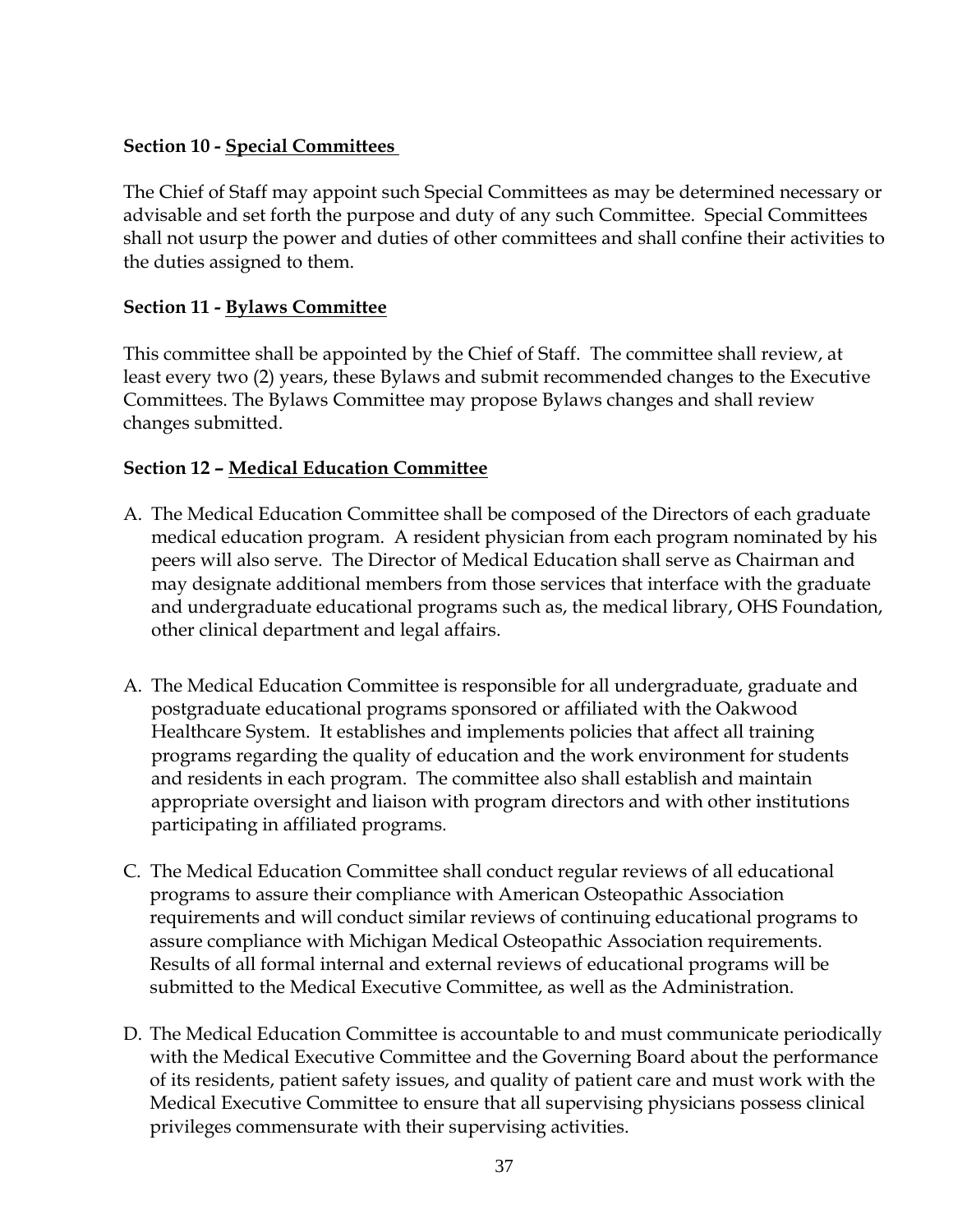# **ARTICLE X - PROFESSIONAL PRACTICE REVIEW FUNCTIONS**

#### **Section 1 - Governing Board Authority and Functions**

All professional practice review functions are carried out under the direction and authority of the Governing Board which is assigned and carries out professional practice review functions in receiving and acting on the reports and recommendations of all other committees and individuals assigned such functions. The Medical Staff Bylaw, Rules and Regulations and Policies shall not conflict with the Governing Body Bylaws.

#### **Section 2 - Confidentiality of Information**

- A. In all professional practice review and quality assurance activities of the hospital, the records, data and knowledge collected for or by individuals or committees assigned a review function are to be used exclusively to enable an effective review of the professional practices in the hospital for the purposes of reducing morbidity and mortality and improving the care provided in the hospitals for patients. These records, data and knowledge are confidential and shall be used only for the purposes provided in Article 17 of the Michigan Public Health Code, shall not be public records and shall not be available for court subpoena.
- B. As part of the professional practice review and quality assurance activities of the hospital, a copy of that portion of any written action, complaint, professional opinion or committee report generated in the course of such activities which analyzes the professional practices of a member of the Medical Staff shall promptly be forwarded to that member for review and response. Provided: Nothing in this paragraph shall be construed to require the forwarding of routine reports and correspondence generated in the ordinary course as a part of the hospital's ongoing professional practice review and quality assurance activities. Further, nothing in this paragraph shall be construed to require information about one physician to be provided to another.

# **ARTICLE XI - MEETINGS**

#### **Section 1 - Regular Meetings of the Medical Staff**

A. Regular Meetings of the Medical Staff shall be held at least twice Annually, during the second quarter and fourth quarter of the calendar year. The meeting held during the second quarter shall be designated the Annual Meeting.

 At the Annual Meeting, the Medical Staff shall hear the Annual Reports of all retiring officers and committees and in an election year, officers shall be installed for their ensuing terms. Business sessions of the staff shall be conducted by members of the Active Staff. Notice of the time, date and place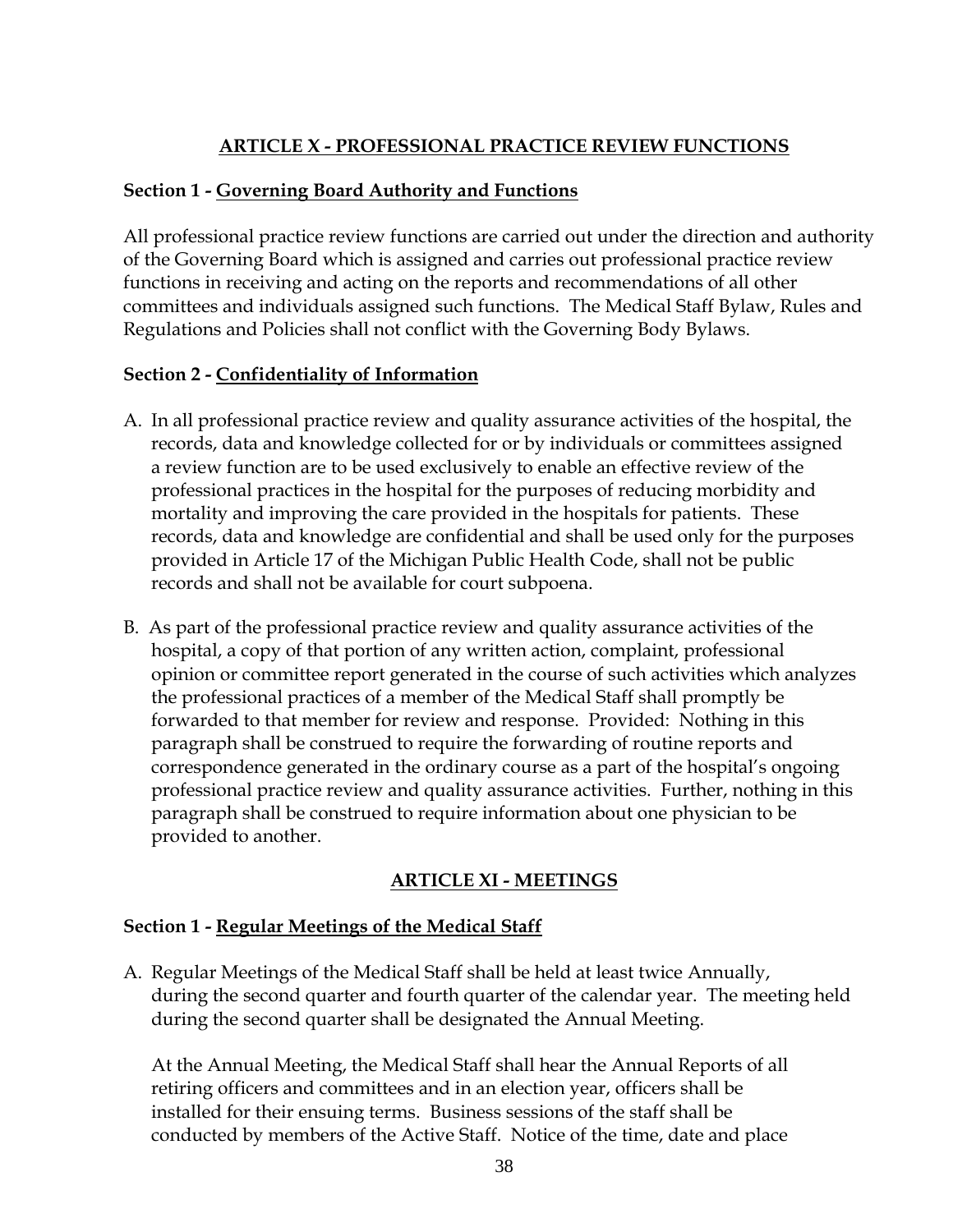of such meetings shall be posted on the bulletin board in the Physician's Lounge at least fourteen (14) days prior to the meeting.

- B. The rules contained in Robert's Rules of Order, as revised from time to time, shall govern the proceedings of all meetings, established herein except where they are inconsistent with these Bylaws.
- C. One third (1/3) of Active Staff membership shall constitute a quorum for the conduct of business at the regular Medical Staff meetings.
- D. Members of the Active Medical Staff must attend at least fifty percent (50%) of General Medical Staff meetings. Excused absences such as sickness or absence from the community must be submitted to the Medical Staff Office. If one does not fulfill meeting requirement, they may be automatically transferred to a more appropriate staff category as defined by the Credentials Committee at time of reappointment in accordance with Article III.

# **Section 2 - Special Meetings of the Medical Staff**

Special Meetings of the Medical Staff may be called at any time by the President of the Governing Board or the Chief of Staff. They shall be called at the request of the Governing Board, the Executive Committee, or upon written request of any five (5) members of the Active Medical Staff. At any Special Meeting no business shall be transacted except that stated in the notice calling the meeting. Notice of the Special Meeting shall be mailed to their primary office address to all Active.

- A. The Agenda of a Special Meeting shall be:
	- 1. Reading of the notice calling the meeting
	- 2. Transaction of the business for which the meeting was called
	- 3. Adjournment
- B. One third (1/3) of Active membership shall constitute a quorum for the conduct of business at a Special Meeting of the Medical Staff.

#### **Section 3 - Departmental Meetings**

Each department shall meet as often as necessary. The Chief of the Department shall call a meeting when he/she determines a need to address issues important to the Department and shall report thereon to the Medical Executive Committee. Records of these meetings shall be kept and become part of the records of the Medical Staff and be available for inspection. Notice of the time, date and place of each such meeting shall be posted.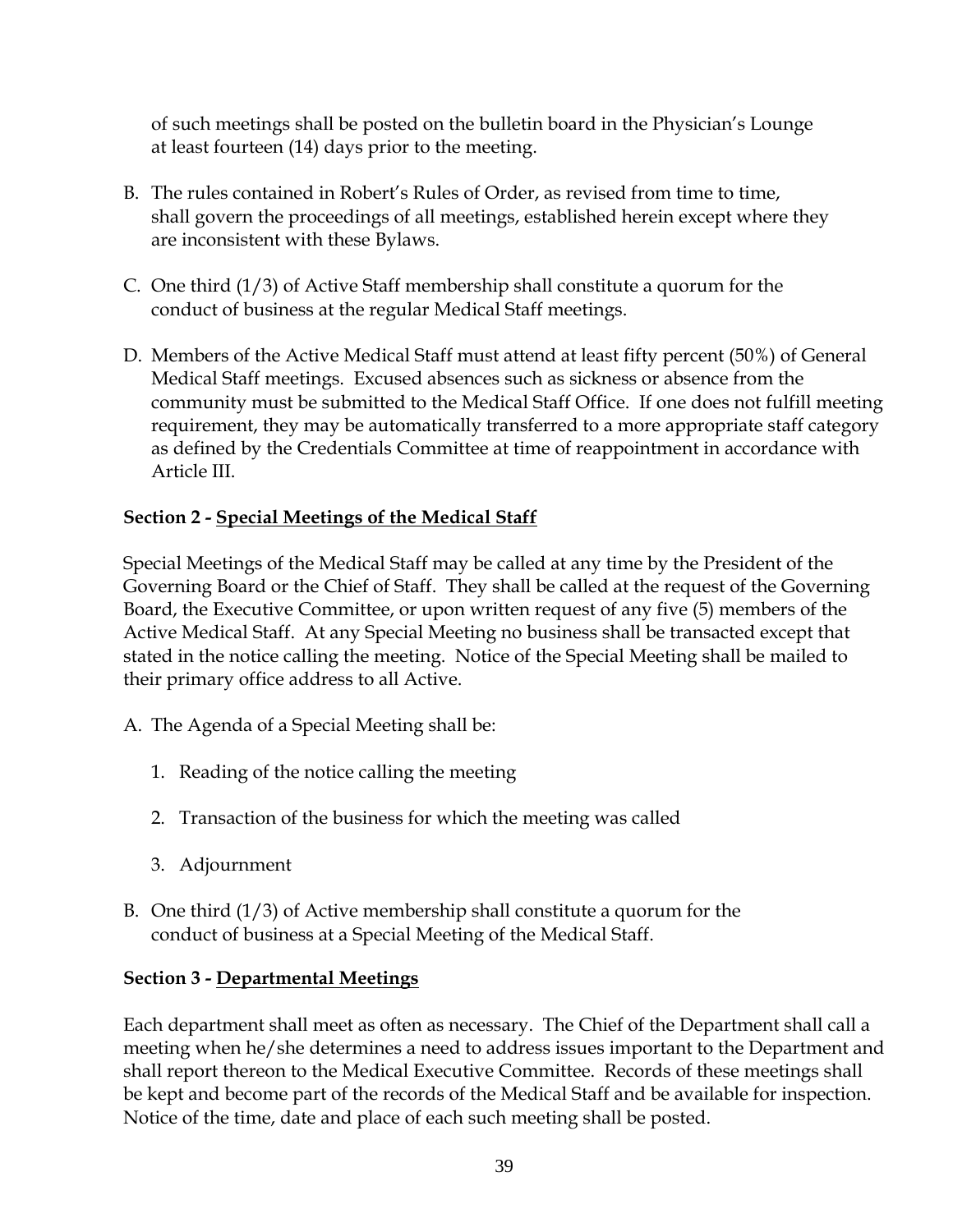- A. The rules contained in Robert's Rules of Order, as revised from time to time, shall govern the proceedings of all meetings, established herein except where they are inconsistent with these Bylaws.
- B. Each Active staff member shall attend at least 50% of one's departmental meetings unless excused by the Department Chief for exceptional conditions such as sickness or absence from the community. Excuses must be submitted to the Medical Staff Office.
- C. Quorum constitutes those present.

#### **Section 4 - Committee Meetings**

- A. Committees shall meet as specified in the Bylaws and otherwise at the discretion of the Chairman, the Chief of Staff, the Governing Board, or on request of three or more members of the committee. Each committee member shall be notified at least fourteen (14) days before a meeting. For exceptional reasons, a meeting may be called on 48-hour notice to all members.
	- 1. Attendance at committee meetings shall be recorded.
	- 2. Records of attendance shall be forwarded to the Credentials Committee
	- 3. Unexcused absences without the permission of the Chairman totaling more than 50% of regular meetings may be grounds for rescission of appointment, or restriction or suspension of privileges by the Executive Committee.
- B. One third (1/3) of a committee's membership shall constitute a quorum for the transaction of business.
- C. Ex-officio members have all the rights and privileges as all other members but shall not be allowed to vote or be counted toward determining a quorum.
- D. Minutes of committee meetings shall be kept and permanently filed. When possible, such minutes should be submitted to the Medical Staff Office not less than seven (7) days prior to the next scheduled Executive Committee meeting.
- E. Within any committee of which physicians (and/or oral surgeons) are members and the business of the committee directly involves the practice of medicine (and/or oral surgery), non-physician members (and non-oral surgeon members) of the committee shall be present as consultants only. Consultants do not vote. The decision as to whether any business of a committee directly involves the practice of medicine (and/or oral surgery) is to be made by the physicians (and dental surgeons) of the committee.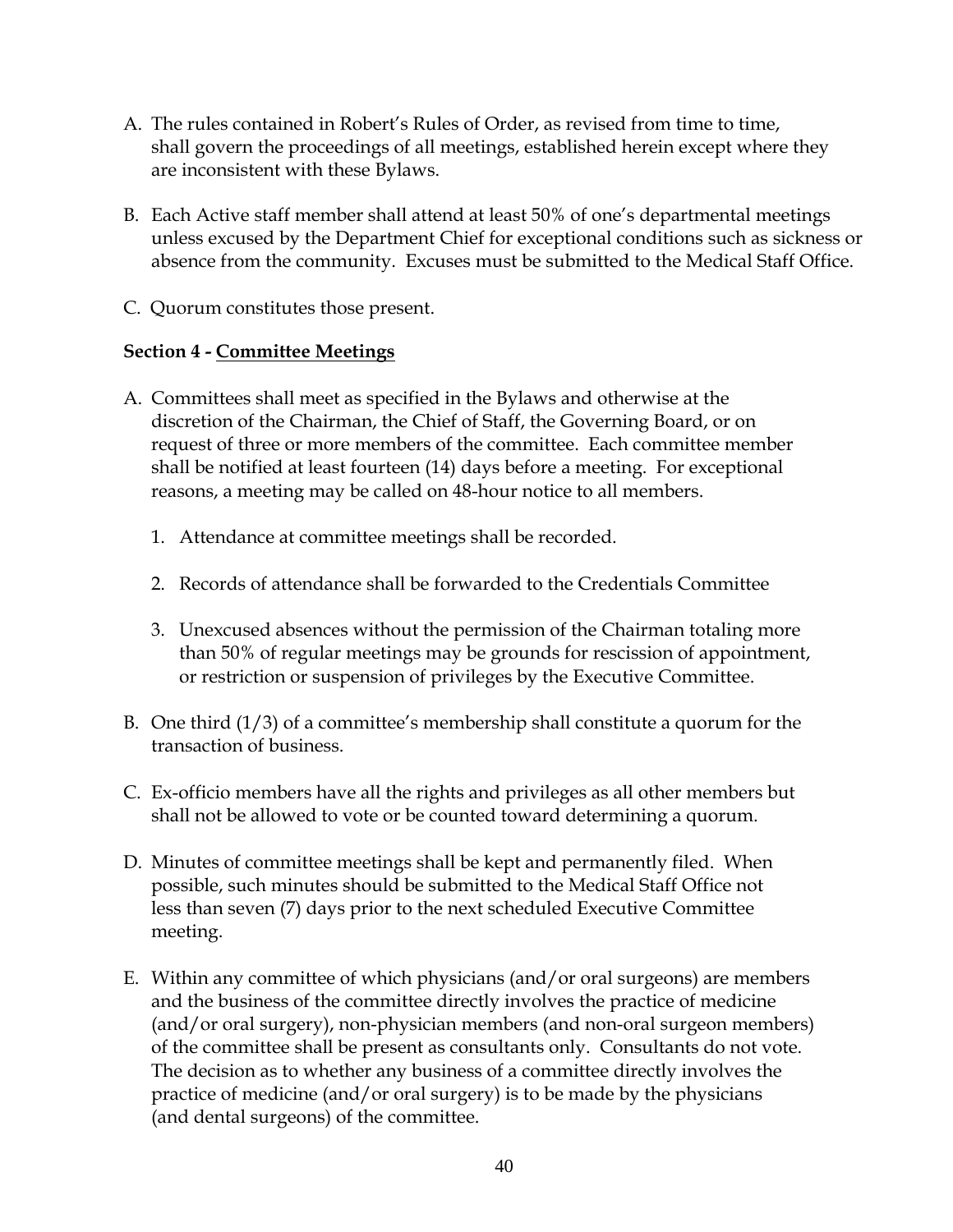F. It is the prerogative of the Chairman of any Medical Staff committee to excuse any non-physician members from the committee during consideration of sensitive matters relative to individual physician-patient care.

# **ARTICLE XII**

#### **Section 1 - Confidentiality of Information**

# A. General

 Records and proceedings of all Medical Staff committees having the responsibility of evaluation and improvement of quality of care rendered in the Hospital, including but not limited to, meetings of the Medical Staff meeting as a committee the whole, meetings of departments and divisions, meetings of committees established under Article IX and meetings of special or Ad Hoc committees created by the Medical Executive Committee (pursuant to Article IX) or by the Chief of the Medical Staff, Medical Executive Committee, or by departments (pursuant to Article VII) and including information regarding any member of applicant to this Medical Staff shall, to the fullest extent be permitted by law, be confidential.

B. Breach of Confidentiality

 In as much as effective peer review and consideration of the qualifications of Medical Staff members and applicants to perform specific procedures must be based on free and candid discussions, any breach of confidentiality of the discussion or deliberations of Medical Staff departments, divisions, or committees, except in conjunction with other hospitals, professional societies, or licensing authorities, is outside appropriate standards of conduct for this Medical Staff and will be deemed disruptive to the operations of the Hospital. If it is determined that such a breach has occurred, the Medical Executive Committee may undertake such corrective action as it deems appropriate.

# **ARTICLE XIII - AMENDMENTS**

Proposals to amend these Bylaws in any respect may be initiated by the Governing Board, the Chief Executive Officer of the Hospital or any member of the Active Medical Staff. Neither the Medical Staff nor the Governing Board may unilaterally amend these Bylaws.

#### **Section 1 - Proposals by the Medical Staff**

If any such proposal is made by a member of the Active Medical Staff, the procedure thereon shall be as follows:

A. He shall submit same in writing, signed by himself and at least five (5) other members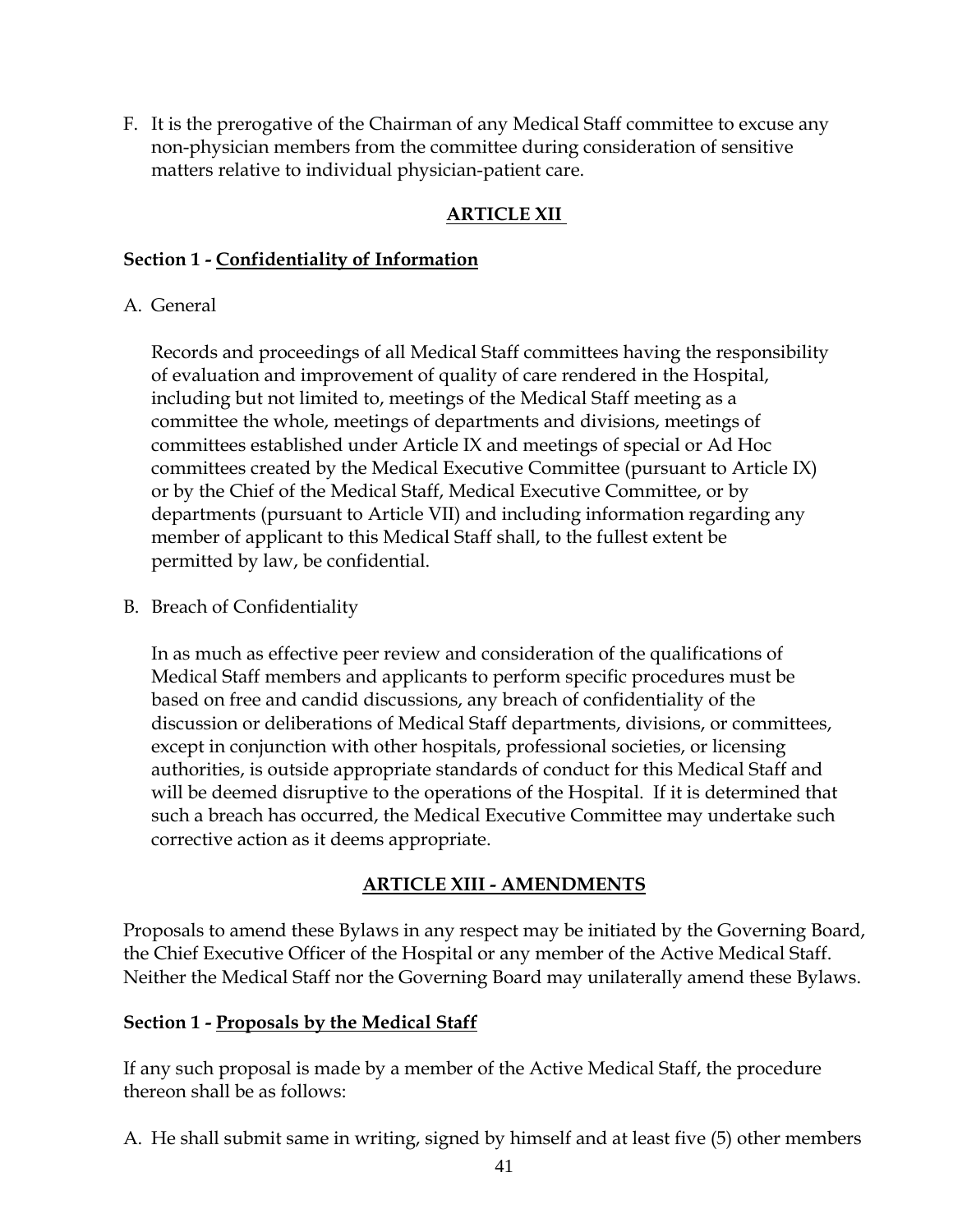of the Active Medical Staff, to the Secretary/Treasurer of the Medical Staff at least thirty (30) days prior to a Regular Meeting of the Medical Staff or a Special Meeting called for that purpose. The proposed amendment shall then be published to the Medical Staff by the posting of same in the Physician's Lounge of the Hospital, and each Secretary/Treasurer shall mail a copy of same to each member of the Active Medical Staff.

- B. Prior to the meeting of the Active Medical Staff, the Executive Committee shall consider the proposed amendment and shall prepare a written report of its recommendation in connection therewith for presentation at the meeting of the Active Medical Staff. At this meeting, the proposed amendment will be presented and the report of the Executive Committee pertaining thereto will be given. Amendment to the proposed amendment may be made upon recommendation of the Executive Committee. After discussion, the proposed amendment shall thereupon be submitted to vote by secret ballot, and the affirmative vote of a single majority of the Active Staff members present and voting shall be required to approve the proposed amendment.
- C. Upon affirmative action by the members of the Active Medical Staff in the aforesaid manner, the proposed amendment, together with the report of the Executive Committee, will be submitted to the Chief Executive Officer of the Hospital for transmittal to and consideration by the Governing Board of the Hospital.

#### **Section 2 - Proposals by Governing Board or Chief Executive Officer**

If any such proposal is made by the Governing Board of the Hospital or by the Chief Executive Officer of the Hospital, the same shall be submitted to the Active Medical Staff for consideration and recommendation before its final adoption, by delivering the same to the Secretary/Treasurer of the Medical Staff at least thirty (30) days prior to the Annual or any Special Meeting of the Active Medical Staff. The subsequent procedure with respect thereto after its receipt by the Secretary/Treasurer shall be as provided in Section 1 above. An amendment proposed by the board and rejected by the Medical Staff shall not be adopted.

#### **Section 3 - Adoption**

After completion of the foregoing procedure, a proposed change in these ByLaws may be finally adopted or rejected by the Governing Board of the Hospital at its next or any subsequent meetings by the majority vote of the members of that Board who are present at a meeting at which a quorum thereof is present. Bylaw changes adopted by the Medical Staff shall become effective following approval by the Governing Board. If no action is taken by the Governing Board within ninety (90) days, the Bylaw changes will become effective automatically. Adopted by the Oakwood United Hospitals, Inc. Board of Trustees at Dearborn, Michigan on May 24, 1994.